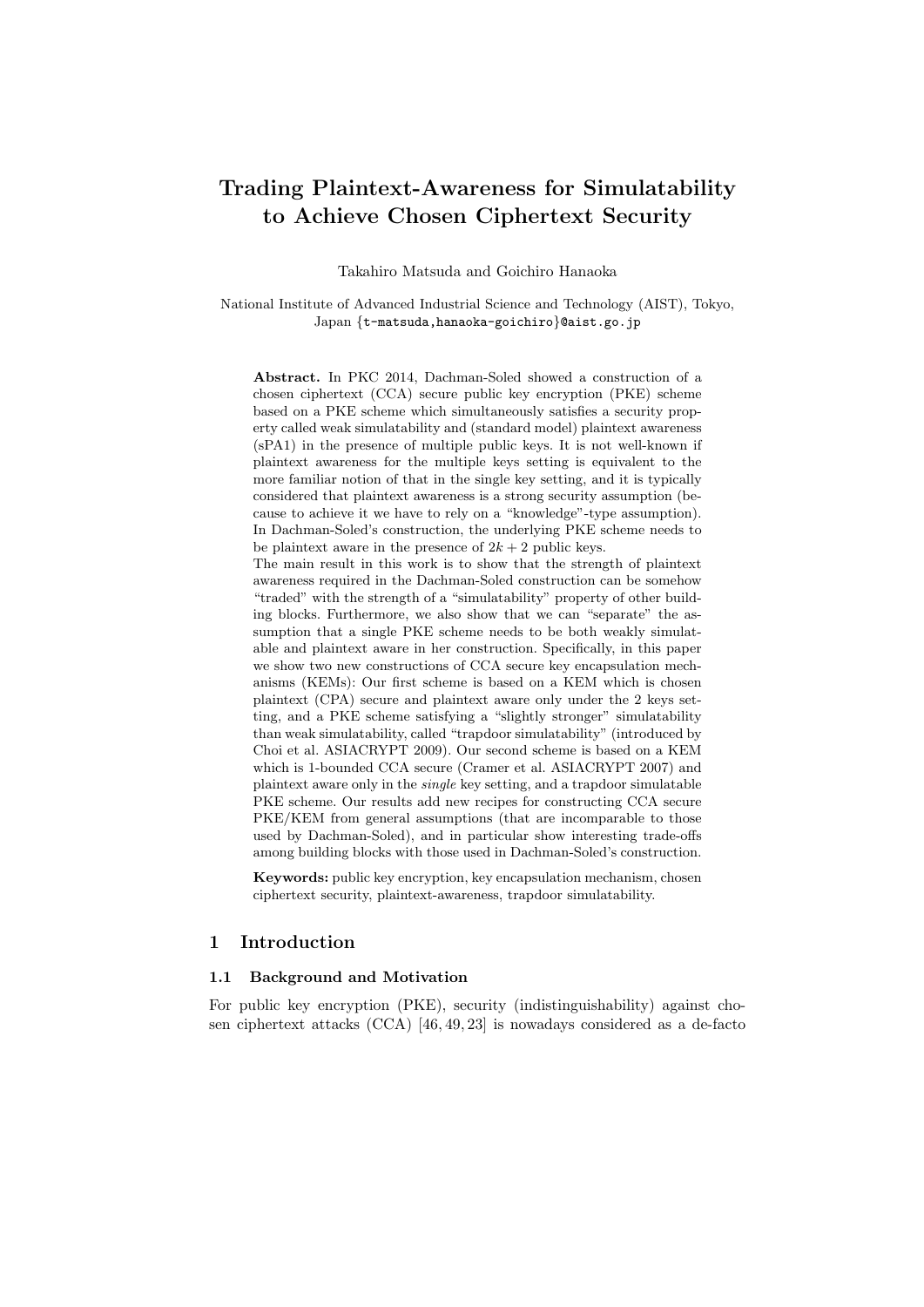standard security notion required in most practical situations/applications in which PKE schemes are used. CCA security is quite important in both practical and theoretical points of view. It implies security against practical attacks (e.g. Bleichenbacher's attack [8]) and it also implies very strong and useful security notions, such as non-malleability [23] and universal composability [10]. Thus, constructing and understanding CCA secure PKE schemes is one of the central research themes in the area of cryptography. In this paper, we focus on the constructions of CCA secure PKE schemes and its closely related primitive called *key encapsulation mechanism* (KEM) from general cryptographic assumptions. There have been a number of works that show that several different kinds of cryptographic primitives are sufficient to realize CCA secure PKE/KEM: These include trapdoor permutations [23] (with some enhanced property [27]), identity-based encryption [12] and a weaker primitive called tag-based encryption [32], lossy trapdoor function [48] and related primitives [50, 42, 33, 54, 13], PKE schemes with weaker-than-but-close-to-CCA security [31, 34, 40], positive results on cryptographic obfuscation [52, 38], the combination of a CPA secure PKE scheme and a strong form of hash functions [39], and very recently, the combination of a sender non-committing encryption scheme and a key-dependentmessage secure symmetric key encryption (SKE) scheme [41]. (We review more works in Section 1.4.)

In PKC 2014, Dachman-Soled [18] showed a construction of a CCA secure PKE scheme based on a PKE scheme which simultaneously satisfies a security property called weak simulatability [20, 43] and (standard model) plaintext awareness (sPA1) [5] in the presence of multiple public keys [43], which is based on the earlier work by Myers, Sergi, and Shelat [43] who showed a construction of a PKE scheme that achieves security slightly weaker than CCA (the so-called cNM-CCA1 security). Plaintext awareness was first introduced by Bellare and Rogaway [7] as a useful notion for showing CCA security of a PKE scheme in the random oracle model [6], and was used in a number of random-oracle-model constructions (e.g. [7, 24, 25, 47]). Bellare and Palacio [5] defined the standard model versions of plaintext awareness.<sup>1</sup> The plaintext awareness notions were further studied by subsequent works (e.g. [20]). The most works on plaintext awareness studied the notions for the single key setting. The extension to the multiple keys setting was first introduced by Myers, Sergi, and Shelat [43].

We note that it is not well-known or well-studied if plaintext awareness for the multiple keys setting is equivalent to the more familiar notion of plaintext awareness in the single key setting, and it is typically considered that plaintext awareness is a strong security assumption (because to achieve it we have to rely on a "knowledge"-type assumption). In the construction of [18], the underlying PKE scheme needs to be plaintext aware in the presence of  $2k + 2$  public keys. Our motivation in this work is to clarify whether we can weaken the assumption

 $^{-1}$  [5] defined several versions (PA0, PA1, and PA2, with their computational/statistical/perfect variants) for standard model plaintext awareness. As in the previous works [43, 18], we focus on the statistical PA1 notion in the multiple keys setting (denoted by "sPA1*ℓ*", where *ℓ* denotes the number of public keys).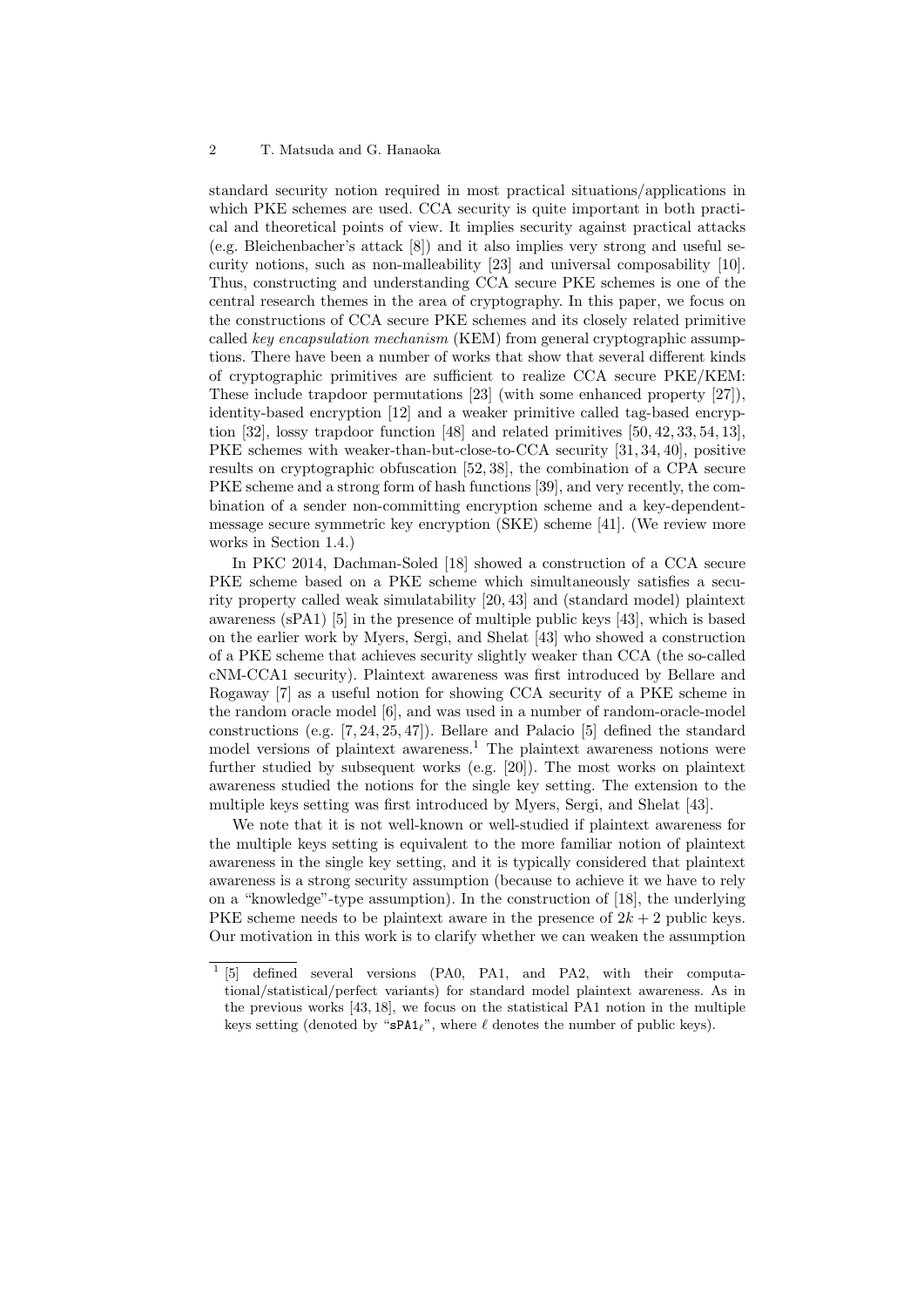of plaintext awareness in Dachman-Soled's construction [18]. As mentioned in [18], a plaintext aware (sPA1) PKE scheme seems almost like a CCA1 secure PKE scheme [46], but it seems not possible to replace the building block PKE scheme in [18] with a CCA1 secure scheme to remove the plaintext awareness. It is currently not known if we can construct a CCA secure PKE scheme only from a CPA secure scheme or even from a CCA1 secure scheme. We believe that studying the possibility of weakening the assumption of plaintext awareness from [18] thus is expected to lead to deepening our knowledge on this topic, and generally contribute to the long line of research on clarifying the minimal general assumption that implies CCA secure PKE.

## **1.2 Our Contributions**

Based on the motivation mentioned above, we study the possibility of weakening the requirements of plaintext awareness used in Dachman-Soled's construction [18], and come up with new results that show that the strength of plaintext awareness required in [18] can be somehow "traded" with the strength of a "simulatability" property of other building blocks. Furthermore, we also show that we can "separate" the requirement that a single PKE scheme needs to be simultaneously weakly simulatable and plaintext aware, in her construction.

Specifically, in this paper we show two new constructions of CCA secure KEMs (which are given in Section 4), based on the assumptions that are *incomparable* to those used in [18]:

- **–** Our first construction (Section 4.1) is based on a KEM which is chosen plaintext (CPA) secure and plaintext aware only under the 2 keys setting<sup>2</sup>, and a PKE scheme satisfying a "slightly stronger" simulatability than weak simulatability, called "trapdoor simulatability" (introduced by Choi et al. [14]). Actually, although we write that it is "slightly stronger", it is formally *incomparable* to weak simulatability. For more details, see Section 1.3.
- **–** Our second construction (Section 4.2) is based on a KEM which is 1-bounded CCA secure [15] and plaintext aware only in the *single* key setting, and a trapdoor simulatable PKE scheme. We can in fact slightly weaken the requirement of 1-bounded CCA security to CPA security in the presence of one "plaintext-checking" query [47, 1]. We will also show that we can construct a KEM satisfying simultaneously 1-bounded CCA security and plaintext awareness under the single key setting, based on a KEM satisfying CPA security and plaintext awareness under the 2*k* keys setting, via the recent result by Dodis and Fiore [21, Appendix C].

One may wonder the meaning of the second construction, because if we use a KEM that is plaintext aware under  $O(k)$  keys setting, there is no merit compared to our first construction. We are however considering it to be still meaningful in several aspects, and we refer the reader to Section 4.2 for more discussions regarding the second construction.

<sup>2</sup> Plaintext awareness for KEMs is defined analogously to that for PKE. See Section 2.1.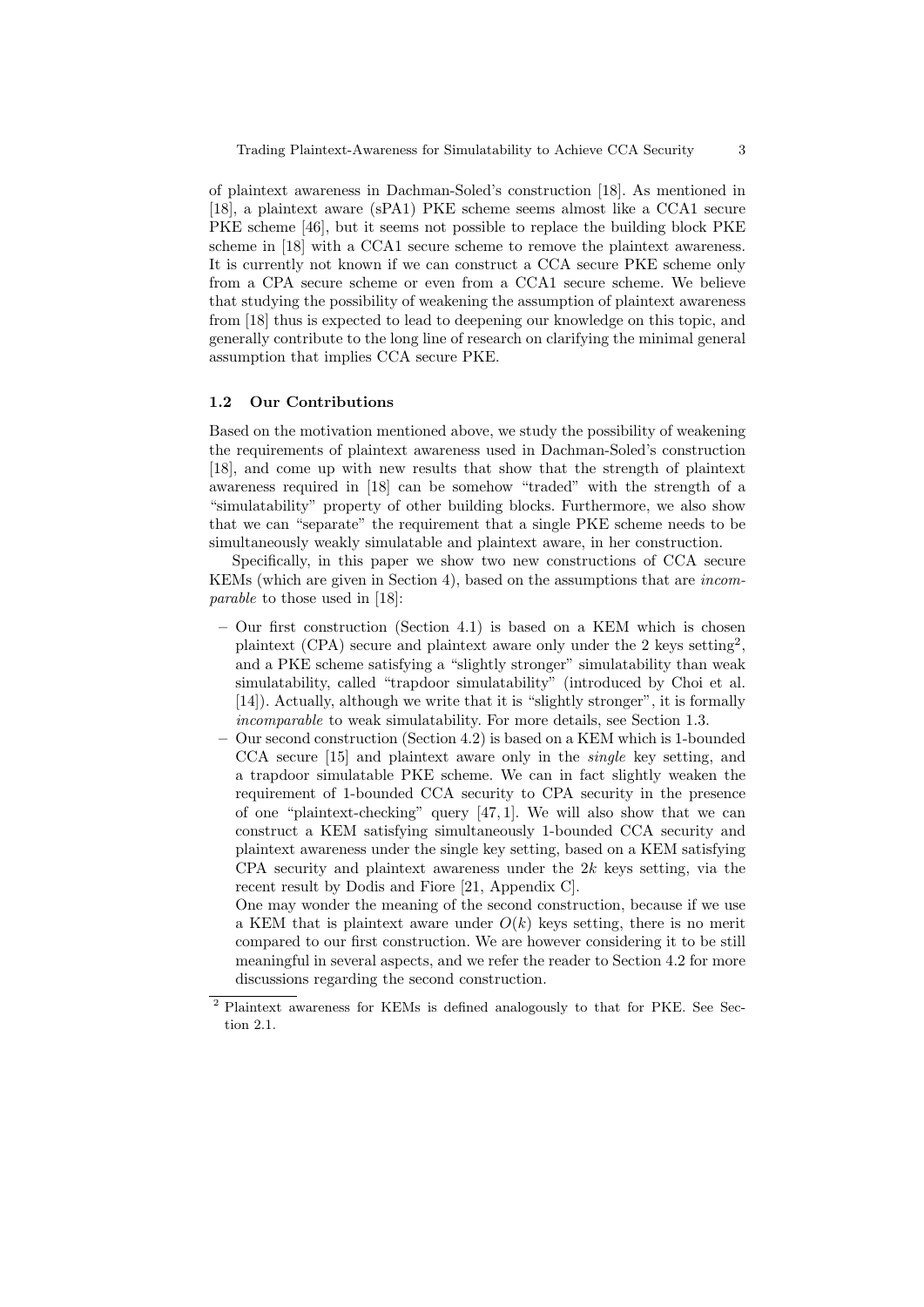Note that from CCA secure KEMs, we can immediately obtain full-fledged PKE schemes by using CCA secure SKE [16].

We emphasize that we do not require plaintext awareness and the trapdoor simulatability property to be satisfied by a single building block. This "separation" of the requirements should be contrasted with Dachman-Soled's construction [18], the building block PKE scheme of which is required to satisfy plaintext awareness and the weak simulatability property simultaneously. We also again emphasize that the assumptions on which both of our constructions are based, are *incomparable* to those used in [18]. Thus, our results add new recipes for constructing CCA secure PKE/KEM from general assumptions (and thus the assumptions that we use could be new targets that are worth pursuing), and also show interesting trade-offs regarding assumptions with Dachman-Soled's construction.

#### **1.3 Technical Overview**

*Assumptions on the Building Blocks. Trapdoor simulatable PKE* (TSPKE) [14] is the key building block for our constructions. TSPKE is a *weaker* (relaxed) version of *simulatable PKE* that was originally formalized by Damgård and Nielsen [19]. Simulatable PKE admits "oblivious sampling" of both public keys and ciphertexts (i.e. sampling them without knowing the randomness or plaintext) in such a way that honestly generated public keys and ciphertexts can be later convincingly explained that they were generated obliviously. These properties are realized by requiring that the key generation algorithm and the encryption algorithm have their own "oblivious sampling" algorithm and its corresponding "inverting" algorithm (where the inverting algorithm corresponds to the algorithm that "explains" that an honest generated public key (or a ciphertext) is sampled obliviously). The difference between TSPKE and simulatable PKE is whether we allow the "inverting" algorithm to take the randomness (and the plaintext) used by the ordinary algorithms (key generation and encryption algorithms) as input. TSPKE allows to take these inputs, while ordinary simulatable PKE does not, which makes the security property of TSPKE weaker but easier to achieve. For our purpose, we only need even a simplified version of TSPKE than the formalization in [14]: we only require a pair  $(pk, c)$  of public key/ciphertext (or, a "transcript") can be obliviously sampled, but not each of *pk* and *c* can be so (which is the formalization in [14]). It was shown [19, 14] that we can realize TSPKE from a number of standard cryptographic assumptions, such as the computational and decisional Diffie-Hellman assumptions, RSA, Factoring, and lattice based assumptions. (For more details, see Section 2.2.)

On the other hand, a weakly simulatable PKE scheme (used in the constructions in [43, 18]) considers oblivious sampling only for the encryption algorithm. However, the definition of weakly simulatable PKE used in [43, 18] does not allow the inverting algorithms to take the randomness and the plaintext used by the ordinary encryption algorithm. Therefore, strictly speaking, the "strength" of these primitives as "general cryptographic assumptions" are actually *incomparable*. Nonetheless, the reason why we still think that weakly simulatable PKE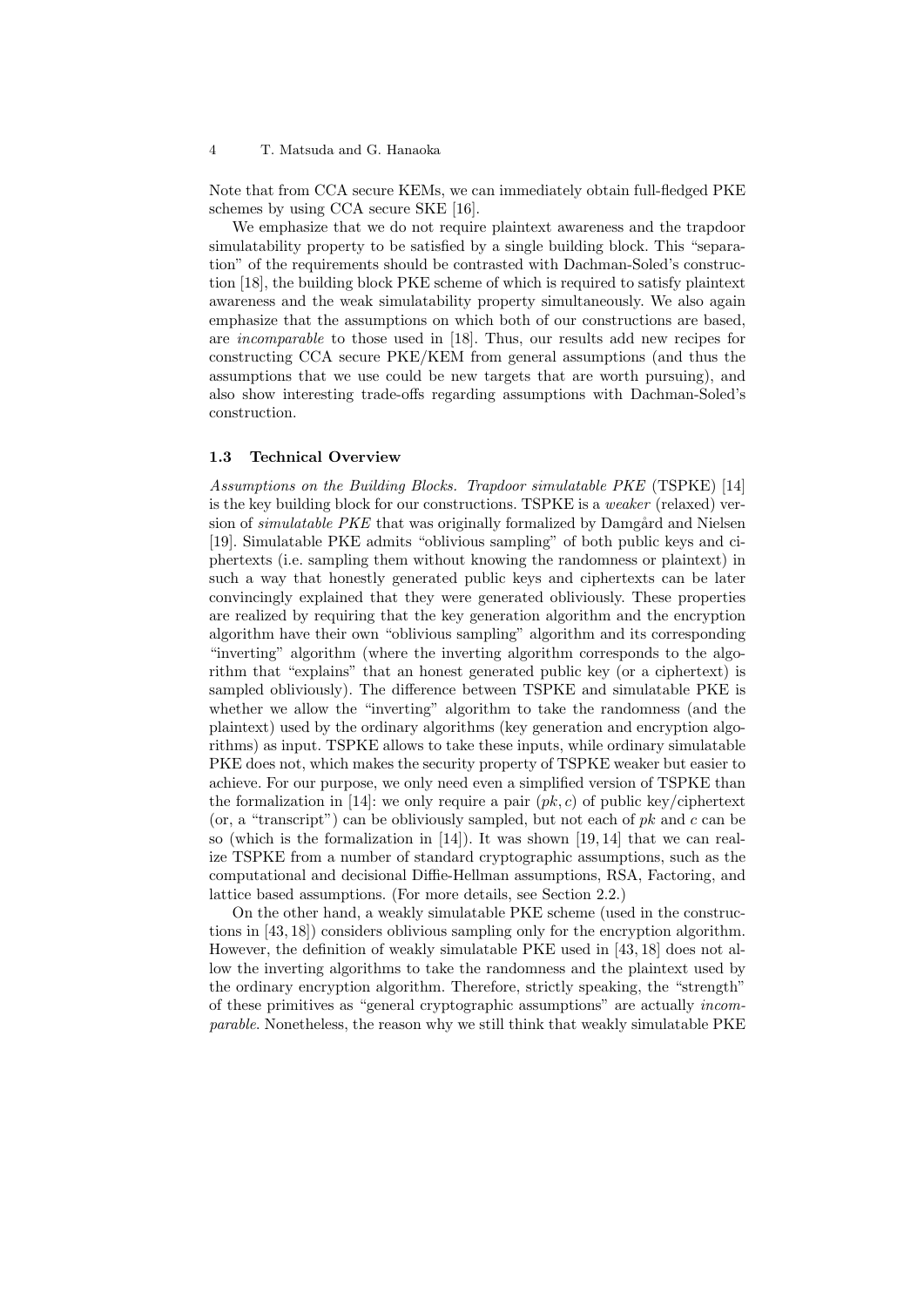could be viewed as a weaker primitive, is that it does not require the key generation algorithm to be obliviously samplable. In fact, this difference is very important for our work. It is this simple difference between TSPKE and weakly simulatable PKE that enables us to weaken the plaintext awareness required in [18], from plaintext awareness in the presence of  $O(k)$  keys in [18] into that under only  $O(1)$  keys in our constructions.

*Ideas for the Constructions.* Other than employing TSPKE instead of weakly simulatable PKE, the ideas for our constructions and their security analyses are similar to those in [18]. In particular, the construction of [18] and our constructions are based on the Dolev-Dwork-Naor (DDN) construction [23], but we do not require a non-interactive zero-knowledge proof to ensure the validity of a ciphertext. Instead, the approach of the "double-layered" construction of Myers and Shelat [44] (and its simplifications [31, 37, 40] and variants [38, 39, 41]) is employed, in which a ciphertext consists of the "inner"-layer and "outer"-layer, and the randomness used for generating an outer ciphertext is somehow embedded into an inner ciphertext, so that in the decryption, the validity of the outer ciphertext can be checked by "re-encryption" using the randomness recovered from the inner ciphertext. (In our constructions, the inner-layer encryption is done by a KEM.) In fact, we do a simplification to [18] by removing a one-time signature scheme in [18], by using a commitment scheme, based on the ideas employed in the recent constructions [38, 39, 41].

Recently, Matsuda and Hanaoka [39] introduced the notion of *puncturable tag-based encryption* (PTBE) which abstracts and formalizes the "core" structure of the DDN construction [23]. We define the trapdoor simulatability property for PTBE (and call the primitive *trapdoor simulatable PTBE*) in Section 3, and use this primitive as an "intermediate" building block in our constructions. (This primitive could have other applications than constructing CCA secure PKE, and may be of independent interest.) We also show (in the full version) how to construct a trapdoor simulatable PTBE scheme from a TSPKE scheme. This construction is exactly the same as the construction of a PTBE scheme from a CPA secure PKE scheme used in [39], which is in turn based on the original DDN construction.

*Ideas for the Security Proofs.* We briefly recall the construction and the security proof in [18], and explain the difference in our proofs and that in [18]. As mentioned above, the construction of [18] is double-layered, where the outer encryption is like the "DDN-lite" construction (i.e. the DDN construction without a non-interactive zero-knowledge proof), and the inner encryption is a multipleencryption by two PKE schemes. Both the inner and outer encryption schemes use the same building block, with independently generated public keys:  $2k$  keys for the outer-layer encryption (that does DDN-lite-encryption) and 2 keys for the inner-layer encryption (that does multiple-encryption by two encryptions). Roughly speaking, in the security proof, [18] constructs a CPA adversary (reduction algorithm) for the inner-layer encryption, from a CCA adversary *A* against the entire construction. The reduction algorithm of course has to somehow an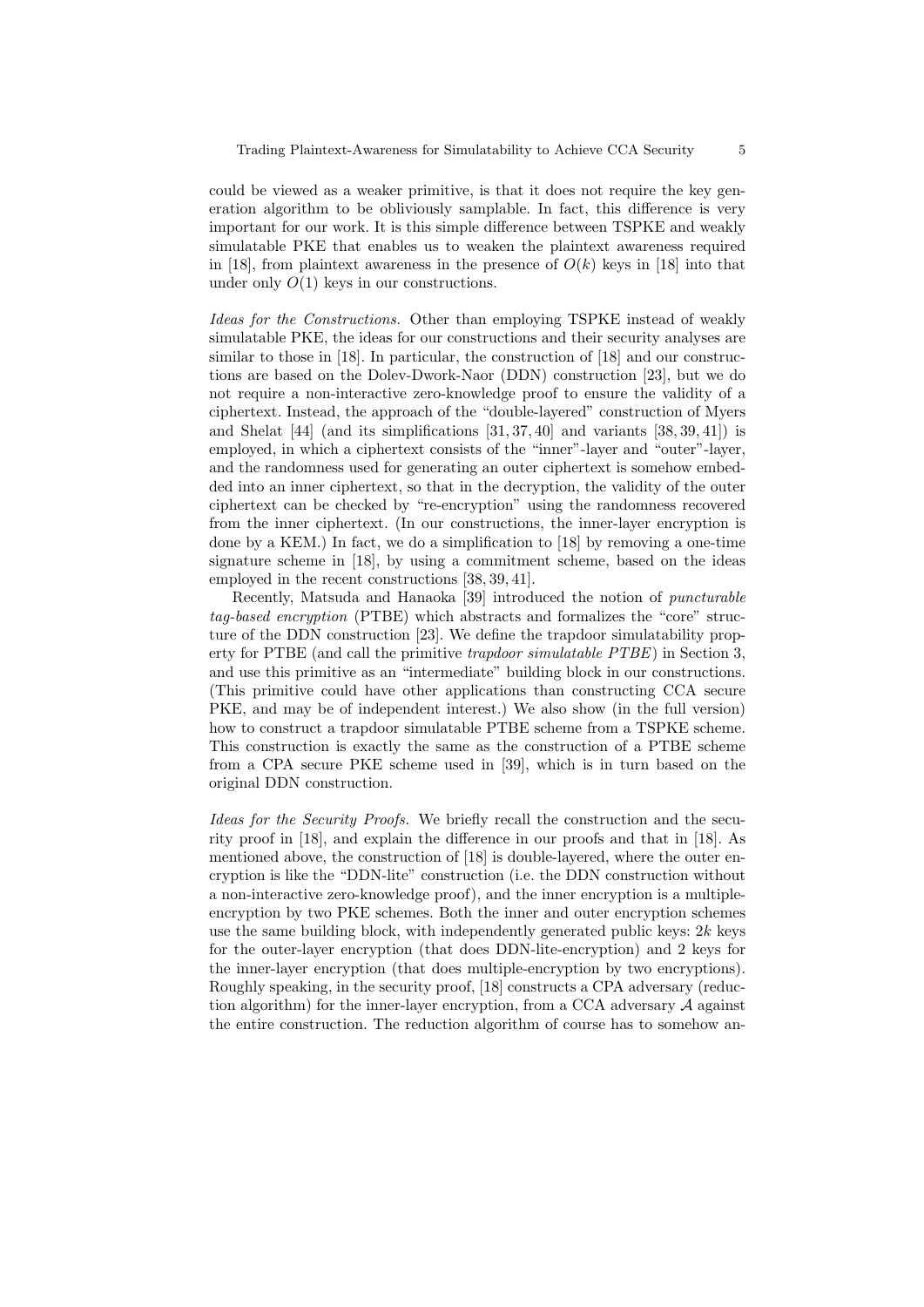swer *A*'s decryption queries, and this is the place where plaintext awareness comes into play. Plaintext awareness in the *ℓ* keys setting (sPA1*<sup>ℓ</sup>* security) ensures that for any algorithm  $C$  (called "ciphertext creator") that receives a set of public keys  $(pk_i)_{i \in \{1,\ldots,\ell\}}$  and a randomness  $r_c$  as input and makes decryption queries, there exists an extractor  $\mathcal{E}$  that also receives  $(pk_i)_{i \in \{1,...,\ell\}}$  and  $rc$ as input, and can "extract" the plaintext from a ciphertext queried by *C*. (In our actual security proofs, we denote the "ciphertext creator" by "*A′*", but for the explanation here we continue to use  $\mathcal C$  for clarity.) The idea in the proof in [18] is to use an extractor guaranteed by plaintext awareness to answer the CCA adversary *A*'s decryption queries. The problem that arises here is: how do we design the algorithm  $C$  with which the extractor  $\mathcal E$  is considered? Since the extractor  $\mathcal E$  needs to be given the randomness  $r_{\mathcal C}$  used by  $\mathcal C$ , if we naively design  $\mathcal{C}$ , the reduction algorithm cannot use the extractor  $\mathcal{E}$  while embedding its instances (the public key and the challenge ciphertext) in the reduction algorithm's CPA security experiment into  $A$ 's view. The approach in [18] is to consider a modified version of the CCA security experiment in which all component ciphertexts (i.e. ciphertexts for the outer-layer encryption) are generated obliviously using some randomness *r* (which can be performed due to the weak simulatability property of the underlying PKE scheme), and view this modified experiment as a ciphertext creator  $\mathcal C$  that takes as input  $\ell = 2k + 2$  public keys (for both inner-/outer-layer encryptions) and a randomness  $r_c$  consisting of the randomness  $r_A$  used by  $A$  and the randomness  $r$  used for oblivious generation of the component ciphertexts in  $\mathcal{A}$ 's challenge ciphertext. ( $r_c$  actually also contains some additional randomness used for generating the remaining parts of *A*'s challenge ciphertext, but we ignore it here for simplicity.) Designing the algorithm *C* in this way, the extractor  $\mathcal E$  corresponding to  $\mathcal C$  can be used to answer  $\mathcal A$ 's decryption queries while the reduction algorithm (attacking the CPA security of the inner-layer encryption) can perform the reduction.

Our main idea for weakening the requirement of plaintext awareness for the building blocks, from  $2k + 2$  keys in [18] to  $O(1)$  keys, is due to the observation that by relying on the trapdoor simulatability property for the outer-layer encryption, we can "push" the public keys for the outer-layer encryption, into the "randomness"  $r_c$  for the ciphertext creator  $\mathcal C$  (with which the extractor  $\mathcal E$  is considered), by generating the public keys regarding the outer-layer encryption also obliviously. In order to make this idea work, we thus consider a different design strategy for the ciphertext creator  $\mathcal{C}$ . This also enables us to "separate" the requirement that a single building block PKE scheme needs to be simultaneously plaintext aware and simulatable, because we need the simulatability only for the outer-layer encryption.

Actually, like the security proof of the construction in [18], we need to deal with a "bad" decryption query, which is a ciphertext such that its actual decryption result (by the normal decryption algorithm with a secret key) differs from the decryption result obtained by using the extractor  $\mathcal{E}$ . (Such a decryption query makes the simulation of the decryption oracle by the reduction algorithm fail.) Our first construction uses the clever trick of Dachman-Soled [18] of using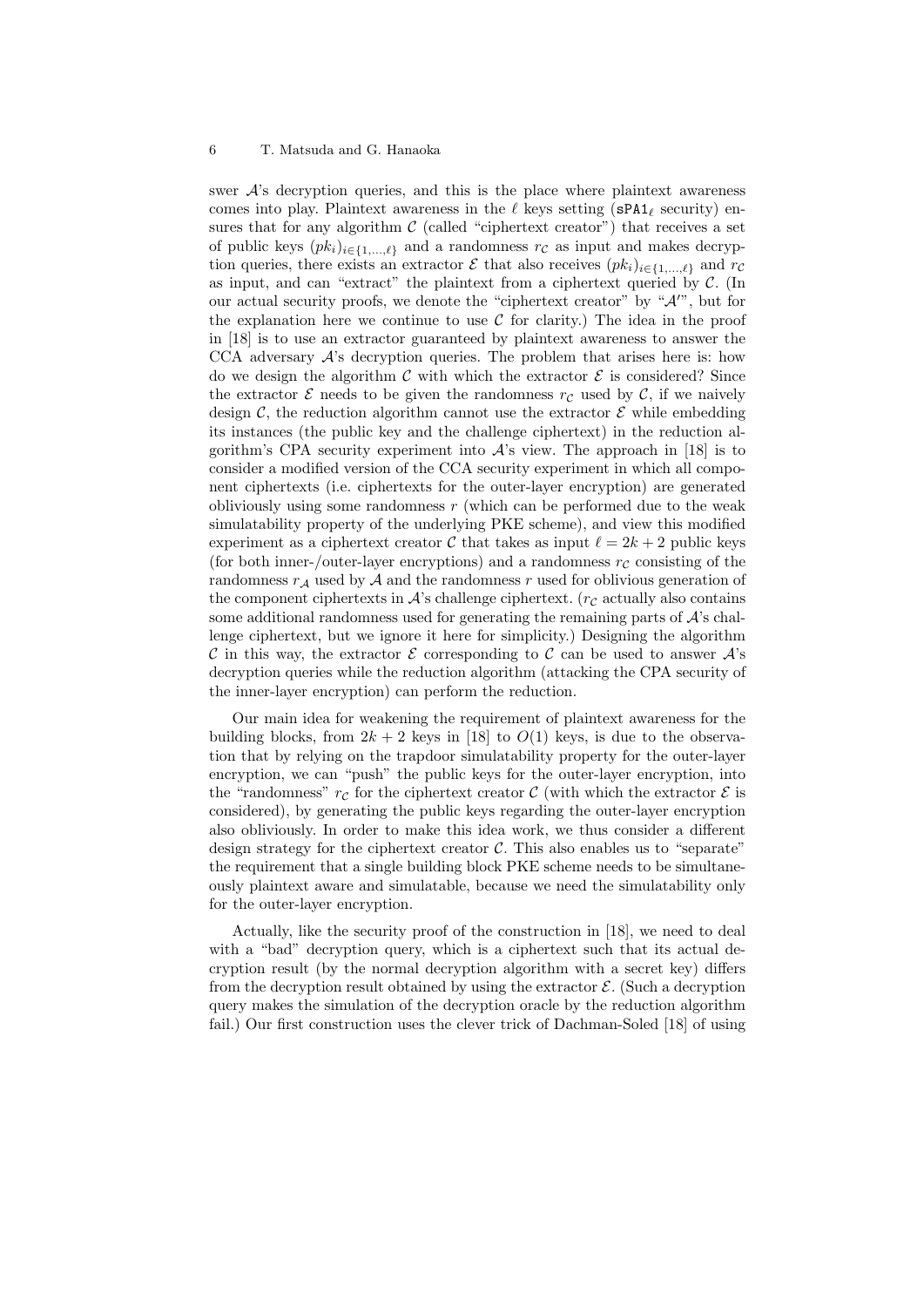two CPA secure PKE schemes (that each encrypts a "share" of 2-out-of-2 secret sharing) and their plaintext awareness under 2 keys setting. (As mentioned earlier, in fact, we use a KEM instead of a PKE scheme for the inner encryption.) Dachman-Soled's approach enables us to use the CPA security and the ability of "detecting" bad queries at the same time. Our second construction is a simplification of our first construction, where we employ a "single" KEM for the inner layer, as opposed to multiple-encryption by two KEMs in our first construction. To detect "bad" decryption queries by an adversary, we employ the ideas and techniques from [44, 31, 37, 40] of using "1-bounded CCA" security [15]. (As mentioned earlier, in fact, CPA security in the presence of one "plaintext-checking" query [47, 1] is sufficient for our purpose.) For more details on these, see Section 4.

#### **1.4 Related Work**

The notion of CCA security for PKE was formalized by Naor and Yung [46] and Rackoff and Simon [49]. Since the introduction of the notion, CCA secure PKE schemes have been studied in a number of papers, and thus we only briefly review constructions from general cryptographic assumptions. Dolev, Dwork, and Naor [23] showed the first construction of a CCA secure PKE scheme, from a CPA secure scheme and a NIZK proof system, based on the construction by Naor and Yung [46] that achieves weaker non-adaptive CCA (CCA1) security. These NIZK-based constructions were further improved in [51, 53, 35]. Canetti, Halevi, and Katz [12] showed how to transform an identity-based encryption scheme into a CCA secure PKE scheme. Kiltz [32] showed that the transform of [12] is applicable to a weaker primitive of tag-based encryption (TBE). Peikert and Waters [48] showed how to construct a CCA secure PKE scheme from a *lossy* trapdoor function (TDF). Subsequent works showed that TDFs with weaker security/functionality properties are sufficient for obtaining CCA secure PKE schemes [50, 42, 33, 54, 13]. Hemenway and Ostrovsky [29] showed how to construct a CCA secure scheme in several ways from homomorphic encryption that has some appropriate properties, and the same authors [30] showed that one can construct a CCA secure PKE scheme from a lossy encryption scheme [4] if it can encrypt a plaintext longer than the length of randomness consumed by the encryption algorithm. Myers and Shelat [44] showed that a CCA secure PKE scheme for 1-bit messages can be turned into one with an arbitrarily large plaintext space. Hohenberger, Lewko, and Waters [31] showed that CCA secure PKE can be constructed from a PKE with a weaker security notion called detectable CCA security, from which we can obtain a 1-bit-to-multi-bit transformation for CCA security in a simpler manner than [44]. The simplicity and efficiency of [44] were further improved by Matsuda and Hanaoka [37, 40]. Lin and Tessaro [34] showed how to amplify weak CCA security into strong (ordinary) CCA secure one. Matsuda and Hanaoka [38] showed how to construct a CCA secure PKE scheme by using a CPA secure PKE scheme and point obfuscation [9, 36], and the same authors [39] showed a CCA secure PKE scheme from a CPA secure PKE scheme and a family of hash functions satisfying the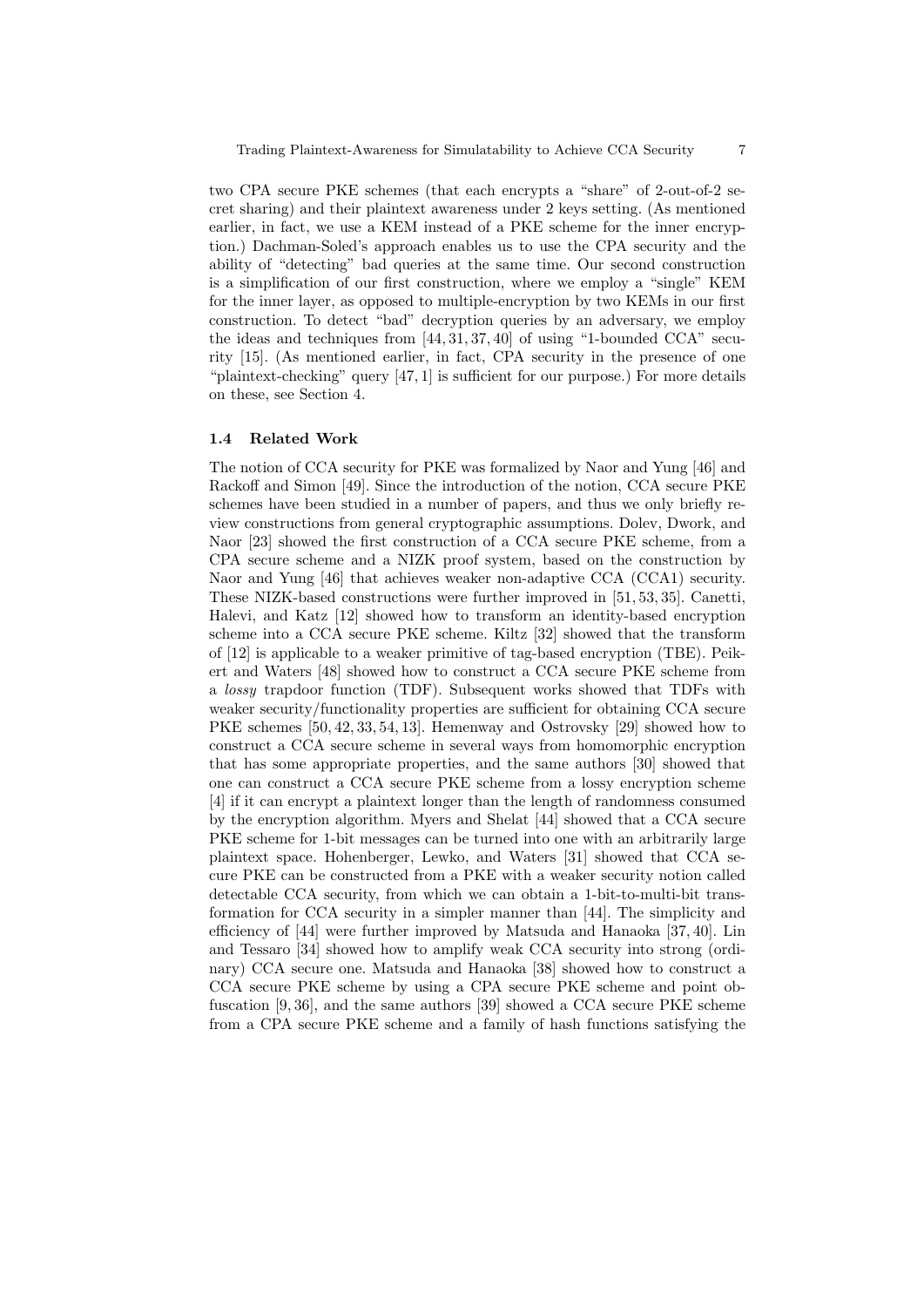very strong security notion called universal computational extractors (UCE) [3]. The same authors [41] recently also showed that a CCA secure PKE scheme can be built from the combination of a sender non-committing encryption scheme and a key-dependent-message secure SKE scheme. More recently, Hajiabadi and Kapron [28] showed how to construct a CCA secure PKE scheme, from a 1 bit PKE scheme that satisfies circular security and has the structural property called reproducibility.

As has been stated several times, Dachman-Soled [18] showed how to construct a CCA secure PKE scheme from a PKE scheme which simultaneously satisfies weak simulatability [43] and the (standard model) plaintext awareness under the multiple keys setting, which is built based on the result by Myers, Sergi, and Shelat [43] who showed a PKE scheme satisfying the so-called cNM-CCA1 security, from the same building blocks as [18]. Sahai and Waters [52] showed (among other cryptographic primitives) how CCA secure PKE and KEMs can be constructed using an indistinguishability obfuscation [2, 26].

#### **1.5 Paper Organization**

In Section 2 (and in Appendix A), we review definitions of primitives and security notions that are necessary for explaining our results. In Section 3, we introduce the notion of trapdoor simulatable PTBE, which is an extension of PTBE introduced in [39], and works as one of main building blocks of our proposed KEMs in the next section. Finally, in Section 4, we show our main results: two constructions of KEMs that show the "trade-off" between "simulatability" property and "plaintext awareness" in Dachman-Soled's construction [18].

## **2 Preliminaries**

In this section, we review the basic notation and the definitions for plaintext awareness ( $sPA1<sub>ℓ</sub>$  security) [5, 43, 18] of a KEM, trapdoor simulatability properties of a PKE scheme and a commitment scheme, and the syntax of a puncturable tag-based encryption (PTBE) scheme. The definitions for standard cryptographic primitives with standard security definitions that are not reviewed in this section are given in Appendix A, which include PKE, KEMs, and commitment schemes.

*Basic Notation.* N denotes the set of all natural numbers, and for  $n \in \mathbb{N}$ , we define  $[n] := \{1, \ldots, n\}$ . " $x \leftarrow y$ " denotes that *x* is chosen uniformly at random from  $y$  if  $y$  is a finite set,  $x$  is output from  $y$  if  $y$  is a function or an algorithm, or *y* is assigned to *x* otherwise. If *x* and *y* are strings, then " $|x|$ " denotes the bit-length of *x*, "*x*||*y*" denotes the concatenation *x* and *y*, and " $(x \stackrel{?}{=} y)$ " is the operation which returns 1 if  $x = y$  and 0 otherwise. "(P)PTA" stands for a *(probabilistic) polynomial time algorithm*. For a finite set *S*, "*|S|*" denotes its size. If *A* is a probabilistic algorithm, then " $y \leftarrow \mathcal{A}(x; r)$ " denotes that *A* computes *y* as output by taking *x* as input and using *r* as randomness, and we just write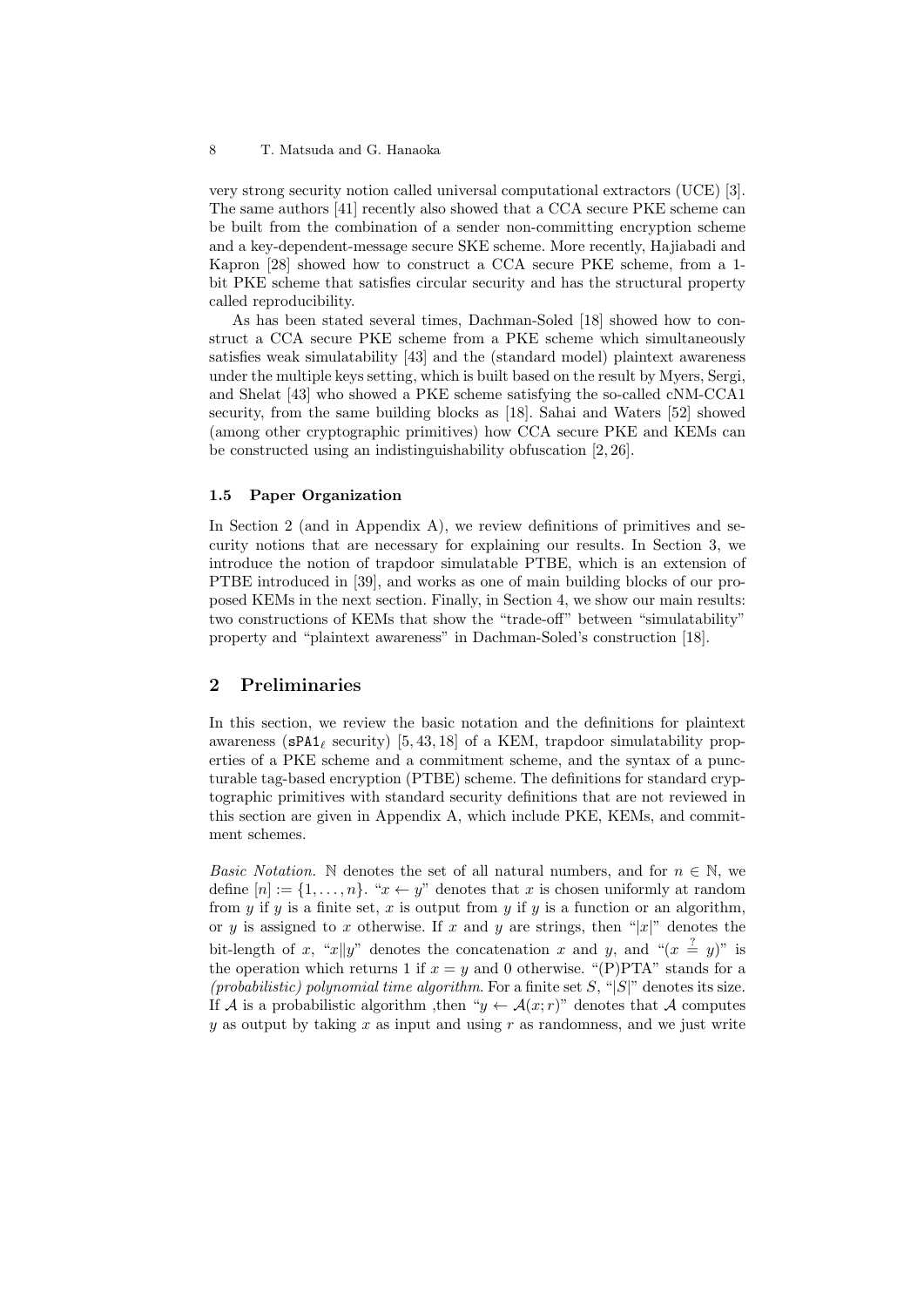$\forall y \leftarrow A(x)$ " if we do not need to make the randomness used by A explicit. If furthermore  $\mathcal O$  is a function or an algorithm, then " $\mathcal A^{\mathcal O}$ " means that  $\mathcal A$  has oracle access to  $\mathcal{O}$ . A function  $\epsilon(k): \mathbb{N} \to [0,1]$  is said to be *negligible* if for all positive polynomials  $p(k)$  and all sufficiently large  $k \in \mathbb{N}$ , we have  $\epsilon(k) < 1/p(k)$ . Throughout this paper, we use the character "*k*" to denote a security parameter.

#### **2.1 Plaintext Awareness for Multiple Keys Setup (**sPA1*<sup>ℓ</sup>* **Security)**

Here, we review the definition of (statistical) plaintext awareness for multiple keys setup [43, 18] (denoted by sPA1*<sup>ℓ</sup> security*, where *ℓ* denotes the number of keys). Unlike these previous works, we define it for a KEM, rather than a PKE scheme, but we can define plaintext awareness for a KEM in essentially the same way as that for a PKE scheme.

Let *Γ* = (KKG*,* Encap*,* Decap) be a KEM (where we review the definition of a KEM in Appendix A), and  $\ell = \ell(k) > 0$  be a polynomial. Let A be an algorithm (called a "ciphertext creator") that takes a set of public keys  $(pk_i)_{i \in [\ell]}$  as input, and makes decapsulation queries of the form  $(j \in [\ell], c)$  which is supposed to be answered with  $K = \mathsf{Decap}(sk_i, c)$ . For this A, we consider the corresponding "(plaintext) extractor"  $\mathcal{E}$ : It is a stateful algorithm that initially takes a set of public keys  $(pk_i)_{i \in [\ell]}$  and the randomness  $r_A$  consumed by *A*, and expects to receive "decapsulation" queries of the form  $q = (j \in [\ell], c)$ ; Upon a query, it tries to extract a session-key *K* corresponding to *c* so that  $K = \text{Decap}(sk_i, c)$ , where  $sk_j$  is the secret key corresponding to  $pk_j$ . After  $\mathcal E$  extracts a session-key, it may update its internal state to prepare for the next call. Informally, a KEM *Γ* is said to be sPA1*<sup>ℓ</sup>* secure if for all PPTA ciphertext creators *A*, there exists a corresponding PPTA extractor  $\mathcal E$  that can work as  $\mathcal A$ 's decapsulation oracle in the experiment above.

More formally, for *A* that makes  $Q = Q(k)$  decapsulation queries,  $\mathcal{E}$ , and  $\ell$ , consider the following experiment  $\textsf{Expt}_{\Gamma,\mathcal{A},\mathcal{E},\ell}^{\textsf{sPA1}}(k)$ :

$$
\mathsf{Expt}_{\varGamma,A,\mathcal{E},\ell}^{\mathsf{sPA1}}(k) : [\ \forall i \in [\ell] : (pk_i, sk_i) \leftarrow \mathsf{KKG}(1^k); \ r_A \leftarrow \{0,1\}^*;
$$
\n
$$
\mathsf{st}_{\mathcal{E}} \leftarrow ((pk_i)_{i \in [\ell]}, r_A); \ \text{Run } \mathcal{A}^{\mathcal{E}(\mathsf{st}_{\mathcal{E}},\cdot)}((pk_i)_{i \in [\ell]}; r_A) \ \text{until it terminates;}
$$
\n
$$
\text{If } \exists i \in [Q] : \mathsf{Decap}(sk_{j_i}, c_i) \neq K_i \ \text{then return 1 else return 0.},
$$

where  $(j_i, c_i)$  represents  $A$ 's *i*-th decapsulation query (which  $A$  expects to be decapsulated as a ciphertext under  $pk_{j_i}$ ), and  $K_i$  represents the answer (i.e. "decapsulation result" of  $c_i$ ) computed by the algorithm  $\mathcal E$ . In the experiment, *E* is the (possibly stateful) extractor which initially takes  $\mathsf{st}_{\mathcal{E}} = ((pk_i)_{i \in [\ell]}, r_\mathcal{A})$ as input, and works like *A*'s decapsulation oracle, as explained above.

**Definition 1.** *Let*  $\ell = \ell(k) > 0$  *be a polynomial. We say that a KEM*  $\Gamma$  *is*  $\text{span}_{\ell}$ *secure if for all PPTAs (ciphertext creator) A, there exists a stateful PPTA*  $(\text{extractor}) \ \mathcal{E} \ \text{such that} \ \mathsf{Adv}_{\Gamma,\mathcal{A},\mathcal{E},\ell}^{\texttt{P}\texttt{P}\texttt{1}}(k) := \Pr[\mathsf{Expt}_{\Gamma,\mathcal{A},\mathcal{E},\ell}^{\texttt{P}\texttt{P}\texttt{1}}(k) = 1] \ \text{is negligible.}$ 

If  $\ell = 1$ , then  $\text{sPA1}_{\ell}$  security is equivalent to statistical PA1 security defined by Bellare and Palacio [5]. By definition, trivially,  $\texttt{sPA1}_x$  implies  $\texttt{sPA1}_y$  for  $x > y$ . However, to the best of our knowledge, whether there is an implication (or separation) for the opposite direction, is not known.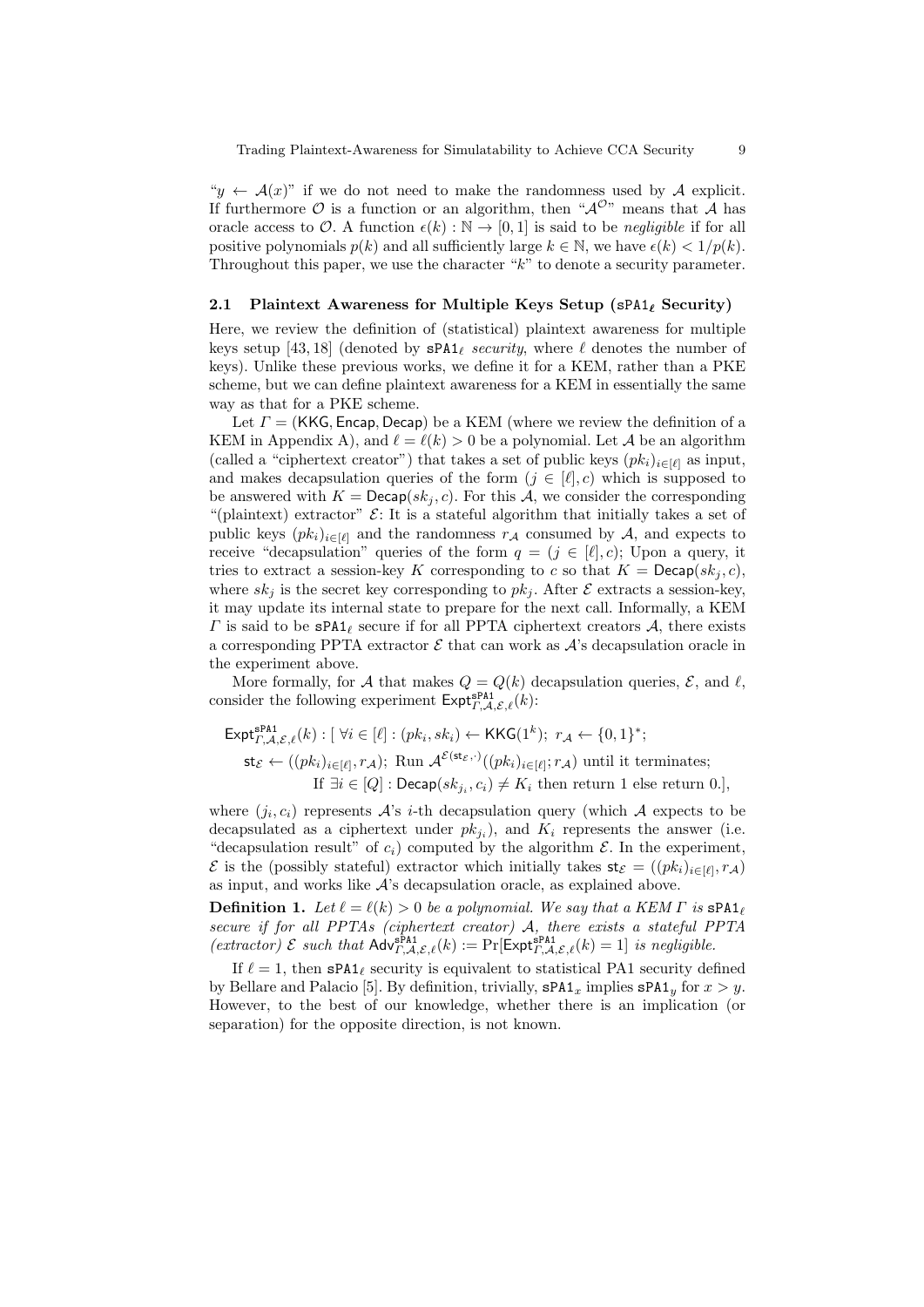#### **2.2 (Simplified) Trapdoor Simulatable Public Key Encryption**

*Trapdoor simulatable* PKE (TSPKE) [14] is a *relaxed* version of simulatable PKE [19]. Simulatable PKE admits "oblivious sampling" of both public keys and ciphertexts (i.e. sampling them without knowing the randomness or plaintext) in such a way that honestly generated public keys and ciphertexts can be later convincingly explained that they were generated obliviously.<sup>3</sup> These properties are realized by requiring that the key generation algorithm and the encryption algorithm have their own "oblivious sampling" algorithm and its corresponding "inverting" algorithm (where the inverting algorithm corresponds to the algorithm that explains that an honest generated public key (or a ciphertext) is sampled obviously). The difference between TSPKE and simulatable PKE, is whether we allow for the "inverting" algorithm to take the randomness (and the plaintext) used by the ordinary algorithms PKG and Enc as input. Since the "inverting" algorithm in TSPKE is allowed to see more information than that in simulatable PKE, the former primitive is strictly weaker (and easier to construct) than the latter.

For our purpose, we only need even a simplified version of TSPKE of [14]: we only require a pair  $(pk, c)$  of public key/ciphertext (or, "transcript) can be obliviously sampled [14], but not each of *pk* and *c* can be so. A TSPKE scheme with such a simplified syntax may not be useful for constructing non-committing encryption (as done in [19, 14]), but sufficient for our purpose in this paper.

**Definition 2.** We say that a PKE scheme<sup>4</sup>  $\Pi$  = (PKG, Enc, Dec) *is* trapdoor simulatable *(and say that Π is a trapdoor simulatable PKE (TSPKE) scheme) if Π has two additional PPTAs* (oSamp*Π,*rSamp*Π*) *with the following properties:*

- $\circ$ Samp $_{\varPi}$  *is the oblivious-sampling algorithm which takes*  $1^k$  *as input, and outputs an "obliviously generated" public key/ciphertext pair* (*pk, c*)*.*
- **–** rSamp*<sup>Π</sup> is the inverting algorithm (corresponding to* oSamp*Π) that takes randomness r<sup>g</sup> and re, and a plaintext m (which are supposed to be used*  $as (pk, sk) \leftarrow \text{PKG}(1^k; r_g) \text{ and } c \leftarrow \text{Enc}(pk, m; r_e) \text{) as input, and outputs a}$ *string*  $\hat{r}$  *(that looks like a randomness used by*  $oSamp<sub>*II*</sub>$ ).
- $-$  *(Trapdoor Simulatability)* For all PPTAs  $\mathcal{A} = (\overline{\mathcal{A}_1}, \mathcal{A}_2)$ , Adv $_{\overline{II}, \mathcal{A}}^{\text{ISPRE}}(k) :=$  $|Pr[Exp_{\Pi,\mathcal{A}}^{TSPKE-Real}(k) = 1] - Pr[Exp_{\Pi,\mathcal{A}}^{TSPKE-Sim}(k) = 1]|$  *is negligible, where the*  $experiments$   $\text{Expt}_{\Pi,\mathcal{A}}^{\text{TSPKE-Real}}(k)$  *and*  $\text{Expt}_{\Pi,\mathcal{A}}^{\text{TSPKE-Sim}}(k)$  *are defined as in Fig. 1 (upper-left and upper-right, respectively).*

*Concrete Instantiations of TSPKE.* Since our definition of TSPKE is a simplified (and hence weaker) version of the definition by Choi et al. [14], and TSPKE is a weaker primitive than a simulatable PKE scheme in the sense of Damgård and Nielsen [19], we can use any of (trapdoor) simulatable PKE schemes shown in these works. In particular, we can construct a TSPKE scheme from most of the

<sup>&</sup>lt;sup>3</sup> (Trapdoor) simulatable PKE scheme was introduced as a building block for constructing non-committing encryption [11].

<sup>4</sup> The syntax of PKE is reviewed in Appendix A.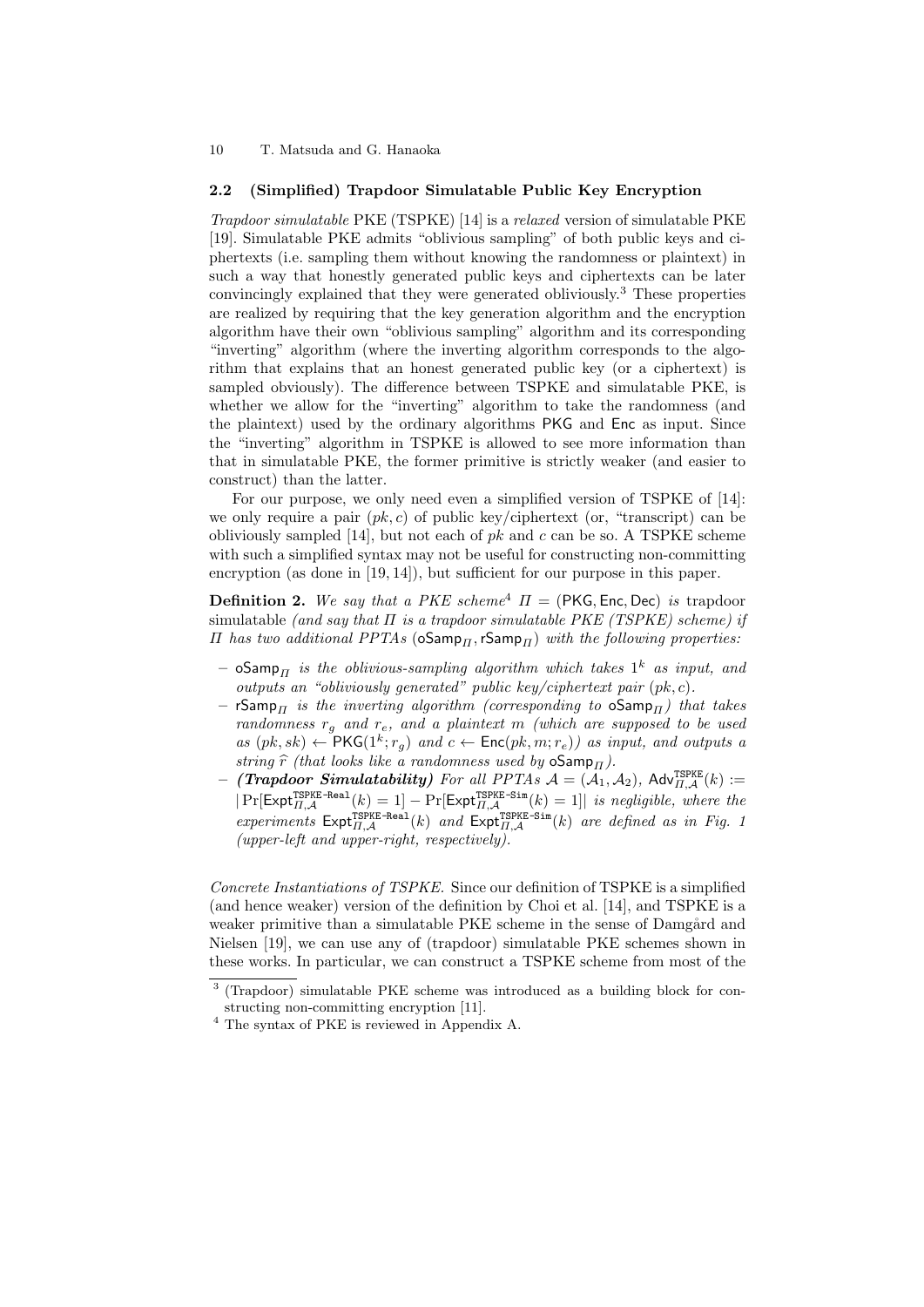$\mathsf{Expt}_{\Pi,\mathcal{A}}^{\mathsf{TSPKE-Real}}(k)$ :  $(m, \mathsf{st}) \leftarrow \mathcal{A}_1(1^k)$  $r_g, r_e \leftarrow \{0, 1\}^*$  $(pk, sk) \leftarrow \mathsf{PKG}(1^k; r_g)$  $c \leftarrow \mathsf{Enc}(pk, m; r_e)$  $\widehat{r} \leftarrow \text{rSamp}_{\Pi}(r_g, r_e, m)$  $b' \leftarrow \mathcal{A}_2(\mathsf{st}, pk, c, \widehat{r})$ Return *b ′* .  $\mathsf{Expt}_{\mathcal{T},\mathcal{A}}^{\mathsf{TSPKE-Sim}}(k)$ :  $(m, \mathsf{st}) \leftarrow \mathcal{A}_1(1^k)$ *<sup>r</sup>*<sup>b</sup> *← {*0*,* <sup>1</sup>*} ∗*  $(pk, c) \leftarrow \textsf{oSamp}_{\Pi}(1^k; \hat{r})$  $b' \leftarrow \mathcal{A}_2(\mathsf{st}, pk, c, \widehat{r})$ Return *b ′* .  $\mathsf{Expt}_{\mathcal{T},\mathcal{A}}^{\mathsf{TSPTBE-Real}}(k):$  $(\textsf{tag}^*, m, \textsf{st}) \leftarrow \mathcal{A}_1(1^k)$  $r_g, r_e \leftarrow \{0, 1\}^*$  $(pk, sk) \leftarrow \mathsf{TKG}(1^k; r_g)$  $c \leftarrow \mathsf{TEnc}(pk, \mathsf{tag}^*, m; r_e)$  $sk_{\textsf{tag}}* \gets \textsf{Punc}(sk,\textsf{tag}^*)$  $\widehat{r}$  ← **rS**amp<sub>*T*</sub>( $r$ <sub>g</sub>,  $r$ <sub>e</sub>, tag<sup>\*</sup>, *m*)  $b' \leftarrow \mathcal{A}_2(\mathsf{st}, pk, c, sk_{\mathsf{tag}^*}, \widehat{r})$ Return *b ′* .  $\mathsf{Expt}_{\mathcal{T},\mathcal{A}}^{\mathsf{TSPTBE-Sim}}(k):$  $(\textsf{tag}^*, m, \textsf{st}) \leftarrow \mathcal{A}_1(1^k)$ *<sup>r</sup>*<sup>b</sup> *← {*0*,* <sup>1</sup>*} ∗*  $(pk, c, sk_{\text{tag}}*) \leftarrow \textsf{oSamp}_{\mathcal{T}}(\textsf{tag}^*; \widehat{r})$  $b' \leftarrow \mathcal{A}_2(\mathsf{st}, pk, c, sk_{\mathsf{tag}*}, \widehat{r})$ Return *b ′* .

Trading Plaintext-Awareness for Simulatability to Achieve CCA Security 11

**Fig. 1.** Security experiments for defining security of TSPKE (upper-left and upperright) and those for defining security of TSPTBE (bottom-left and bottom-right)

standard cryptographic assumptions such as the computational and decisional Diffie-Hellman, RSA, factoring, and learning-with-errors assumptions [19, 14]. (For example, the ElGamal encryption, Damgård's ElGamal encryption, and Cramer-Shoup-Lite encryption schemes can be shown to be a TSPKE scheme if they are implemented in a simulatable group [20].) In terms of "general" cryptographic assumptions, Damgård and Nielsen [19] showed that a simulatable PKE scheme can be constructed from a family of trapdoor permutations with the simulatability property, in which the key generation and the domain-sampling algorithms have the oblivious sampling property (which is defined analogously to simulatable PKE). Hence, we can also construct a TSPKE from it.

#### **2.3 Trapdoor Simulatable Commitment Schemes**

Let  $C = (CKG, Com)$  be a commitment scheme. (We review the syntax of a commitment scheme and its "target-binding" property in Appendix A.)

We define the trapdoor simulatability property of a commitment scheme *C* in exactly the same way as the trapdoor simulatability of a PKE scheme. Namely, we require that there be the oblivious sampling algorithm  $oSamp_C$  (for sampling a key/commitment pair  $(ck, c)$ ) and the corresponding inverting algorithm rSamp<sub>C</sub>, whose interfaces are exactly the same as  $oSamp_{\Pi}$  and  $rSamp_{\Pi}$  of a TSPKE scheme, respectively. We say that a commitment scheme *C* is *trapdoor*  $simulatedble$  (and say that  $C$  is a trapdoor simulatable commitment scheme) if for all PPTA adversaries A, the advantage  $\mathsf{Adv}_{\mathcal{C},\mathcal{A}}^{\text{TSCom}}(k) := |\Pr[\mathsf{Expt}_{\mathcal{C},\mathcal{A}}^{\text{TSCom-Real}}(k) =$  $1]-Pr[Expt_{\mathcal{C},\mathcal{A}}^{TSCom-Sim}(k) = 1]$  is negligible, where the experiments  $Expt_{\mathcal{C},\mathcal{A}}^{TSCom-Real}(k)$ and  $\text{Expt}_{C,\mathcal{A}}^{\text{TSCom-Sim}}(k)$  are defined in exactly the same way as  $\text{Expt}_{II,\mathcal{A}}^{\text{TSPKE-Real}}(k)$  and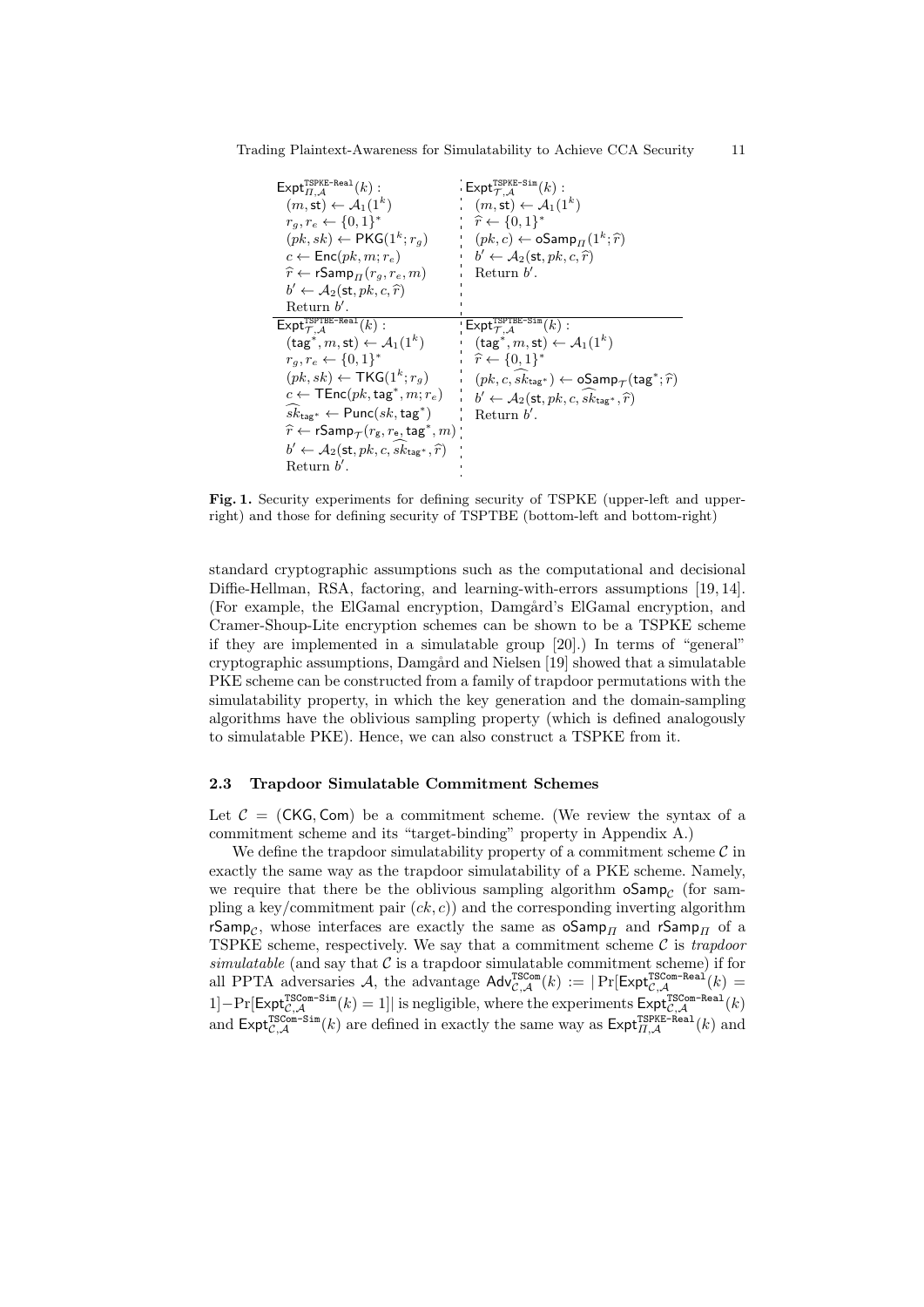$\textsf{Expt}_{\mathcal{C},\mathcal{A}}^{\text{TSPKE-Sim}}(k)$  for a TSPKE scheme, respectively (and thus we do not write down them).

We can achieve a commitment scheme which satisfies target-binding, trapdoor simulatability, and the requirement of the size of commitments (namely we require the size of commitments to be *k*-bit for *k*-bit security), only from a TSPKE scheme and a universal one-way hash function (UOWHF) [45], just by hashing a ciphertext of the TSPKE scheme by the UOWHF. This construction is given in the full version.

#### **2.4 Puncturable Tag-Based Encryption**

Here, we recall the syntax of puncturable tag-based encryption (PTBE), which was introduced by Matsuda and Hanaoka [39] as an abstraction of the "core" structure of the Dolev-Dwork-Naor (DDN) construction [23]. Similarly to [39], we use PTBE as an intermediate building block to reduce the description complexity of our proposed constructions in Section 4.

Intuitively, a PTBE scheme is a TBE scheme that has a mechanism for generating a "punctured" secret key  $s\hat{k}_{\text{tag}*}$ , according to a "punctured point" tag tag*<sup>∗</sup>* . The punctured secret key can be used to decrypt all "honestly generated" ciphertexts that are generated under tags that are different from tag*<sup>∗</sup>* , while the punctured secret key is useless for decrypting ciphertexts generated under tag*<sup>∗</sup>* .

Formally, a PTBE scheme consists of the five PPTAs (TKG*,*TEnc*,*TDec*,* Punc, TDec) among which the latter three algorithms are deterministic, with the following interface:

| Key Generation:                                           | Encryption:                                       | Decryption:                                                                                  |
|-----------------------------------------------------------|---------------------------------------------------|----------------------------------------------------------------------------------------------|
| $(pk, sk) \leftarrow \mathsf{TKG}(1^k)$                   | $c \leftarrow \mathsf{TEnc}(pk, \mathsf{tag}, m)$ | $m(\text{or }\perp) \leftarrow \text{TDec}(sk,\text{tag},c)$                                 |
| Puncturing:                                               |                                                   | <b>Punctured Decryption:</b>                                                                 |
| $sk_{\text{tag}*} \leftarrow \text{Punc}(sk,\text{tag*})$ |                                                   | $m(\text{or }\bot) \leftarrow \widehat{\mathsf{TDec}}(sk_{\mathtt{tag}^*}, \mathtt{tag}, c)$ |

where (*pk, sk*) is a public/secret key pair, *c* is a ciphertext of a plaintext *m* under *pk* and a tag tag  $\in \{0, 1\}^k$ , and  $s\hat{k}_{\text{tag}*}$  is a "punctured" secret key corresponding to a tag  $\text{tag } \in \{0,1\}^k$ .

We require for all  $k \in \mathbb{N}$ , all tags  $\text{tag}^*$ ,  $\text{tag}^* \in \{0,1\}^k$  such that  $\text{tag}^* \neq \text{tag}^*$ all  $(pk, sk)$  output from  $TKG(1^k)$ , all plaintexts *m*, and all ciphertexts *c* output from  $\mathsf{TEnc}(pk, \mathsf{tag}, m)$ , it holds that  $\mathsf{TDec}(sk, \mathsf{tag}, c) = \mathsf{\widehat{TDec}}(\mathsf{Punc}(sk, \mathsf{tag}^*), \mathsf{tag},$  $c) = m$ .

In [39], the security notion called "extended CPA security" was defined as a security notion of PTBE. In our proposed KEMs, we need a stronger security property for PTBE, which is an analogue of TSPKE, and we will introduce it in the next section.

## **3 Trapdoor Simulatable PTBE**

In this section, we define trapdoor simulatability of a PTBE scheme, in the same way as that of a PKE scheme and a commitment scheme. However, for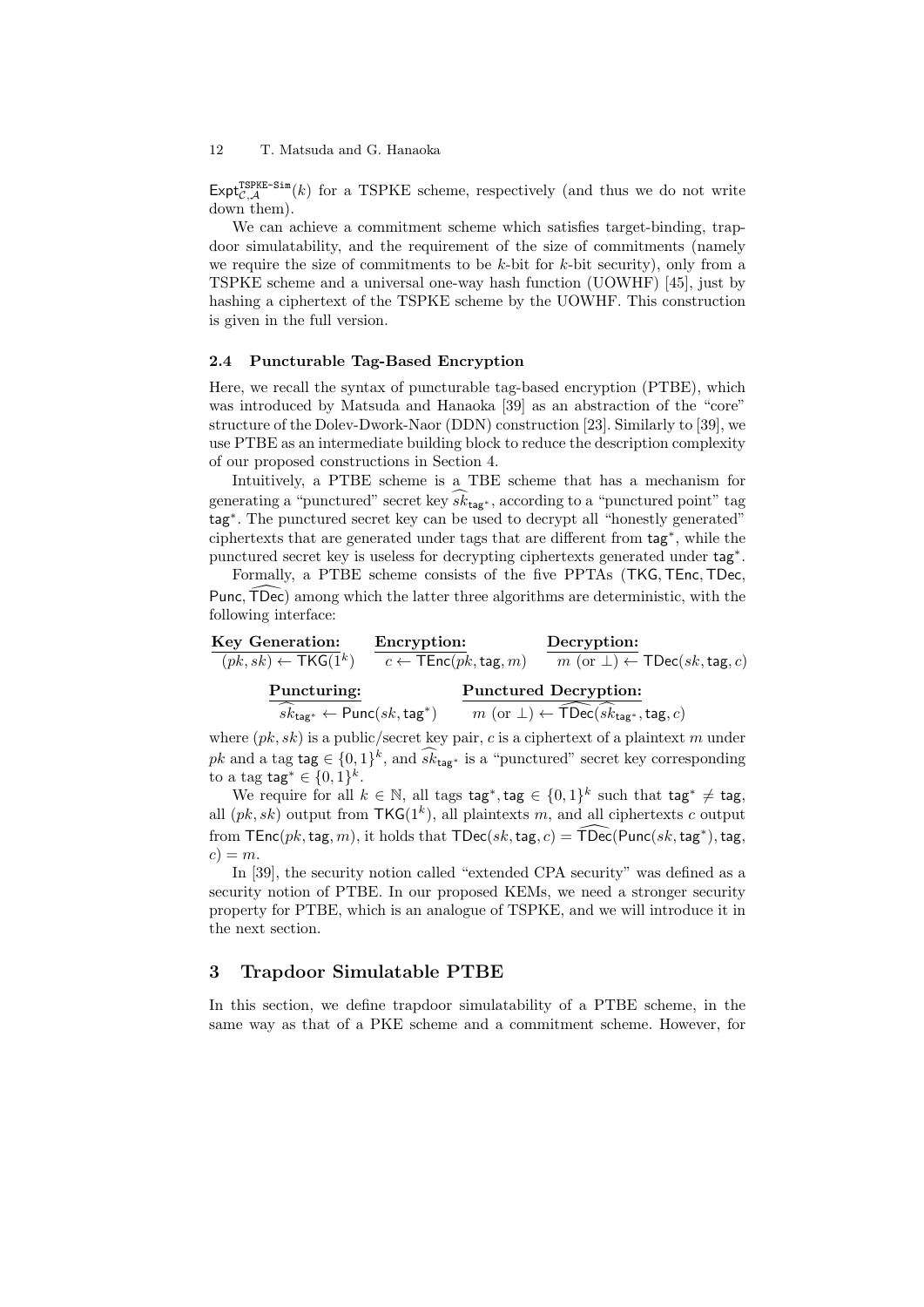the oblivious sampling algorithm, we let it take a "punctured point" tag tag*<sup>∗</sup>* as input, and require that it output the punctured secret key  $sk_{\text{tag}*}$  (corresponding to tag*<sup>∗</sup>* ) in addition to a public key/ciphertext pair (*pk, c*).

Formally, we define a trapdoor simulatable PTBE (TSPTBE) as follows:

**Definition 3.** We say that a PTBE scheme  $\mathcal{T} = (\text{TKG}, \text{TEnc}, \text{TDec}, \text{Punc}, \text{TDec})$ *is* trapdoor simulatable *(and say that*  $\mathcal T$  *is a trapdoor simulatable PTBE (TSPTBE)*  $scheme)$  *if*  $\mathcal T$  *has two additional PPTAs* ( $oSamp_{\mathcal T}$ ,  $rSamp_{\mathcal T}$ ) *with the following properties:*

- **–** oSamp*<sup>T</sup> is the oblivious sampling algorithm which takes a "punctured point" tag* tag*<sup>∗</sup> as input, and outputs an "obliviously generated" public key/ciphertext pair*  $(pk, c)$  *and a punctured secret key*  $sk_{\text{tag}*}$ .
- $\mathsf{rSamp}_\mathcal{T}$  *is the inverting algorithm (corresponding to*  $\mathsf{oSamp}_\mathcal{T})$  *that takes* 1 *k , randomness r<sup>g</sup> and re, a "punctured point" tag* tag*<sup>∗</sup> , and a plaintext m* (which are supposed to be used as  $(pk, sk) \leftarrow \text{TKG}(1^k; r_g)$  and  $c \leftarrow$  $\text{TEnc}(pk, \text{tag}^*, m; r_e)$  as input, and outputs a string  $\hat{r}$  (that looks like a ran-<br>
denotes used by  $\hat{r}$  form  $\hat{r}$ ) *domness used by*  $oSamp_{\mathcal{T}}$ *)*.
- $-$  *(Trapdoor Simulatability)* For all PPTAs  $\mathcal{A} = (\mathcal{A}_1, \mathcal{A}_2)$ , Adv $_{\mathcal{T}, \mathcal{A}}^{\text{TSPTBE}}(k) :=$  $|Pr[\text{Expt}_{\mathcal{T}, \mathcal{A}}^{\text{TSPTBE-Real}}(k) = 1] - Pr[\text{Expt}_{\mathcal{T}, \mathcal{A}}^{\text{TSPTBE-Sim}}(k) = 1]|$  *is negligible, where the*  $experiments$   $\text{Expt}_{\mathcal{T},\mathcal{A}}^{\text{TSPTBE-Real}}(k)$  *and*  $\text{Expt}_{\mathcal{T},\mathcal{A}}^{\text{TSPTBE-Sim}}(k)$  *are defined as in Fig. 1 (bottom-left and bottom-right, respectively).*

*On the Existence of TSPTBE.* Though it might look complicated, we can construct a TSPTBE scheme from a TSPKE scheme, by a Dolev-Dwork-Naor-style approach [23]. The construction is exactly the same as the construction of a PTBE scheme from any CPA secure PKE shown in [39], which is the "core" structure of the DDN construction, namely, the DDN construction without a NIZK proof and without its one-time signature. (For this construction, we can straightforwardly consider the oblivious sampling algorithm and the corresponding inverting algorithm.) We prove the following lemma in the full version.

#### **Lemma 1.** *If a TSPKE scheme exists, then so does a TSPTBE scheme.*

*Useful fact.* For the security proofs of our constructions in Section 4, we will use the fact that the straightforward concatenation of a "transcript" of a trapdoor simulatable commitment and that of a TSPTBE scheme, also admits the trapdoor simulatable property.

More formally, for a TSPTBE scheme  $\mathcal{T} = (\text{TKG}, \text{TEnc}, \text{TDec}, \text{Punc}, \text{TDec}, \text{LDec})$  $\mathsf{pSamp}_\mathcal{T},\mathsf{rSamp}_\mathcal{T})$  and a trapdoor simulatable commitment scheme  $\mathcal{C} = (\mathsf{CKG},\mathcal{C})$  $\mathsf{Com}, \mathsf{oSamp}_\mathcal{C}, \mathsf{rSamp}_\mathcal{C}) \text{ such that the plaintext space of } \mathcal{T} \text{ and that of } \mathcal{C} \text{ are iden-}$ tical, and for an adversary  $A = (A_1, A_2)$ , consider the following "real" experiment  $\text{Expt}_{[C,T],\mathcal{A}}^{\text{TS-Real}}(k)$  and the "simulated" experiment  $\text{Expt}_{[C,T],\mathcal{A}}^{\text{TS-Sim}}(k)$  as described in Fig. 2 (left and right, respectively).

Then, we can prove the following lemma, whose proof is almost straightforward due to the trapdoor simulatability property of  $\mathcal C$  and  $\mathcal T$ . The proof is by a standard hybrid argument, and is given in the full version.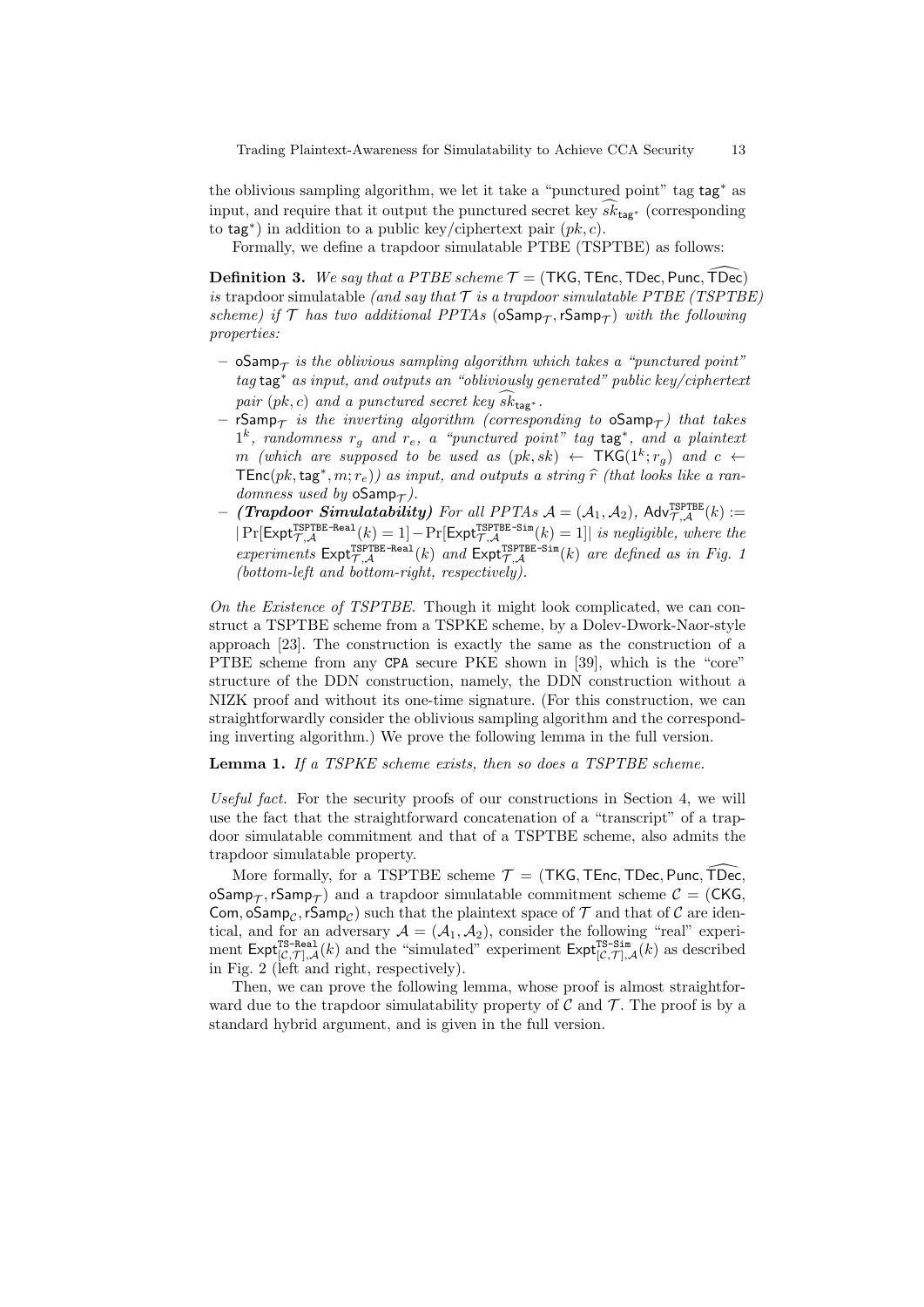```
\mathsf{Expt}_{[\mathcal{C},\mathcal{T}],\mathcal{A}}^{\texttt{TS-Real}}(k):(m, \mathsf{st}) \leftarrow \mathcal{A}_1(1^k)r_g, r'_g, r_c, r_t \leftarrow \{0, 1\}^*ck \leftarrow \mathsf{CKG}(1^k; r_g)tag∗ ← Com(ck, m; rc)
     \widehat{r}_c \leftarrow \textsf{rSamp}_\mathcal{C}(r_g, r_c, m)(pk, sk) \leftarrow \mathsf{TKG}(1^k; r'_g)c^* \leftarrow \mathsf{TEnc}(ck, \mathsf{tag}^*, m; r_e)sk_{\textsf{tag}}* \leftarrow \textsf{Punc}(sk,\textsf{tag}^*)\widehat{r}_t \leftarrow \textsf{rSamp}_{\mathcal{T}}(r_g', r_t, \textsf{tag}^*, m)b' \leftarrow A_2(\mathsf{st}, ck, \mathsf{tag}^*, pk, c^*, sk_{\mathsf{tag}^*}, \widehat{r}_c, \widehat{r}_t)Return b
′
.
                                                                                                           \mathsf{Expt}_{[\mathcal{C},\mathcal{T}],\mathcal{A}}^{\texttt{TS-Sim}}(k):(m, \mathsf{st}) \leftarrow \mathcal{A}_1(1^k)\hat{r}_c, \hat{r}_t \leftarrow \{0, 1\}^*(ck, tag^*) ← oSamp<sub>C</sub>(1^k; \hat{r}_c)(pk, c^*, sk_{\text{tag}*}) \leftarrow \text{oSamp}_{\mathcal{T}}(\text{tag}^*; \hat{r}_t)b' \leftarrow A_2(\textsf{st}, ck, \textsf{tag}^*, pk, c^*, sk_{\textsf{tag}^*}, \hat{r}_c, \hat{r}_t)Return b
′
.
```
**Fig. 2.** Security experiments for defining the trapdoor simulatability of the concatenation of a "transcript" of a commitment scheme and that of a TSPTBE scheme.

**Lemma 2.** *Assume that the commitment scheme C and the PTBE scheme T are*  $t$ rapdoor simulatable. Then, for all  $PPTAs$   $\mathcal{A}$ ,  $\mathsf{Adv}_{[\mathcal{C},\mathcal{T}],\mathcal{A}}^{TS}(k) := |\Pr[\mathsf{Expt}_{[\mathcal{C},\mathcal{T}],\mathcal{A}}^{TS\text{-}{\sf Real}}(k)]$  $= 1$ ]  $- \Pr[\mathsf{Expt}_{[\mathcal{C},\mathcal{T}],\mathcal{A}}^{\text{TS-Sim}}(k) = 1]$ *| is negligible.* 

## **4 Proposed KEMs**

In this section, we show our main results: two KEMs that show the "trade-off" between the strength of (standard model) plaintext awareness and the simulatability property with those of the construction by Dachman-Soled [18].

In Section 4.1, we show our first construction, which is CCA secure based on a KEM satisfying CPA security and  $sPA1<sub>2</sub>$  security, and a TSPKE scheme. In Section 4.2, we show our second construction which is CCA secure based on a KEM satisfying 1-CCA security and  $sPA1<sub>1</sub>$  security, and a TSPKE scheme.

#### **4.1 First Construction**

Let  $\Gamma_{\text{in}} = (KKG_{\text{in}}, \text{Encap}_{\text{in}}, \text{Decap}_{\text{in}})$  be a KEM whose ciphertext length is  $n = n(k)$  and whose session-key space is  $\{0,1\}^{3k}$  for *k*-bit security. <sup>5</sup> Let  $\mathcal{T} =$ (TKG, TEnc, TDec, Punc, TDec) be a PTBE scheme and  $C = (CKG, Com)$  be a commitment scheme. We require the plaintext space of TEnc and the message space of Com to be  $\{0,1\}^{2n}$ , and the randomness space of TEnc and that of Com to be  $\{0,1\}^k$  for *k*-bit security. <sup>6</sup> Then, our first proposed KEM  $\Gamma$  = (KKG*,* Encap*,* Decap) is constructed as in Fig. 3.

<sup>5</sup> Note that the session-key space of a KEM can be adjusted "for free" by applying a pseudorandom generator to a session-key. Such a construction preserves CPA and sPA1*<sup>ℓ</sup>* security.

 $^6$  The requirements of the randomness space of  $\tt TEnc$  and  $\tt Com$  are without loss of generality, because we can adjust them using a pseudorandom generator. (The trapdoor simulatability property is preserved even if we use a pseudorandom generator.)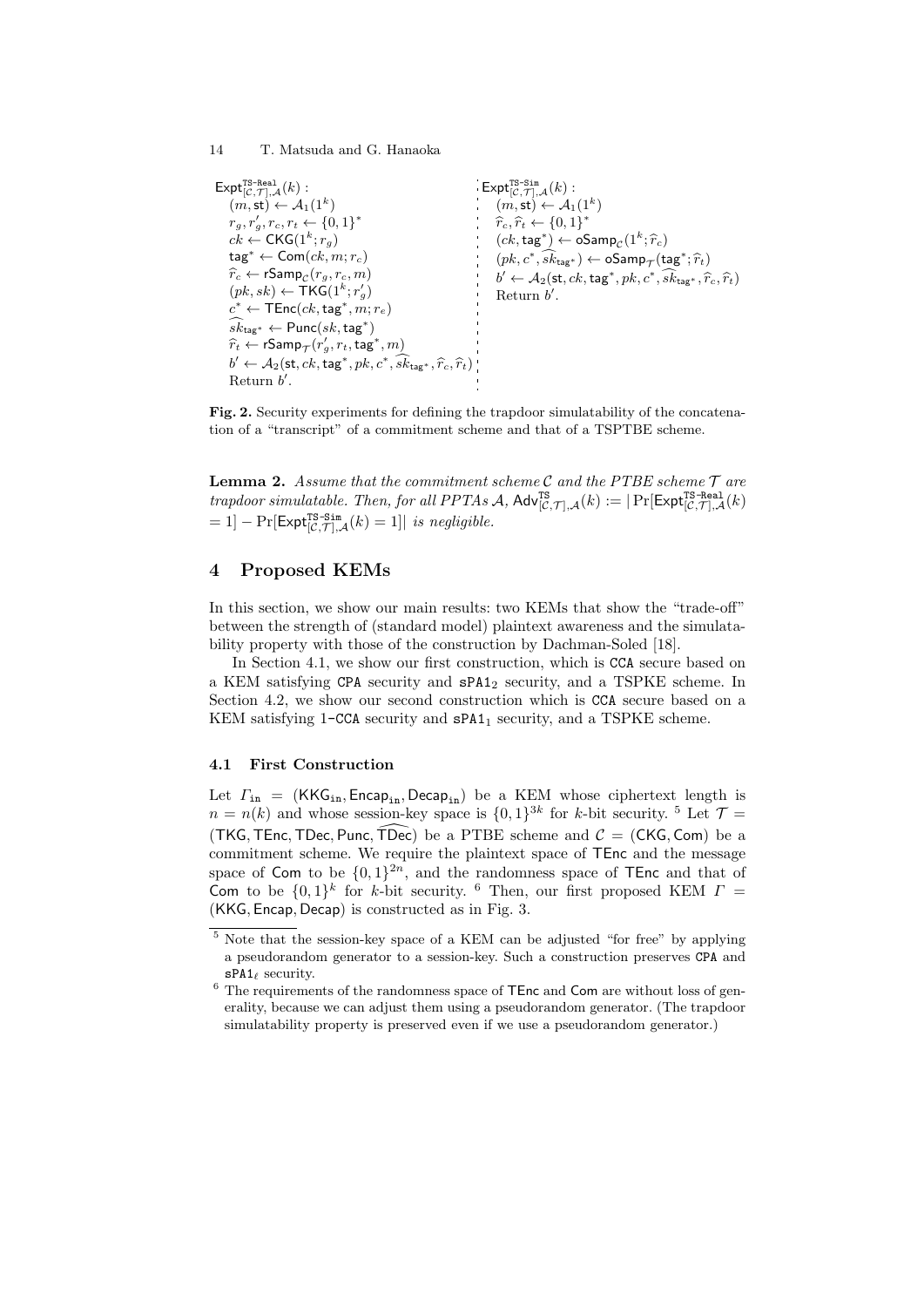Trading Plaintext-Awareness for Simulatability to Achieve CCA Security 15

| $KKG(1^k)$ :                                                                                | $Decap(SK, C)$ :                                                                       |
|---------------------------------------------------------------------------------------------|----------------------------------------------------------------------------------------|
| $(pk_{\text{in0}}, sk_{\text{in0}}) \leftarrow \text{KKG}_{\text{in}}(1^k)$                 | $(sk_{\text{in}0}, sk_{\text{in}1}, sk, PK) \leftarrow SK$                             |
| $(pk_{\text{in1}}, sk_{\text{in1}}) \leftarrow \mathsf{KKG}_{\text{in}}(1^k)$               | $(pk_{\text{in0}}, pk_{\text{in1}}, pk, ck) \leftarrow PK$                             |
| $(pk, sk) \leftarrow \text{TKG}(1^k)$                                                       | $(\texttt{tag}, c) \leftarrow C$                                                       |
| $ck \leftarrow CKG(1^k)$                                                                    | $(c_{\text{in}}  c_{\text{in}}) \leftarrow \text{TDec}(sk, \text{tag}, c)$             |
| $PK \leftarrow (pk_{\text{in0}}, pk_{\text{in1}}, pk, ck)$                                  | If TDec has returned $\perp$ then return $\perp$ .                                     |
| $SK \leftarrow (sk_{\text{in0}}, sk_{\text{in1}}, sk, PK)$                                  | $\alpha_0 \leftarrow \mathsf{Decap}_{in}(sk_{in0}, c_{in0})$                           |
| Return $(PK, SK)$ .                                                                         | $\alpha_1 \leftarrow \mathsf{Decap}_{in}(sk_{in1}, c_{in1})$                           |
| $\mathsf{Encap}(PK)$ :                                                                      | If $\alpha_0 = \perp$ or $\alpha_1 = \perp$ then return $\perp$ .                      |
| $(pk_{\text{in0}}, pk_{\text{in1}}, pk, ck) \leftarrow PK$                                  | $\alpha \leftarrow \alpha_0 \oplus \alpha_1$                                           |
| $(cin0, \alpha_0) \leftarrow$ Encap <sub>in</sub> $(pkin0)$                                 | Parse $\alpha$ as $(r_c, r_t, K) \in (\{0, 1\}^{\kappa})^3$                            |
| $(c_{\text{in1}}, \alpha_1) \leftarrow \text{Encap}_{\text{in}}(pk_{\text{in1}})$           | If Com( $ck$ , $(cin0  cin1)$ ; $r_c$ ) = tag                                          |
| $\alpha \leftarrow \alpha_0 \oplus \alpha_1$                                                | and $\mathsf{TEnc}(pk, \mathsf{tag}, (c_{\mathsf{in0}}    c_{\mathsf{in1}}); r_t) = c$ |
| Parse $\alpha$ as $(r_c, r_t, K) \in (\{0, 1\}^k)^3$                                        | then return K else return $\perp$ .                                                    |
| $\text{tag} \leftarrow \textsf{Com}(ck, (c_{\text{in0}}    c_{\text{in1}}); r_c)$           |                                                                                        |
| $c \leftarrow \mathsf{TEnc}(pk, \mathsf{tag}, (c_{\mathsf{in0}}    c_{\mathsf{in1}}); r_t)$ |                                                                                        |
| $C \leftarrow$ (tag, c).                                                                    |                                                                                        |
| Return $(C, K)$ .                                                                           |                                                                                        |

**Fig. 3.** The first proposed construction: the KEM *Γ* based on a KEM *Γ*in, a commitment scheme  $C$ , and a PTBE scheme  $T$ .

*Alternative Decapsulation Algorithm.* Similarly to the constructions in [37–39], to show the CCA security of the proposed KEM *Γ*, it is useful to consider the following alternative decapsulation algorithm AltDecap. For a *k*-bit string tag<sup>∗</sup> ∈ {0,1}<sup>k</sup> and a key pair  $(PK, SK)$  output by KKG(1<sup>k</sup>), where  $PK =$  $(pk_{\text{in0}}, pk_{\text{in1}}, pk, ck)$  and  $SK = (sk_{\text{in0}}, sk_{\text{in1}}, sk, PK)$ , we define an "alternative"  $\sec$  becret key  $\widetilde{SK}_{\text{tag}*} *$  associated with  $\text{tag**} \in \{0,1\}^k$  by  $\widetilde{SK}_{\text{tag}*} = (sk_{\text{in0}}, sk_{\text{in1}}, \text{tag}*)$  $(s\hat{k}_{\text{tag}}^*, PK)$ , where  $s\hat{k}_{\text{tag}}^* = \text{Punc}(sk,\text{tag}^*)$ . AltDecap takes an "alternative" secret key  $\widehat{SK}_{\texttt{tag}*}$  defined as above and a ciphertext  $C = (\texttt{tag}, c)$  as input, and runs as follows:

AltDecap( $\widehat{SK}_{\mathsf{tag}^*}, C$ ): First check if tag<sup>\*</sup> = tag, and return  $\perp$  if this is the case. Otherwise, run in exactly the same way as  $Decap(SK, C)$ , except that " $(c<sub>in0</sub>||c<sub>in1</sub>)$  ←  $\widehat{\text{TDec}}(\widehat{sk}_{\text{tag}*}, \text{tag}, c)$ " is executed in the fourth step, instead of  $C_{\text{in0}}||c_{\text{in1}}) \leftarrow \text{TDec}(sk, \text{tag}, c)$ ."

Regarding AltDecap, the following lemma is easy to see due to the correctness of the underlying PTBE scheme  $\mathcal T$  and the validity check of  $c$  by re-encryption performed at the last step. (The formal proof is given in the full version.)

**Lemma 3.** Let  $\text{tag} * \in \{0,1\}^k$  be a string and let  $(PK, SK)$  be a key pair *output by* KKG( $1^k$ ). Furthermore, let  $\widetilde{SK}_{\text{tag**}}$  be an alternative secret key as *defined above. Then, for any ciphertext*  $C = (tag, c)$  *(which could be outside the range of*  $\mathsf{Encap}(PK)$ *) satisfying*  $\mathsf{tag} \neq \mathsf{tag}^*, it holds that  $\mathsf{Decap}(SK, C)$  =$  $\mathsf{AltDecap}(\widehat{SK}_{\mathsf{tag}^*}, C)$ *.*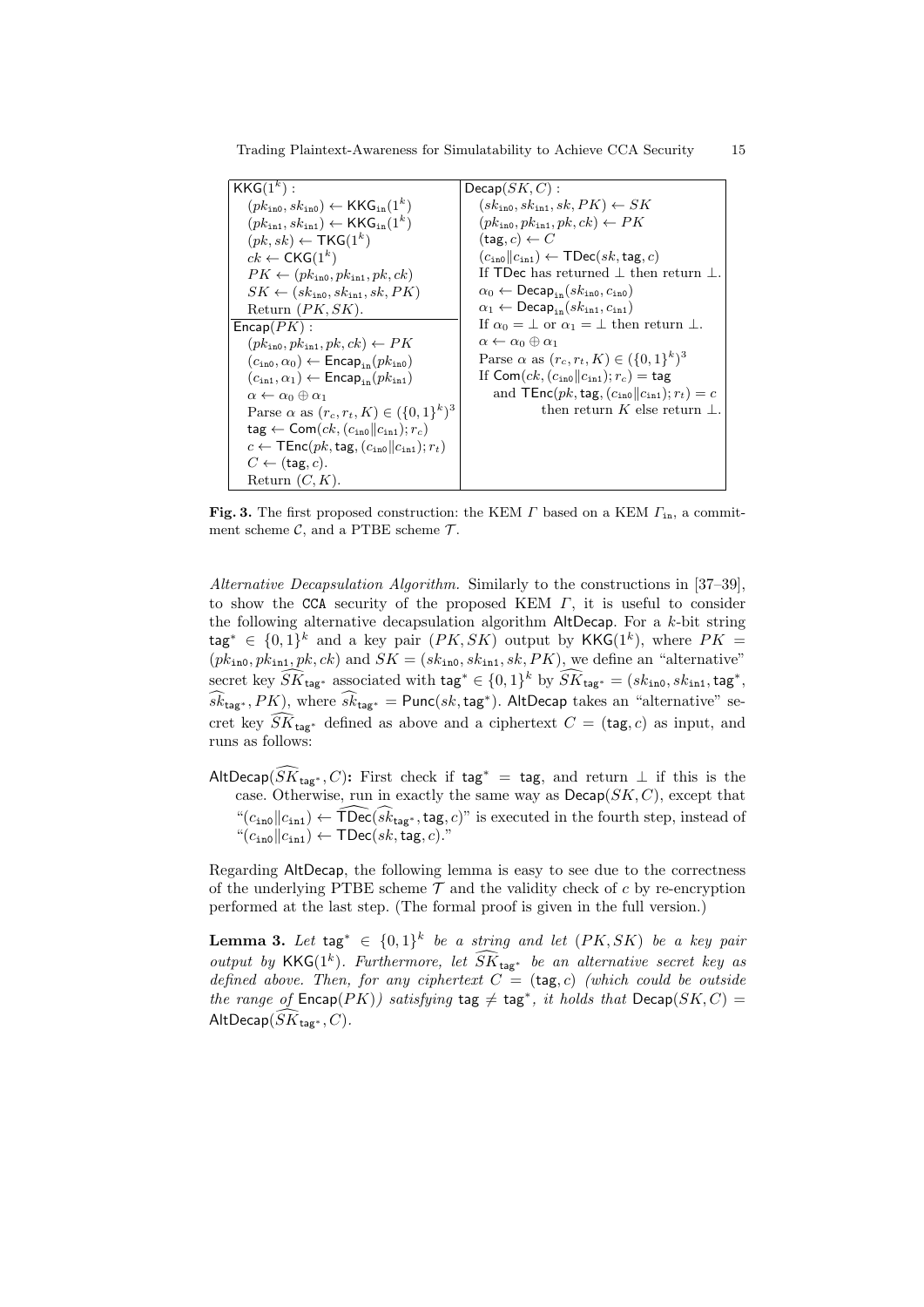CCA *Security.* The security of *Γ* is guaranteed by the following theorem.

**Theorem 1.** *Assume that the KEM Γ*in *is* CPA *secure and* sPA1<sup>2</sup> *secure, the commitment scheme C is target-binding and trapdoor simulatable, and the PTBE scheme T is trapdoor simulatable. Then, the KEM Γ constructed as in Fig. 3 is* CCA *secure.*

Note that as mentioned in Section 2.3, a commitment scheme with trapdoor simulatability and target-binding can be constructed from any TSPKE scheme, and thus the above theorem shows that we can indeed construct a CCA secure KEM (and thus CCA secure PKE) from the combination of a KEM satisfying CPA and  $sPA1<sub>2</sub>$  security and a TSPKE scheme.

We have provided ideas for the security proof in Section 1.3, and thus we directly proceed to the proof.

*Proof of Theorem 1.* Let *A* be any PPTA adversary that attacks the CCA security of the KEM *Γ*. Our security proof is via the sequence of games argument. To describe the games, we will need an extractor  $\mathcal E$  corresponding to some "ciphertext creator" *A′* that is guaranteed to exist by the sPA1<sup>2</sup> security of *Γ*in. Specifically, consider the following  $\mathcal{A}'$  (that internally runs  $\mathcal{A}$ ) that runs in the experiment  $\textsf{Expt}_{\Gamma_{\text{in}}\mathcal{A}'\mathcal{E},2}^{SPA1}(k)$ , with a corresponding extractor  $\mathcal{E}$ :

- $\mathcal{A}'^{\mathcal{E}(st_{\mathcal{E}},\cdot)}(pk_1, pk_2; r_{\mathcal{A}'} = (r_{\mathcal{A}}, \hat{r}_c, \hat{r}_t, K^*))$ :  $\mathcal{A}'$  firstly sets  $pk_{\text{in}} \leftarrow pk_1$  and  $pk_{\text{in}} \leftarrow$  $pk_2$  (which implicitly sets  $sk_{\text{in0}} \leftarrow sk_1$  and  $sk_{\text{in1}} \leftarrow sk_2$ , where  $sk_1$  (resp.  $g(k_2)$  is the secret key corresponding to  $pk_1$  (resp.  $pk_2$ )), and runs  $(ck, tag^*) \leftarrow$  $\sum_{k=1}^{\infty}$   $\binom{n}{k}$ ;  $\hat{r}_k$ ) and  $\binom{n}{k}$ ,  $\binom{n}{k}$   $\binom{n}{k}$   $\binom{n}{k}$   $\binom{n}{k}$   $\binom{n}{k}$   $\binom{n}{k}$   $\binom{n}{k}$   $\binom{n}{k}$   $\binom{n}{k}$   $\binom{n}{k}$   $\binom{n}{k}$   $\binom{n}{k}$   $\binom{n}{k}$   $\binom{n}{k}$   $\binom{n}{k}$   $\binom{n}{k}$   $\binom{n}{k}$  $(pk_{\text{in0}}, pk_{\text{in1}}, pk, ck)$  and  $C^* \leftarrow (\text{tag}^*, c^*),$  and then runs  $\mathcal{A}(PK, C^*, K^*; r_{\mathcal{A}})$ . When  $A$  submits a decapsulation query  $C$ ,  $A'$  responds to it as if it runs AltDecap( $SK_{\text{tag}*}, C$ ), where the oracle calls (to the extractor  $\mathcal{E}$ ) of the form  $(1, c_{\text{in0}})$  and  $(2, c_{\text{in1}})$  are used as substitutes for Decap<sub>in</sub> $(k_{\text{in0}}, c_{\text{in0}})$  and Decap<sub>in</sub>( $sk_{\text{in1}}$ ,  $c_{\text{in1}}$ ), respectively. More precisely,  $A'$  answers  $A$ 's decapsulation query  $C = (tag, c)$  as follows:
	- 1. If  $tag = tag^*$ , then return  $\perp$  to  $\mathcal{A}$ .
	- 2. Run  $(c_{\text{in0}}||c_{\text{in1}})$  ←  $\widehat{\text{TDec}}(\widehat{sk}_{\text{to}e^*},\text{tag},c)$ , and return  $\perp$  to *A* if  $\widehat{\text{TDec}}$  has returned *⊥*.
	- 3. Submit queries  $(1, c_{\text{in}})$  and  $(2, c_{\text{in}})$  to the extractor  $\mathcal{E}(\mathsf{st}_{\mathcal{E}}, \cdot)$  and receive the answers  $\alpha_0$  and  $\alpha_1$ , respectively. (Here, the answers  $\alpha_0$  and  $\alpha_1$  are expected to be  $\alpha_0 = \text{Decap}_{in}(sk_{in0}, c_{in0})$  and  $\alpha_1 = \text{Decap}_{in}(sk_{in1}, c_{in1}),$ respectively, and the extractor  $\mathcal E$  may update its state upon each call.)
	- 4. If  $\alpha_0 = \perp$  or  $\alpha_1 = \perp$ , then return  $\perp$  to A.
	- 5. Let  $\alpha \leftarrow \alpha_0 \oplus \alpha_1$  and parse  $\alpha$  as  $(r_c, r_t, K) \in (\{0, 1\}^k)^3$ .
	- 6. If  $\textsf{Com}(ck,(c_{\texttt{in0}}||c_{\texttt{in1}}); r_c) = \textsf{tag} \text{ and } \textsf{TEnc}(pk,(c_{\texttt{in0}}||c_{\texttt{in1}}); r_t) = c$ , then return *K*, otherwise return *⊥*, to *A*.

When *A* terminates, *A′* also terminates.

The above completes the description of the algorithm  $A'$ . The randomness  $r_{A'}$ consumed by  $\mathcal{A}'$  is of the form  $(r_{\mathcal{A}}, \hat{r}_c, \hat{r}_t, K^*)$ , where  $r_{\mathcal{A}}, \hat{r}_c$ , and  $\hat{r}_t$  are the randomness used by  $\mathcal{A}$ , oSamp<sub>C</sub>, and oSamp<sub>T</sub>, respectively, and  $K^*$  is a *k*-bit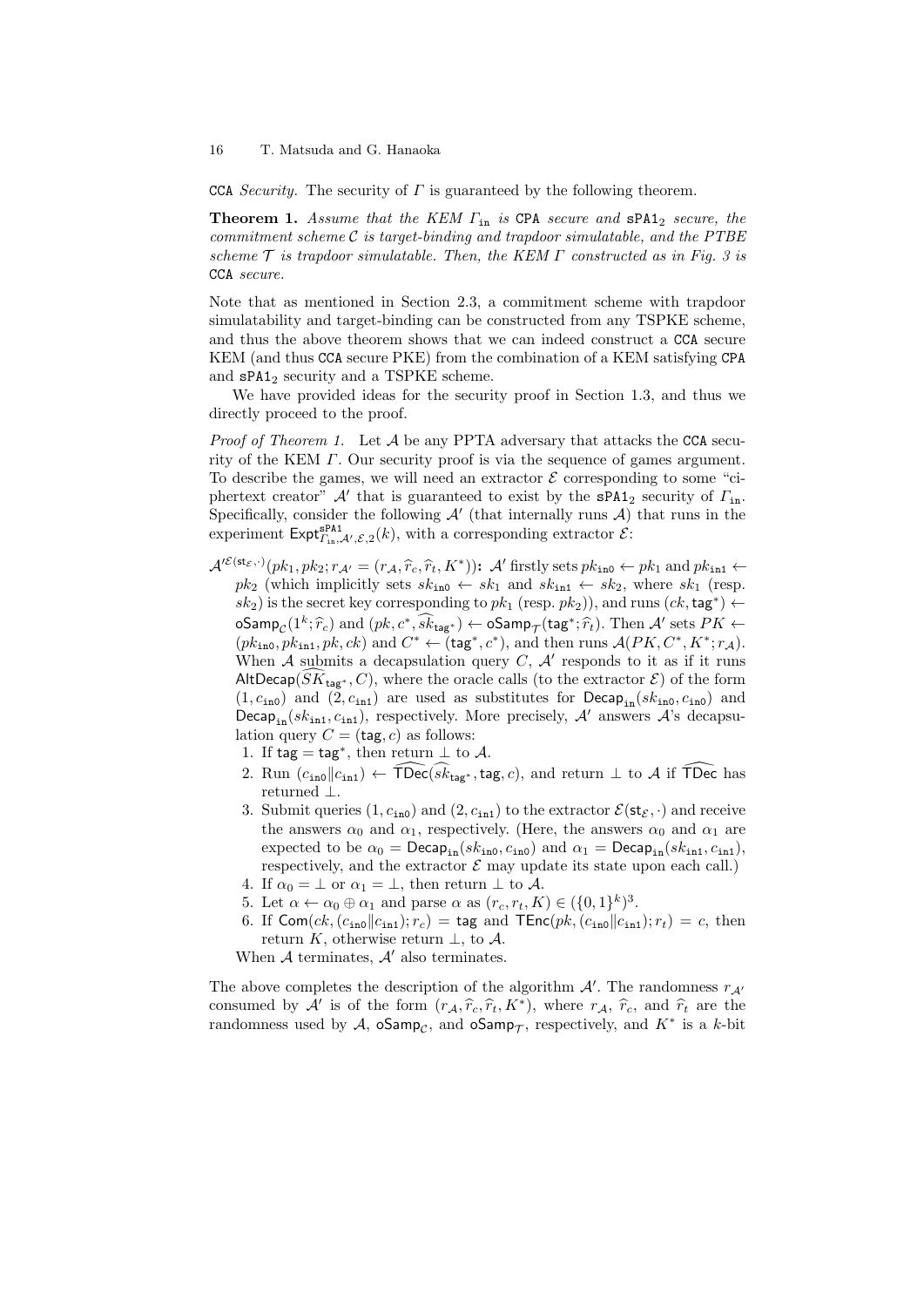string. The corresponding extractor  $\mathcal E$  thus receives  $(pk_1, pk_2)$  and  $r_{\mathcal A'}$  as its initial state  $st_{\mathcal{E}}$ . Note that since  $\Gamma_{\text{in}}$  is assumed to be  $sPA1_2$  secure and  $\mathcal{A}'$  is a PPTA,  $\mathsf{Adv}_{\Gamma_{\text{in}}^{\text{SPA1}},\mathcal{L}',\mathcal{E},2}(k)$  is negligible for this extractor  $\mathcal{E}$ , which will be used later in the proof. (Looking ahead, we will design the sequence of games so that *A*'s view in the case *A* is internally run by *A'* and *A'* is run in  $\textsf{Expt}_{\Gamma_{\text{in}}^{\textsf{zPA1}},\mathcal{E},2}(k)$ , is identical to *A*'s view in Game 6.)

For convenience, we refer to the procedure of using the extractor  $\mathcal E$  as substi- $\textrm{tutes for Decap}_{\texttt{in}}(sk_{\texttt{in0}},\cdot)$  and  $\textrm{Decap}_{\texttt{in}}(sk_{\texttt{in1}},\cdot),$  as  $\mathsf{AltDecap}'_\mathcal{E}.$  Here,  $\mathsf{AltDecap}'_\mathcal{E}$ is a stateful procedure that initially takes  $\text{tag}^*, s\vec{k}_{\text{tag}^*}$ , and an initial state  $\text{st}_{\mathcal{E}}$  of  $\mathcal{E}$  (i.e.  $\mathsf{st}_{\mathcal{E}} = ((pk_{\mathsf{in0}}, pk_{\mathsf{in1}}), r_{\mathcal{A}'}))$  as input, and expects to receive a ciphertext  $C = (tag, c)$  as an input. If it receives a ciphertext  $C = (tag, c)$ , it calculates the decapsulation result *K* (or  $\perp$ ) as *A'* does for *A*, using  $sk_{\text{taq}*}$  and the extractor  $\mathcal{E}$ , where  $\mathcal{E}'$ 's internal state could be updated upon each execution.

Now, using the adversary  $A$  and the extractor  $\mathcal{E}$ , consider the following sequence of games: (Here, the values with asterisk (\*) represent those related to the challenge ciphertext for *A*.)

**Game 1:** This is the experiment  $\textsf{Expt}_{r,\mathcal{A}}^{\textsf{CCA}}(k)$  itself.

- **Game 2:** Same as Game 1, except that all decapsulation queries  $C = (tag, c)$ satisfying tag = tag*<sup>∗</sup>* are answered with *⊥*.
- Game 3: Same as Game 2, except that all decapsulation queries C are answered with AltDecap( $\widehat{SK}_{\text{tag}*}, C$ ), where  $\widehat{SK}_{\text{tag}*}$  is the alternative secret key corresponding to (*PK, SK*) and tag*<sup>∗</sup>* . Furthermore, we pick a random bit *γ ∈ {*0*,* 1*}* uniformly at random just before executing *A*, which will be used to define the events in this game and the subsequent games. (*γ* does not appear in *A*'s view in this and all subsequent games, and thus does not affect its behavior at all.)
- Game 4: In this game, we use AltDecap<sup>'</sup><sub>C</sub> (defined as above) as  $A$ 's decapsulation oracle, where the initial state of  $\mathcal E$  (used internally by  $\mathsf{AltDecap}'_\mathcal E)$  is prepared using the "inverting algorithms" rSamp<sub>*C*</sub> of C and rSamp<sub> $\tau$ </sub> of T. Moreover, we also change the ordering of the steps so that they do not affect *A*'s view.

More precisely, this game is defined as follows:

#### **Game 4:**

 $(pk<sub>ino</sub>, sk<sub>ino</sub>) \leftarrow \mathsf{KKG}_{in}(1^k);$  $(pk_{\text{in1}}, sk_{\text{in1}}) \leftarrow \text{KKG}_{\text{in}}(1^k);$  $(c_{\text{ino}}^*, \alpha_0^*) \leftarrow \mathsf{Encap}_{\text{in}}(pk_{\text{ino}});$  $(c_{\text{in1}}^*, \alpha_1^*) \leftarrow \text{Encap}_{\text{in}}(pk_{\text{in1}});$  $\alpha^* \leftarrow (\alpha_0^* \oplus \alpha_1^*);$  $P \text{arse } \alpha^* \text{ as } (r_c^*, r_t^*, K_1^*) \in (\{0, 1\}^k)^3; \quad C^* \leftarrow (\text{tag}^*, c^*);$  $r_g \leftarrow \{0, 1\}^*$ ;  $ck \leftarrow \mathsf{CKG}(1^k; r_g);$  $\mathsf{tag} \mathsf{r} \gets \mathsf{Com}(ck, (c_\mathsf{in0}^* \| c_\mathsf{in1}^*); r_c^*);$  $\widehat{r}_c \leftarrow \textsf{rSamp}_\mathcal{C}(r_g, r_c^*, (c_{\texttt{in0}}^* \| c_{\texttt{in1}}^*));$ (Continue to the right column *↗*)  $r'_g \leftarrow \{0, 1\}^*$ ;  $(pk, sk) \leftarrow \mathsf{TKG}(1^k; r'_g);$  $sk_{\text{tag}}* \leftarrow \textsf{Punc}(sk,\textsf{tag}*)$ ;  $c^*$  ← TEnc $(pk, \text{tag}^*, (c^*_{\text{in0}} || c^*_{\text{in1}}); r^*_{t});$  $\hat{r}_t \leftarrow \textsf{rSamp}_{\mathcal{T}}(r'_g, r_t^*, \textsf{tag}^*, (c_{\text{in0}}^* || c_{\text{in1}}^*));$  $PK \leftarrow (pk_{\text{ino}}, pk_{\text{in1}}, pk, ck);$  $K_0^* \leftarrow \{0, 1\}^k;$  $b \leftarrow \{0, 1\};$  $r_A \leftarrow \{0, 1\}^*$ ;  $r_{\mathcal{A}'} \leftarrow (r_{\mathcal{A}}, \widehat{r}_c, \widehat{r}_t, K_b^*)$ ;  $\mathsf{st}_\mathcal{E} \leftarrow ((pk_{\mathtt{in0}}, pk_{\mathtt{in1}}), r_{\mathcal{A}'});$ *γ ← {*0*,* 1*}*;  $b' \leftarrow A^{\mathcal{O}}(PK, C^*, K_b^*; r_{\mathcal{A}})$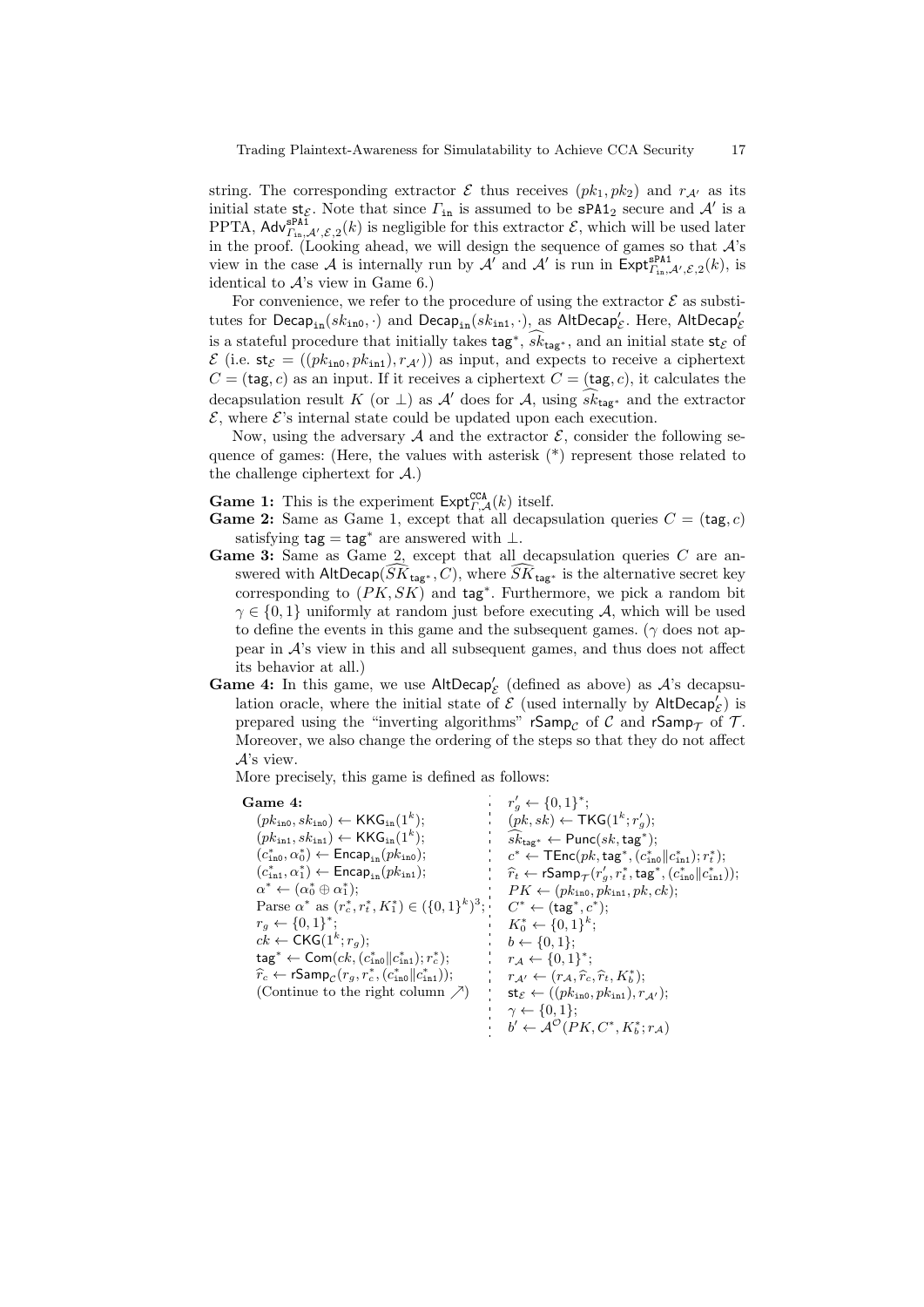where the decapsulation oracle  $\mathcal O$  that  $\mathcal A$  has access in Game 4 is  $\mathsf{AltDecap}_\mathcal E'$ (which initially receives  $\text{tag}^*, s k_{\text{tag}^*}, \text{st}_{\varepsilon} = (p k_{\text{in0}}, p k_{\text{in1}}, r_{\mathcal{A}'})$  as input). Note that the extractor  $\mathcal E$  used internally by  $\mathsf{AltDecap}'_{\mathcal E}$  may update its state  $\mathsf{st}_{\mathcal E}$ upon each execution.

- **Game 5:** Same as Game 4, except that  $r_c^*, r_t^*, K_1^* \in \{0, 1\}^k$  are picked uniformly at random, independently of  $\alpha^* = \alpha_0^* \oplus \alpha_1^*$ . That is, the steps " $\alpha^* \leftarrow \alpha_0^* \oplus \alpha_1^*$  $\alpha^*$ ; Parse  $\alpha^*$  as  $(r_c^*, r_t^*, K_1^*) \in (\{0, 1\}^k)^{3}$  in Game 4 are replaced with the step " $r_c^*, r_t^*, K_1^* \leftarrow \{0, 1\}^k$ ," and we do not use  $\alpha^*$  anymore.
- **Game 6:** Same as Game 5, except that the key/commitment pair  $(ck, tag^*)$ and the key/ciphertext pair  $(pk, c^*)$  and a punctured secret key  $sk_{\text{tag}*}$  are sampled obliviously, and correspondingly the randomness  $\hat{r}_c$  and  $\hat{r}_t$  used for oblivious sampling are used in  $r_{A'}$ .

More precisely, the steps " $r_g, r_c^* \leftarrow \{0, 1\}^*$ ;  $ck \leftarrow \mathsf{CKG}(1^k; r_g)$ ; tag\*  $\leftarrow$  $\mathsf{Com}(ck, (c_{\mathtt{in0}}^*(|c_{\mathtt{in1}}^*); r_c^*); \hat{r}_c \leftarrow \mathsf{rSamp}_c(r_g, r_c^*, (c_{\mathtt{in0}}^*||c_{\mathtt{in1}}^*))$ " in Game 5 are replaced with the steps  $\hat{r}_c \leftarrow \{0,1\}^*$ ;  $(ck, \text{tag}^*) \leftarrow \text{oSamp}_C(1^k; \hat{r}_c)$ ".<br>Furthermore, the steps  $\hat{r}_g', r_t^* \leftarrow \{0,1\}^k$ ;  $(pk, sk) \leftarrow \text{TKG}(1^k; r_g'); c^* \leftarrow$ 

 $\mathsf{TEnc}(pk,\mathsf{tag}^*, (c^*_{\mathtt{in0}} \| c^*_{\mathtt{in1}}); r^*_{t}); \widehat{r}_t \leftarrow \mathsf{rSamp}_\mathcal{T}(r'_g, r^*_t, \mathsf{tag}^*, (c^*_{\mathtt{in0}} \| c^*_{\mathtt{in1}}))^n$  in  $\mathrm{Game}\, 5$ are replaced with the steps  $\hat{r}_t \leftarrow \{0, 1\}^*; (pk, \hat{sk}_{\text{tag}^*}, c^*) \leftarrow \text{oSamp}_{\mathcal{T}}(\text{tag}^*; \hat{r}_t)^n$ .

The above completes the description of the games.

For  $i \in [5]$ , let Succ<sub>i</sub> denote the event that *A* succeeds in guessing the challenge bit (i.e.  $b' = b$  occurs) in Game *i*. Furthermore, for  $i \in \{3, \ldots, 6\}$ , we define the following *bad* events in Game *i*:

- $Bad_i$ : *A* submits a decapsulation query  $C = (tag, c)$  satisfying the following conditions simultaneously: (1) tag  $\neq$  tag<sup>\*</sup>, (2)  $\widehat{\text{TDec}}(\widehat{sk}_{\text{tag}^*},\text{tag},c) = (c_{\text{in0}} || c_{\text{in1}}) \neq$  $⊥$ , and (3) Decap<sub>in</sub>( $sk_{\text{in0}}$ ,  $c_{\text{in0}}$ )  $\neq$  *E*( $st_{\mathcal{E}}$ , (1,  $c_{\text{in0}}$ )) *or* Decap<sub>in</sub>( $sk_{\text{in1}}$ ,  $c_{\text{in1}}$ )  $\neq$  $\mathcal{E}(\mathsf{st}_{\mathcal{E}},(2,c_{\mathtt{in1}})).$
- Bad<sup> $(\sigma)$ </sup>: (where  $\sigma \in \{0,1\}$ ) *A* submits a decapsulation query  $C = (tag, c)$  that satisfies the same conditions as Bad*<sup>i</sup>* , except that the condition (3) is replaced with the condition:  $\text{Decap}_{\text{in}}(sk_{\text{in}\sigma}, c_{\text{in}\sigma}) \neq \mathcal{E}(\text{st}_{\mathcal{E}}, (\sigma+1, c_{\text{in}\sigma}))$ .
- Bad<sup>\*</sup><sub>i</sub>: *A* submits a decapsulation query  $C = (tag, c)$  that satisfies the same conditions as Bad*<sup>i</sup>* , except that the condition (3) is replaced with the condition: Decap<sub>in</sub>( $sk_{\text{in}\gamma}$ ,  $c_{\text{in}\gamma}$ )  $\neq$   $\mathcal{E}(\text{st}_{\mathcal{E}}, (\gamma + 1, c_{\text{in}\gamma}))$  (where  $\gamma$  is the random bit chosen just before executing *A*).

Note that for all  $i \in \{3, \ldots, 6\}$ , the events  $\mathsf{Bad}^{(0)}_i$ ,  $\mathsf{Bad}^{(1)}_i$ , and  $\mathsf{Bad}^*_i$  all imply the  $\text{event Bad}_i, \text{ and thus we have } \Pr[\text{Bad}_i^{(0)}], \Pr[\text{Bad}_i^{(1)}], \Pr[\text{Bad}_i^*] \leq \Pr[\text{Bad}_i].$ 

By the definitions of the games and events, we have

$$
Adv_{\varGamma,A}^{CCA}(k) = 2 \cdot \left| \Pr[\text{Succ}_1] - \frac{1}{2} \right|
$$
  
 
$$
\leq 2 \cdot \left( \sum_{i \in [4]} \left| \Pr[\text{Succ}_i] - \Pr[\text{Succ}_{i+1}] \right| + \left| \Pr[\text{Succ}_5] - \frac{1}{2} \right| \right). \quad (1)
$$

In the following, we will upperbound each term that appears in the right hand side of the above inequality.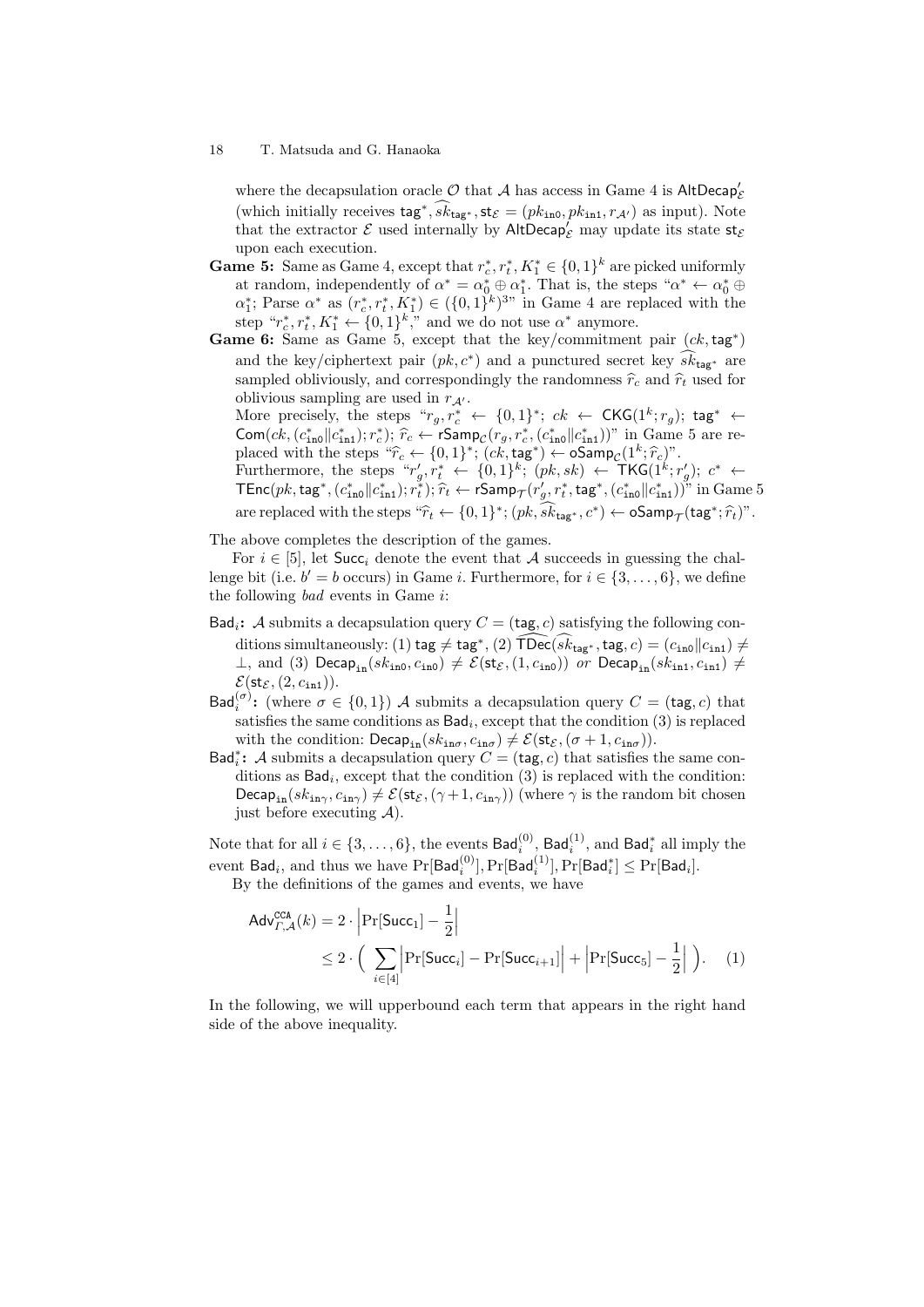**Claim 1** *There exists a PPTA*  $\mathcal{B}_b$  *such that*  $\mathsf{Adv}_{\mathcal{C},\mathcal{B}_b}^{\mathsf{TBind}}(k) \geq |\Pr[\mathsf{Succ}_1]-\Pr[\mathsf{Succ}_2]|$ .

*Proof of Claim 1.* For  $i \in \{1, 2\}$ , let NoBind<sub>i</sub> be the event that in Game *i*, *A* submits at least one decapsulation query  $C = (tag, c)$  satisfying  $tag = tag^*$  and Decap(*SK*, *C*)  $\neq$   $\bot$ . Recall that *A*'s query *C* must satisfy  $C \neq C^* = (\text{tag}^*, c^*)$ , and thus  $\text{tag} = \text{tag}^*$  implies  $c \neq c^*$ . The difference between Game 1 and Game 2 is how  $\mathcal{A}$ 's decapsulation query  $C = (\text{tag}, c)$  satisfying  $\text{tag} = \text{tag}^*$  is answered. Hence, these games proceed identically unless  $\text{NoBind}_1$  or  $\text{NoBind}_2$  occurs in the corresponding games, and thus we have

$$
\Big|\Pr[\mathsf{Succ}_1]-\Pr[\mathsf{Succ}_2]\Big|\leq\Pr[\mathsf{NoBind}_1]=\Pr[\mathsf{NoBind}_2].\hspace{1cm}(2)
$$

Thus, it is sufficient to upperbound  $Pr[NoBind_2]$ .

Observe that for a decapsulation query  $C = (tag^*, c)$  satisfying the condition of NoBind<sub>2</sub>, it is guaranteed that  $\text{TDec}(sk, \text{tag}, c) = (c_{\text{in0}} || c_{\text{in1}}) \neq (c_{\text{in0}}^* || c_{\text{in1}}^*).$ Indeed, if  $\textsf{TDec}(sk, \textsf{tag}, c) = (c_{\textsf{in0}}^* || c_{\textsf{in1}}^*)$  and  $\textsf{Decap}(SK, C) \neq \bot$ , then by the validity check of *c* in Decap, we have  $c^* = c$ , which is because *c* must satisfy  $\textsf{TEnc}(pk, \textsf{tag}^*, (c_{\textsf{in0}}^* || c_{\textsf{in1}}^*); r_t^* ) = c$  where  $r_t^*$  is the  $(k + 1)$ -to-2*k*-th bits of  $\alpha^* = (\alpha_0^* \oplus \alpha_1^*) = (\text{Decap}_{in}(sk_{in0}, c_{in0}^*) \oplus \text{Decap}_{in}(sk_{in1}, c_{in1}^*)$ ). However,  $\mathsf{TEnc}(pk, \mathsf{tag}^*, (c_{\mathtt{in0}}^*||c_{\mathtt{in1}}^*); r_t^*) = c^*$  also holds due to how  $c^*$  is generated, and thus contradicting the condition  $c \neq c^*$  implied by NoBind<sub>2</sub>.

We use the above fact to show how to construct a PPTA adversary  $\mathcal{B}_{\rm b}$  that attacks the target-binding property of the commitment scheme  $C$  with advantage  $\mathsf{Adv}_{\mathcal{C},\mathcal{B}_{\mathsf{b}}}^{\mathsf{TBind}}(k) = \Pr[\mathsf{NoBind}_2]$ . The description of  $\mathcal{B}_{\mathsf{b}} = (\mathcal{B}_{\mathsf{b}1},\mathcal{B}_{\mathsf{b}2})$  is as follows:

- $\mathcal{B}_{\text{b}1}(1^k)$ :  $\mathcal{B}_{\text{b}1}$  first runs  $(\mathit{pk}_{\text{in}0}, \mathit{sk}_{\text{in}0}) \leftarrow \text{KKG}_{\text{in}}(1^k), (\mathit{pk}_{\text{in}1}, \mathit{sk}_{\text{in}1}) \leftarrow \text{KKG}_{\text{in}}(1^k),$  $(c_{\text{in0}}^*, \alpha_0^*) \leftarrow \text{Encap}_{\text{in}}(pk_{\text{in0}}), \text{ and } (c_{\text{in1}}^*, \alpha_1^*) \leftarrow \text{Encap}_{\text{in}}(pk_{\text{in1}}).$   $B_{b1}$  then sets  $\alpha^* \leftarrow (\alpha_0^* \oplus \alpha_1^*)$ , and parses  $\alpha^*$  as  $(r_c^*, r_t^*, \alpha^*) \in (\{0,1\}^k)^3$ . Finally,  $\mathcal{B}_{\text{b1}}$  sets  $M \leftarrow (c_{\text{in0}}^* || c_{\text{in1}}^*), R \leftarrow r_c^*$ , and  $\text{st}_{\mathcal{B}} \leftarrow (\mathcal{B}_{\text{b1}})$ 's entire view), and terminates with output  $(M, R, \mathsf{st}_\mathcal{B})$ .
- $\mathcal{B}_{b2}(\text{st}_{\mathcal{B}},ck)$ :  $\mathcal{B}_{b2}$  first runs  $(pk, sk) \leftarrow \text{TKG}(1^k)$ , and then sets  $PK \leftarrow (pk_{\text{ino}},$  $pk_{\text{in1}}$ ,  $pk, ck$ ) and  $SK \leftarrow (sk_{\text{in0}}$ ,  $sk_{\text{in1}}$ ,  $sk, PK)$ .  $B_{b2}$  next runs tag\*  $\leftarrow$  Com $(ck,$  $(c_{\mathtt{in0}}^*||c_{\mathtt{in1}}^*); r_c^*) \text{ and } c^* \leftarrow \mathsf{TEnc}(pk, \mathsf{tag}^*, (c_{\mathtt{in0}}^*||c_{\mathtt{in1}}^*); r_t^*), \text{sets } C^* \leftarrow (\mathsf{tag}^*, c^*),$ and also chooses  $K_0^* \in \{0,1\}^k$  and  $b \in \{0,1\}$  uniformly at random. Then,  $B_{b2}$  runs *A*, where the decapsulation queries from *A* are answered as Game 2 does, which is possible because  $\mathcal{B}_{b2}$  possesses *SK*.

When *A* terminates,  $\mathcal{B}_{b2}$  checks if *A* has made a decapsulation query  $C =$  $(\text{tag}, c)$  satisfying the conditions of NoBind<sub>2</sub>, namely,  $\text{tag} = \text{tag}^*, c \neq c^*$  $\textsf{TDec}(sk,\textsf{tag},c) = (c_{\textsf{in0}} \| c_{\textsf{in1}}) \notin \{(c_{\textsf{in0}}^* \| c_{\textsf{in1}}^*), \bot\}$ , Decap<sub>in</sub> $(sk_{\textsf{in0}}, c_{\textsf{in0}}) = \alpha_0 \neq 0$  $⊥$ , Decap<sub>in</sub>(sk<sub>in1</sub>, c<sub>in1</sub>) =  $\alpha_1 \neq \bot$ , ( $\alpha_0 \oplus \alpha_1$ ) = ( $r_c$ *||rt*||*K*) ∈ {0,1}<sup>3*k*</sup>, and  $\textsf{Com}(ck,(c_{\texttt{in0}}||c_{\texttt{in1}}); r_c) = \textsf{tag}^*, \text{ and } \textsf{TEnc}(pk,\textsf{tag},(c_{\texttt{in0}}||c_{\texttt{in1}}); r_t) = c.$  (Actually, the last condition is redundant for  $B_{b2}$ 's purpose.) If such a query is found, then  $\mathcal{B}_{b2}$  terminates with output  $M' = (c_{in0} || c_{in1})$  and  $R' = r_c$ . Otherwise,  $\mathcal{B}_{b2}$  gives up and aborts.

The above completes the description of  $\mathcal{B}_{b}$ . It is easy to see that  $\mathcal{B}_{b}$  does a perfect simulation of Game 2 for *A*, and whenever *A* makes a query that causes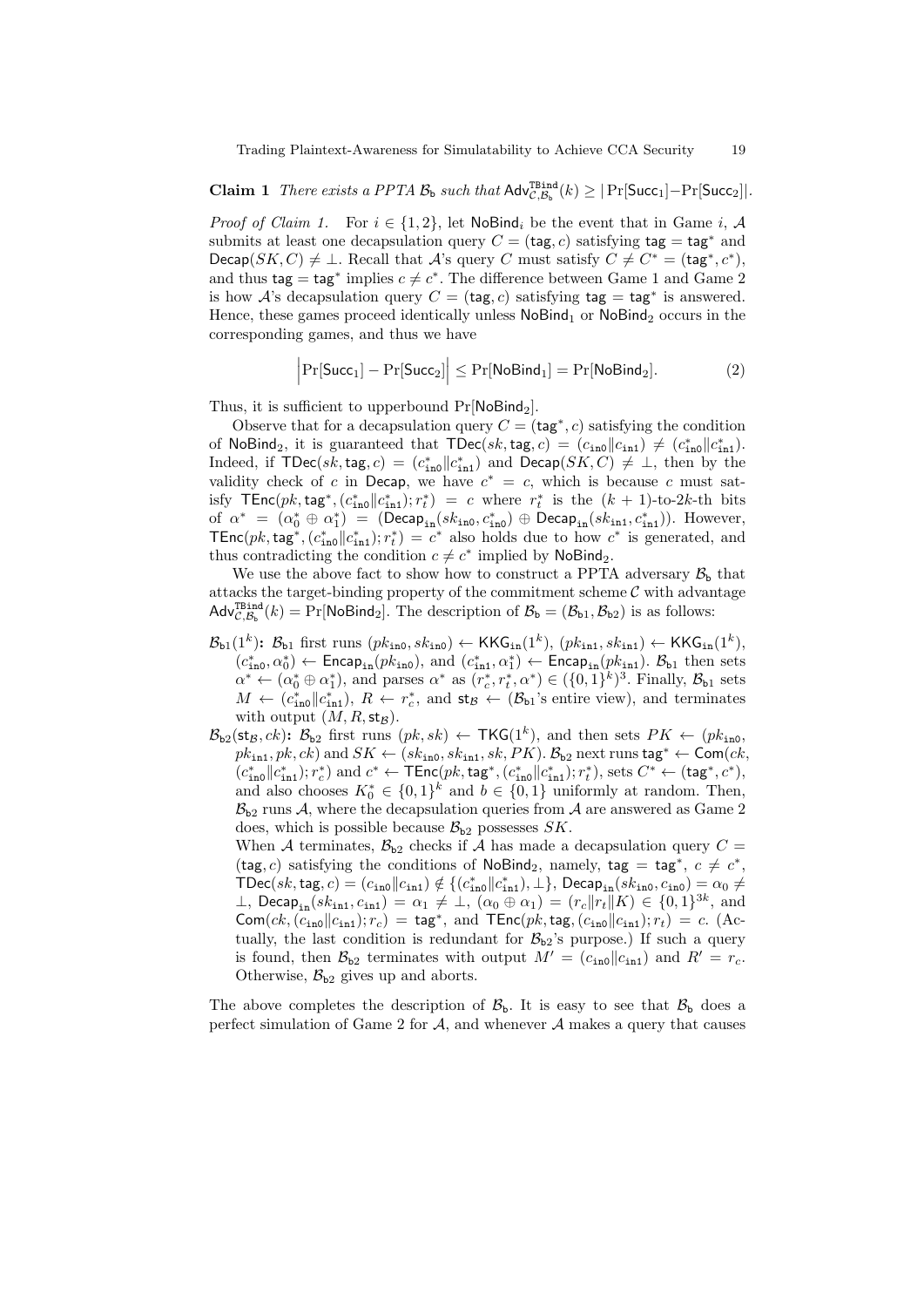the event  $N \circ \text{Bind}_2$ ,  $\mathcal{B}_{\text{b2}}$  can find such a query by using *SK* and output a pair  $(M', R') = ((c_{\texttt{in0}} || c_{\texttt{in1}}), r_c)$  satisfying  $\mathsf{Com}(ck, M; R) = \mathsf{Com}(ck, M'; R') = \mathsf{tag}^*$ and  $M \neq M'$ , violating the target-binding property of the commitment scheme *C*. Therefore, we have  $\mathsf{Adv}_{\mathcal{C},\mathcal{B}_b}^{\mathsf{TBind}}(k) = \Pr[\mathsf{NoBind}_2]$ . Then, by Equation (2), we  $\text{have Adv}_{\mathcal{C},\mathcal{B}_{\mathbf{b}}}^{\text{TBind}}(k) \geq |\Pr[\text{Succ}_1] - \Pr[\text{Succ}_2]|$ , as required.  $□$  (**Claim 1**)

**Claim 2**  $Pr[Succ_2] = Pr[Succ_3]$ .

*Proof of Claim 2.* It is sufficient to show that the behavior of the oracle given to  $A$  in Game 2 and that in Game 3 are identical. Let  $C = (tag, c)$  be a decapsulation query that *A* makes. If tag = tag*<sup>∗</sup>* , then the query is answered with *⊥* in Game 2 by definition, while the oracle  $\mathsf{AltDecap}(SK_{\mathsf{tag}*}, C)$  that is given access to *A* in Game 3 also returns *⊥* by definition. Otherwise (i.e. tag *̸*= tag*<sup>∗</sup>* ), by Lemma 3, the result of Decap(*SK, C*) and that of AltDecap( $SK_{\text{tag}*}, C$ ) always agree. This completes the proof.  $\square$  (Claim 2) agree. This completes the proof. *⊓⊔* (**Claim 2**)

**Claim 3** *There exist PPTAs*  $B_g$  *and*  $B_d$  *such that* 

$$
\Big\vert {\rm Pr}[\mathsf{Succ}_3]-{\rm Pr}[\mathsf{Succ}_4]\Big\vert \leq 2\cdot\Big( \mathsf{Adv}_{\varGamma_{\text{in}},\mathcal{B}_\text{g}}^{\texttt{CPA}}(k) + \mathsf{Adv}_{[\mathcal{C},\mathcal{T}],\mathcal{B}_\text{d}}^{\texttt{TS}}(k) + \mathsf{Adv}_{\varGamma_{\text{in}},\mathcal{A}',\mathcal{E},2}^{\texttt{SPA1}}(k)\Big)\,.
$$

We postpone the proof of this claim to the end of the proof of Theorem 1.

**Claim 4** *There exists a PPTA*  $\mathcal{B}'_{\mathsf{g}}$  *such that*  $\mathsf{Adv}_{\Gamma_{\text{in}},\mathcal{B}'_{\mathsf{g}}}(k) = |\Pr[\mathsf{Succ}_4] - \Pr[\mathsf{Succ}_5]|$ .

*Proof of Claim 2.* Using  $A$  and  $E$  as building blocks, we show how to construct a PPTA CPA adversary  $\mathcal{B}'_{\mathsf{g}}$  with the claimed advantage. The description of  $\mathcal{B}'_{\mathsf{g}}$  is as follows:

 $\mathcal{B}'_{\mathbf{g}}(pk', c'^*, \alpha'^*_{\beta})$ : (where  $\beta \in \{0, 1\}$  is  $\mathcal{B}'_{\mathbf{g}}$ 's challenge bit in its CPA experiment)  $\mathcal{B}'_{\mathbf{g}}$  sets  $pk_{\text{in0}} \leftarrow pk'$ ,  $c^*_{\text{in0}} \leftarrow c'^*$ , and  $\alpha^*_{0} \leftarrow \alpha'^*_{\beta}$ . Next,  $\mathcal{B}'_{\mathbf{g}}$  gene *←* KKG<sub>in</sub>(1<sup>*k*</sup>) and  $(c_{\text{in1}}^*, \alpha_1^*)$  ← Encap<sub>in</sub>( $pk_{\text{in1}}$ ), sets  $\alpha^*$  ← ( $\alpha_0^* \oplus \alpha_1^*$ ), and parses  $\alpha^*$  as  $(r_c^*, r_t^*, K_1^*) \in (\{0, 1\}^k)^3$ . Then,  $\mathcal{B}_{g}$  picks  $r_g, r_g' \leftarrow \{0, 1\}^*$  uniformly at random, and runs  $ck \leftarrow \mathsf{CKG}(1^k; r_g)$ ,  $\mathsf{tag}^* \leftarrow \mathsf{Com}(ck, (c_{\mathtt{in0}}^* || c_{\mathtt{in1}}^*); r_c^*),$  $\widehat{r}_c \leftarrow \textsf{rSamp}_c(r_g, r^*_c, (c^*_{\texttt{in0}}||c^*_{\texttt{in1}})), (pk, sk) \leftarrow \textsf{TKG}(1^k; r'_g), \widehat{sk}_{\textsf{tag}^*} \leftarrow \textsf{Punc}(sk, \textsf{q}, \textsf{q}, \textsf{q}, \textsf{q}, \textsf{q}, \textsf{q}, \textsf{q}, \textsf{q}, \textsf{q}, \textsf{q}, \textsf{q}, \textsf{q}, \textsf{q}, \textsf{q}, \textsf{q}, \textsf{q}, \textsf{q}, \textsf{q}, \textsf{q}, \textsf{$  $(\text{tag}^*, e^* \leftarrow \text{TEnc}(pk, \text{tag}^*, (c_{\text{in}}^*|| c_{\text{in}}^*); r_t^*), \text{ and } \hat{r}_t \leftarrow \text{rSamp}_T(r'_g, r_t^*, \text{tag}^*, \text{tag}^*, \text{tag}^*, \text{tag}^*, \text{tag}^*, \text{tag}^*, \text{tag}^*, \text{tag}^*, \text{tag}^*, \text{tag}^*, \text{tag}^*, \text{tag}^*, \text{tag}^*, \text{tag}^*, \text{tag}^*, \text{tag}^*, \text{tag}^*, \text{tag}^*, \text{tag}^*, \text{$  $(c_{\text{in}}^*||c_{\text{in}}^*)$ ). Then  $\mathcal{B}_{g}$  picks  $r_{\mathcal{A}} \in \{0,1\}^*$ ,  $K_0^* \in \{0,1\}^k$ , and  $b \in \{0,1\}$  all uniformly at random, and sets  $PK \leftarrow (pk_{\text{in0}}, pk_{\text{in1}}, pk, ck), C^* \leftarrow (\text{tag}^*, c^*)$ ,  $r_{\mathcal{A}'} \leftarrow (r_{\mathcal{A}}, \hat{r}_c, \hat{r}_t, K_b^*)$ , and  $\mathsf{st}_{\mathcal{E}} \leftarrow (pk_{\mathtt{ino}}, pk_{\mathtt{in1}}, r_{\mathcal{A}'}).$  Finally,  $\mathcal{B}'_{\mathsf{g}}$  runs  $\mathcal{A}(PK, G^*, K_b^*)$  $C^*$ ,  $K_b^*$ ;  $r_A$ ).

 $\mathcal{B}'_{g}$  answers  $\mathcal{A}'$ 's decapsulation queries as AltDecap<sup>'</sup><sub>C</sub> does, where the initial state of  $\mathsf{AltDecap}_\mathcal{E}'$  is tag<sup>\*</sup>,  $\widehat{sk}_{\texttt{tag}}$ <sup>\*</sup>, and  $\mathsf{st}_\mathcal{E}$ . (Note that  $\mathsf{st}_\mathcal{E}$  is used by  $\mathcal{E}$ , and may be updated upon each call of AltDecap*′ E* .)

When *A* terminates with output *b'*,  $\mathcal{B}'_{g}$  sets  $\beta' \leftarrow (b' \stackrel{?}{=} b)$ , and terminates with output  $\beta'$ .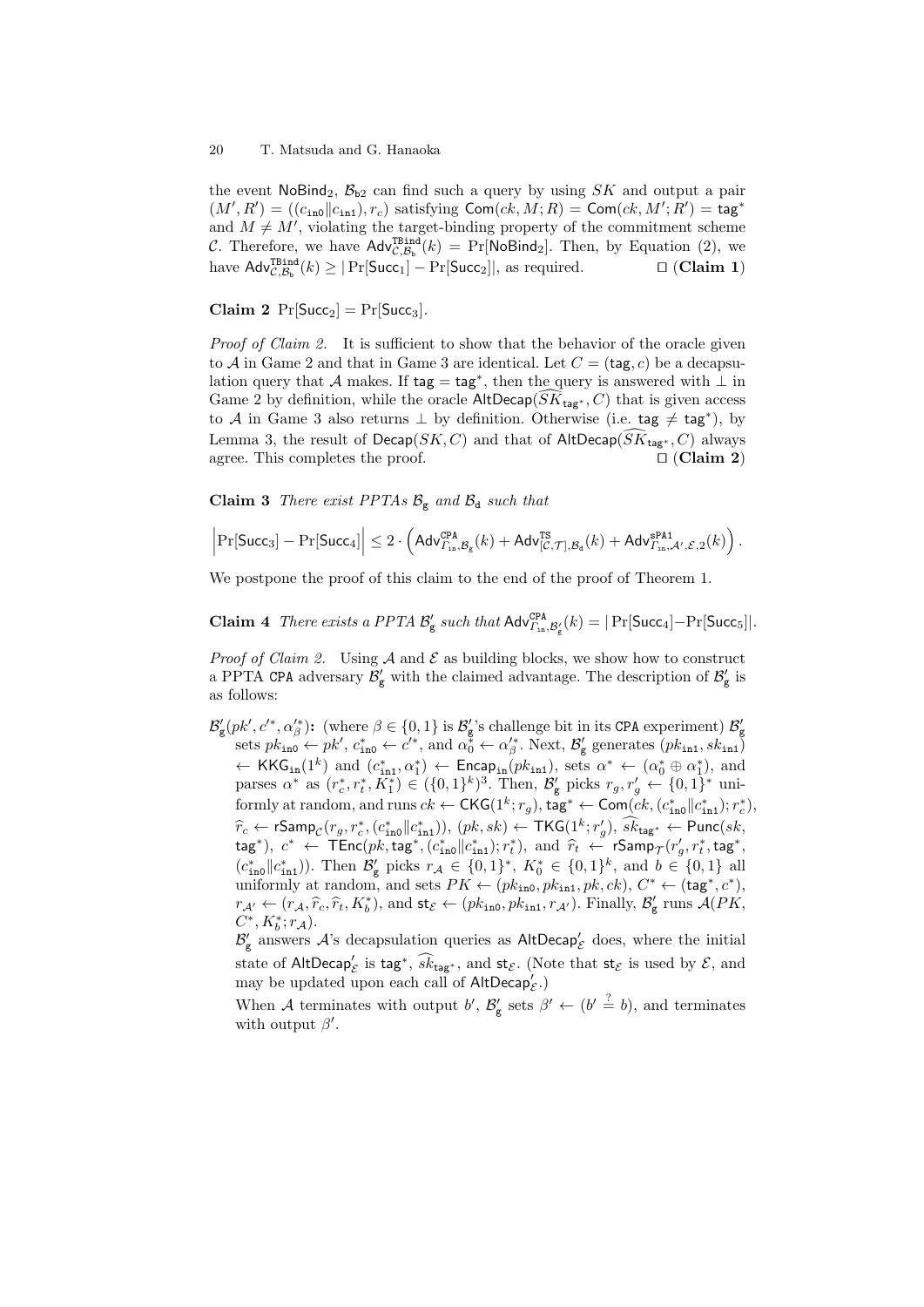The above completes the description of  $\mathcal{B}'_{g}$ .  $\mathcal{B}'_{g}$ 's CPA advantage can be calculated as follows:

$$
\begin{aligned} \mathsf{Adv}_{\varGamma_{\mathrm{in}},\mathcal{B}_{\mathrm{g}}'}^{\mathsf{CPA}}(k) &= 2 \cdot \left| \Pr[\beta' = \beta] - \frac{1}{2} \right| = \left| \Pr[\beta' = 1 | \beta = 1] - \Pr[\beta' = 1 | \beta = 0] \right| \\ &= \left| \Pr[b' = b | \beta = 1] - \Pr[b' = b | \beta = 0] \right|. \end{aligned}
$$

Consider the case when  $\beta = 1$ . It is easy to see that in this case,  $\mathcal{B}'_{g}$  simulates Game 4 perfectly for *A*. Specifically, the real session-key  $\alpha'^*_{\beta} = \alpha'^*_{1}$  (corresponding to  $c_{\text{in0}}^* = c'^*$  is used as  $\alpha_0^*$ , and thus  $\alpha^* = (\alpha_0^* \oplus \alpha_1^*) = (r_c^* || r_t^* || K_1^*)$  is generated exactly as that in Game 4. All other values are distributed identically to those in Game 4. Furthermore,  $\mathcal{B}'_{\mathbf{g}}$  uses AltDecap<sup>'</sup><sub>C</sub> for answering  $\mathcal{A}$ 's decapsulation queries, where the initial state of  $\mathsf{AltDecap}'_{\mathcal{E}}$  (and thus the initial state of  $\mathcal{E}$ ) is appropriately generated as those in Game 4. Under this situation, the probability that *A* succeeds in guessing *b* (i.e.  $b' = b$  occurs) is exactly the same as the probability that *A* does so in Game 4, i.e.  $Pr[b' = b | \beta = 1] = Pr[\text{Succ}_4]$ .

On the other hand, when  $\beta = 0$ , then  $\mathcal{B}'_{g}$  simulates Game 5 perfectly for *A*. Specifically, in this case, a uniformly random value  $\alpha'^*_{\beta} = \alpha'^*_{0}$  is used as  $\alpha^*_{0}$ . Therefore,  $\alpha^* = (\alpha_0^* \oplus \alpha_1^*)$  is also a uniformly random 3*k*-bit string, and thus each of  $r_c^*$ ,  $r_t^*$ , and  $K_1^*$  is a uniformly random *k*-bit string, which is exactly how these values are chosen in Game 5. Since this is the only change from the case of  $\beta = 1$ , with a similar argument to the above, we have  $Pr[b' = b | \beta = 0] = Pr[\text{Succ}_5]$ .

In summary, we have  $\mathsf{Adv}_{\Gamma_{\text{in}},\mathcal{B}_{g}'}^{CPA}(k) = |\Pr[\mathsf{Succ}_4] - \Pr[\mathsf{Succ}_5]|$ , as required. *⊓⊔* (**Claim 4**)

**Claim 5**  $Pr[Succ_5] = 1/2$ *.* 

*Proof of Claim 5.* This is obvious because in Game 5, the real session-key *K<sup>∗</sup>* 1 is made independent of the challenge ciphertext  $C^*$ . Since both  $K_1^*$  and  $K_0^*$  are now uniformly random, the view of *A* does not contain any information on *b*. This means that the probability that *A* succeeds in guessing the challenge bit is exactly 1*/*2. *⊓⊔* (**Claim 5**)

Claims 1 to 5 and Equation (1) guarantee that there exist PPTAs  $\mathcal{B}_b$ ,  $\mathcal{B}_g$ ,  $\mathcal{B}_{d}$ , and  $\mathcal{B}'_{g}$  such that

$$
\begin{aligned} \mathsf{Adv}_{\varGamma,\mathcal{A}}^{\mathsf{CCA}}(k) & \leq 2 \cdot \mathsf{Adv}_{\mathcal{C},\mathcal{B}_{\mathrm{b}}}^{\mathsf{TBind}}(k) + 4 \cdot \mathsf{Adv}_{\varGamma_{\mathrm{in}},\mathcal{B}_{\mathrm{g}}}^{\mathsf{CPA}}(k) + 4 \cdot \mathsf{Adv}_{[\mathcal{C},\mathcal{T}],\mathcal{B}_{\mathrm{d}}}^{\mathsf{TS}}(k) \\ & \qquad \qquad + 4 \cdot \mathsf{Adv}_{\varGamma_{\mathrm{in}},\mathcal{A}',\mathcal{E},2}^{\mathsf{CPA}}(k) + 2 \cdot \mathsf{Adv}_{\varGamma_{\mathrm{in}},\mathcal{B}'_{\mathrm{g}}}(k), \end{aligned}
$$

which, due to our assumptions on the building blocks and Lemma 2, implies that  $\mathsf{Adv}_{\mathit{\Gamma,A}}^{\mathsf{CCA}}(k)$  is negligible. Recall that the choice of the PPTA CCA adversary  $\mathcal A$  was arbitrarily, and thus for any PPTA CCA adversary  $A$  we can show a negligible upperbound for  $\mathsf{Adv}_{\mathcal{F},\mathcal{A}}^{\mathsf{CCA}}(k)$  as above.

In order to finish the proof of Theorem 1, it remains to prove Claim 3.

*Proof of Claim 3.* Note that the difference between Game 3 and Game 4 is how a query  $C = (tag, c)$  satisfying the conditions of  $Bad<sub>3</sub>$  (or  $Bad<sub>4</sub>$ ) is answered,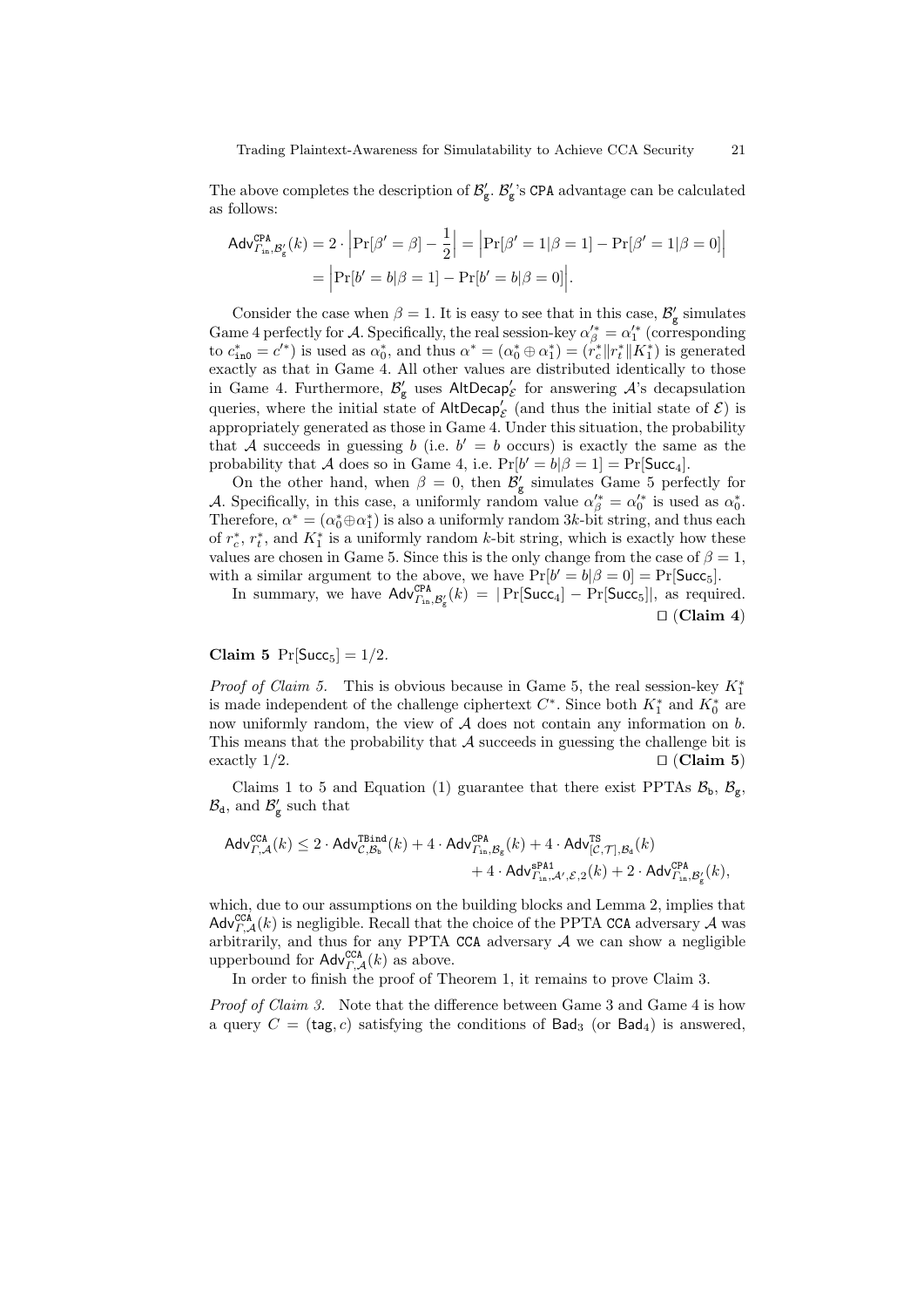and Game 3 and Game 4 proceed identically unless  $Bad<sub>3</sub>$  or  $Bad<sub>4</sub>$  occurs in the corresponding games. This means that we have

$$
\left|\Pr[\mathsf{Succ}_3] - \Pr[\mathsf{Succ}_4] \right| \le \Pr[\mathsf{Bad}_3] = \Pr[\mathsf{Bad}_4].\tag{3}
$$

We claim the following:

## $\textbf{Subclaim 1} \Pr[\textsf{Bad}_4] \leq 2 \cdot \Pr[\textsf{Bad}_4^*].$

*Proof of Subclaim 1.* The argument here is essentially the same as the one used in the proof of Claim 4.13 in [17].

Note that the event  $Bad_4$ ,  $Bad_4^{(0)}$ ,  $Bad_4^{(1)}$ , and  $Bad_4^*$  are triggered once  $A$ makes a query  $C = (tag, c)$  satisfying the conditions that cause these events. Moreover, by definition, if any of the latter three events occurs, then Bad<sub>4</sub> occurs. Furthermore, the bit  $\gamma$  is information-theoretically hidden from  $\mathcal{A}$ 's view in Game 4. This means that the probability of Bad*<sup>∗</sup>* <sup>4</sup> occurring is identical to the probability of the event (in Game 4) that is triggered when (1) *A* first makes a query satisfying the conditions of  $Bad<sub>4</sub>$ , (2)  $\gamma$  is picked "on-the-fly" at this point, and then (3)  $\textsf{Decap}_{\texttt{in}}(sk_{\texttt{in}\gamma}, c_{\texttt{in}\gamma}) \neq \mathcal{E}(\textsf{st}_{\mathcal{E}}, (\gamma + 1, c_{\texttt{in}\gamma}))$  holds. The probability of this event occurring is  $\Pr_{\gamma \leftarrow \{0,1\}}[\mathsf{Bad}_4 \wedge \mathsf{Bad}_4^{(\gamma)}] = \Pr_{\gamma \leftarrow \{0,1\}}[\mathsf{Bad}_4^{(\gamma)}]$  (where the probability is also over Game 4 except the choice of  $\gamma$ ). This can be further estimated as follows:

$$
\begin{aligned} \Pr_{\gamma \leftarrow \{0,1\}}[\mathsf{Bad}^{(\gamma)}_4] &= \frac{1}{2}\left(\Pr[\mathsf{Bad}^{(0)}_4] + \Pr[\mathsf{Bad}^{(1)}_4]\right) \\ &\geq \frac{1}{2}\Pr[\mathsf{Bad}^{(0)}_4 \vee \mathsf{Bad}^{(1)}_4] = \frac{1}{2}\Pr[\mathsf{Bad}_4], \end{aligned}
$$

where we used  $\Pr[\mathsf{Bad}_4^{(0)} \vee \mathsf{Bad}_4^{(1)}] = \Pr[\mathsf{Bad}_4]$ , which is by definition. In summary, we have  $Pr[Bad_4^*] \geq \frac{1}{2} Pr[Bad_4]$ , as required. *□* (**Subclaim 1**)

Using Subclaim 1, we can further estimate  $Pr[Bad_4]$  as follows:

$$
\begin{aligned} \Pr[\mathsf{Bad}_4] &\leq 2 \cdot \Pr[\mathsf{Bad}_4^*] \\ &\leq 2 \cdot \left( \left| \Pr[\mathsf{Bad}_4^*] - \Pr[\mathsf{Bad}_5^*] \right| + \Pr[\mathsf{Bad}_5^*] \right) \\ &\leq 2 \cdot \left( \left| \Pr[\mathsf{Bad}_4^*] - \Pr[\mathsf{Bad}_5^*] \right| + \Pr[\mathsf{Bad}_5] \right) \\ &\leq 2 \cdot \left( \left| \Pr[\mathsf{Bad}_4^*] - \Pr[\mathsf{Bad}_5^*] \right| + \left| \Pr[\mathsf{Bad}_5] - \Pr[\mathsf{Bad}_6] \right| + \Pr[\mathsf{Bad}_6] \right), \end{aligned} \tag{4}
$$

where we used  $Pr[Bad_5^*]$  ≤  $Pr[Bad_5]$  in the third inequality, which is again by definition. It remains to upperbound the right hand side of the above inequality.

**Subclaim 2** *There exists a PPTA*  $B_g$  *such that*  $\mathsf{Adv}_{\Gamma_{\text{in}}},B_g(k) = |\Pr[\mathsf{Bad}_4^*]$  –  $Pr[Bad<sub>5</sub><sup>*</sup>]$  $|.$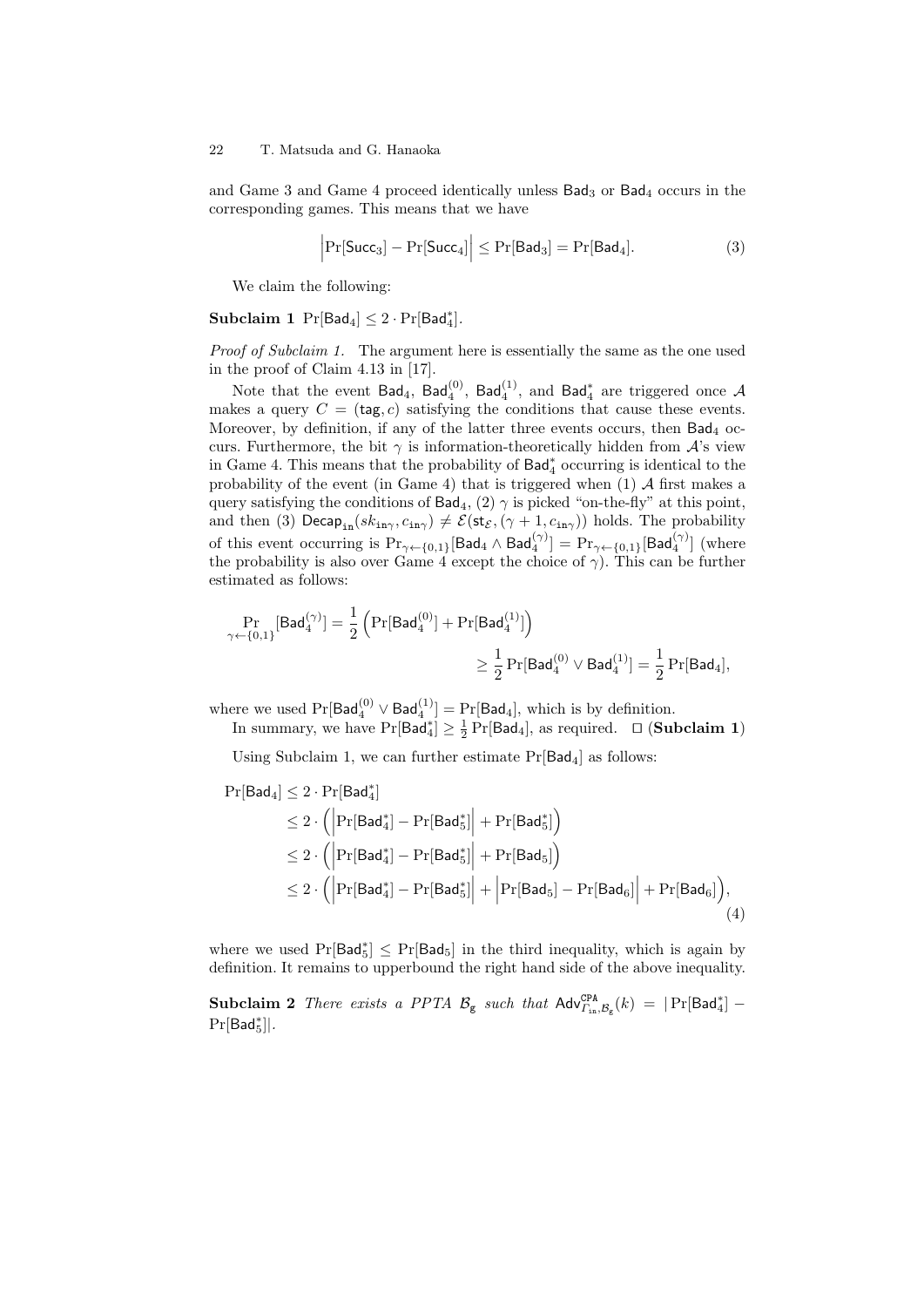*Proof of Subclaim 2.* Using  $A$  and  $E$  as building blocks, we show how to construct a PPTA CPA adversary  $\mathcal{B}_{g}$  with the claimed advantage. The description of  $\mathcal{B}_{g}$  is as follows:

 $B_{\mathsf{g}}(pk', c'^*, \alpha'^*_\beta)$ : (where  $\beta \in \{0, 1\}$  is  $B_{\mathsf{g}}$ 's challenge bit in its CPA experiment)  $B_{\mathsf{g}}$ picks  $\gamma \in \{0, 1\}$  uniformly at random, then sets  $pk_{\text{in}(1-\gamma)} \leftarrow pk'$ ,  $c_{\text{in}(1-\gamma)}^* \leftarrow$  $c'^{*}$ , and  $\alpha^{*}_{1-\gamma} \leftarrow \alpha'^{*}_{\beta}$ . Next,  $\mathcal{B}_{g}$  generates  $(pk_{\text{in}\gamma}, sk_{\text{in}\gamma}) \leftarrow \text{KKG}_{\text{in}}(1^{k})$  and  $(c_{\text{in}\gamma}^*, \alpha_{\gamma}^*) \leftarrow \text{Encap}_{\text{in}}(pk_{\text{in}\gamma})$ , sets  $\alpha^* \leftarrow (\alpha_0^* \oplus \alpha_1^*)$ , and parses  $\alpha^*$  as  $(r_c^*, r_t^*,$  $K_1^*$   $\in (\{0,1\}^k)^3$ . Then,  $\mathcal{B}_g$  prepares  $K_1^*, K_0^* \in \{0,1\}^k$ ,  $b \in \{0,1\}$ ,  $PK =$  $(pk_{\text{in0}}, pk_{\text{in1}}, pk, c)$ ,  $C^* = (\text{tag}^*, c^*)$ ,  $s k_{\text{tag}^*}$ , and  $\text{st}_{\mathcal{E}} = (p k_{\text{in0}}, p k_{\text{in1}}, r_{\mathcal{A}'} =$  $(r_A, \hat{r}_c, \hat{r}_t, K_t^*)$ , exactly as  $\mathcal{B}'_g$  in the proof of Claim 4 does. Finally,  $\mathcal{B}_g$ <br>with  $(K_t, K_t^*)$ , which is tensing to relate  $R$  corresponded in provision runs  $\mathcal{A}(PK, C^*, K_b^*; r_{\mathcal{A}})$  until it terminates, where  $\mathcal{B}_{\mathsf{g}}$  answers  $\mathcal{A}$ 's queries in exactly the same way as  $\mathcal{B}'_{\mathbf{g}}$  does. When  $A$  terminates,  $B_g$  checks whether  $A$  has submitted a decapsulation query  $C = (\mathsf{tag}, c)$  that satisfies the conditions of  $\mathsf{Bad}^*_4$  (i.e. (1)  $\mathsf{tag} \neq \mathsf{tag}^*,$ 

 $(2)$  TDec( $sk_{\text{tag}}*$ , tag,  $c$ ) = ( $c_{\text{in0}}$  $\|c_{\text{in1}}\| \neq \bot$ , and (3) Decap<sub>in</sub>( $sk_{\text{in}\gamma}$ ,  $c_{\text{in}\gamma}$ )  $\neq$  $\mathcal{E}(\mathsf{st}_{\mathcal{E}}, c_{\mathsf{in}\gamma})$  hold), which can be checked by using  $sk_{\mathsf{in}\gamma}$ . If such a query is found, the  $\mathcal{B}_{g}$  sets  $\beta' \leftarrow 1$ , otherwise sets  $\beta' \leftarrow 0$ , and terminates with output *β ′* .

The above completes the description of  $\mathcal{B}_{g}$ . Let  $\textsf{Bad}^{*}_{\mathcal{B}}$  be the event that  $\mathcal{A}$  submits a decapsulation query that satisfies the conditions  $(1)$ ,  $(2)$ , and  $(3)$  of Bad<sup>\*</sup><sub>4</sub>, in the experiment simulated by  $B_g$ . Note that  $B_g$  outputs  $\beta' = 1$  only when  $Bad^*_\beta$ occurs. Therefore,  $\mathcal{B}_{g}$ 's CPA advantage can be calculated as follows:

$$
\begin{aligned} \mathsf{Adv}_{\varGamma_{\mathrm{in}},\mathcal{B}_{\mathrm{g}}}^{\mathsf{CPA}}(k) &= 2 \cdot \left| \Pr[\beta' = \beta] - \frac{1}{2} \right| = \left| \Pr[\beta' = 1 | \beta = 1] - \Pr[\beta' = 1 | \beta = 0] \right| \\ &= \left| \Pr[\mathsf{Bad}_{\mathcal{B}}^{*} | \beta = 1] - \Pr[\mathsf{Bad}_{\mathcal{B}}^{*} | \beta = 0] \right|. \end{aligned}
$$

With essentially the same arguments as in the proof of Claim 4, we can see that  $\mathcal{B}_{g}$  does a perfect simulation of Game 4 for *A* if  $\beta = 1$ , and does a perfect simulation of Game 5 for *A* if  $\beta = 0$ . In particular, the only difference from the proof of Claim 4 is in which of the positions  $(pk_{\text{in0}}, c^*_{\text{in0}}, \alpha_0^*)$  or  $(pk_{in1}, c_{in1}^*, \alpha_1^*)$   $\mathcal{B}_g$  embeds  $\mathcal{B}_g$ 's instance of the CPA experiment. In the proof of Claim 4, the reduction algorithm  $\mathcal{B}'_{g}$  embeds its challenge into  $(pk_{\text{in0}}, c^*_{\text{in0}}, \alpha^*_{0})$ , while in the current proof, the reduction algorithm  $\mathcal{B}_{g}$  embeds its challenge into  $(pk_{in(1-\gamma)}, c^*_{in(1-\gamma)}, \alpha^*_{1-\gamma})$  for a random  $\gamma \in \{0,1\}$ . It is easy to see that even after this change, if  $\beta = 1$ , then the view of  $\mathcal A$  is identical to that in Game 4, and if  $\beta = 0$ , then the view of  $\mathcal A$  is identical to that in Game 5.

Under the situation, the probability that Bad*<sup>∗</sup> <sup>B</sup>* occurs in the experiment simulated by  $\mathcal{B}_{g}$  in case  $\beta = 1$  (resp.  $\beta = 0$ ) is identical to the probability that Bad*<sup>∗</sup>* 4 (resp. Bad*<sup>∗</sup>* 5 ) occurs in Game 4 (resp. Game 5), namely, we have  $\Pr[\mathsf{Bad}_{\mathcal{B}}^*|\beta=1]=\Pr[\mathsf{Bad}_{4}^*] \text{ and } \Pr[\mathsf{Bad}_{\mathcal{B}}^*|\beta=0]=\Pr[\mathsf{Bad}_{5}^*].$ 

In summary, we have  $\mathsf{Adv}_{\Gamma_{\text{in}},\mathcal{B}_{g}}^{\mathsf{CPA}}(k) = |\Pr[\mathsf{Bad}_{4}^{*}] - \Pr[\mathsf{Bad}_{5}^{*}]|$ , as required. *⊓⊔* (**Subclaim 2**)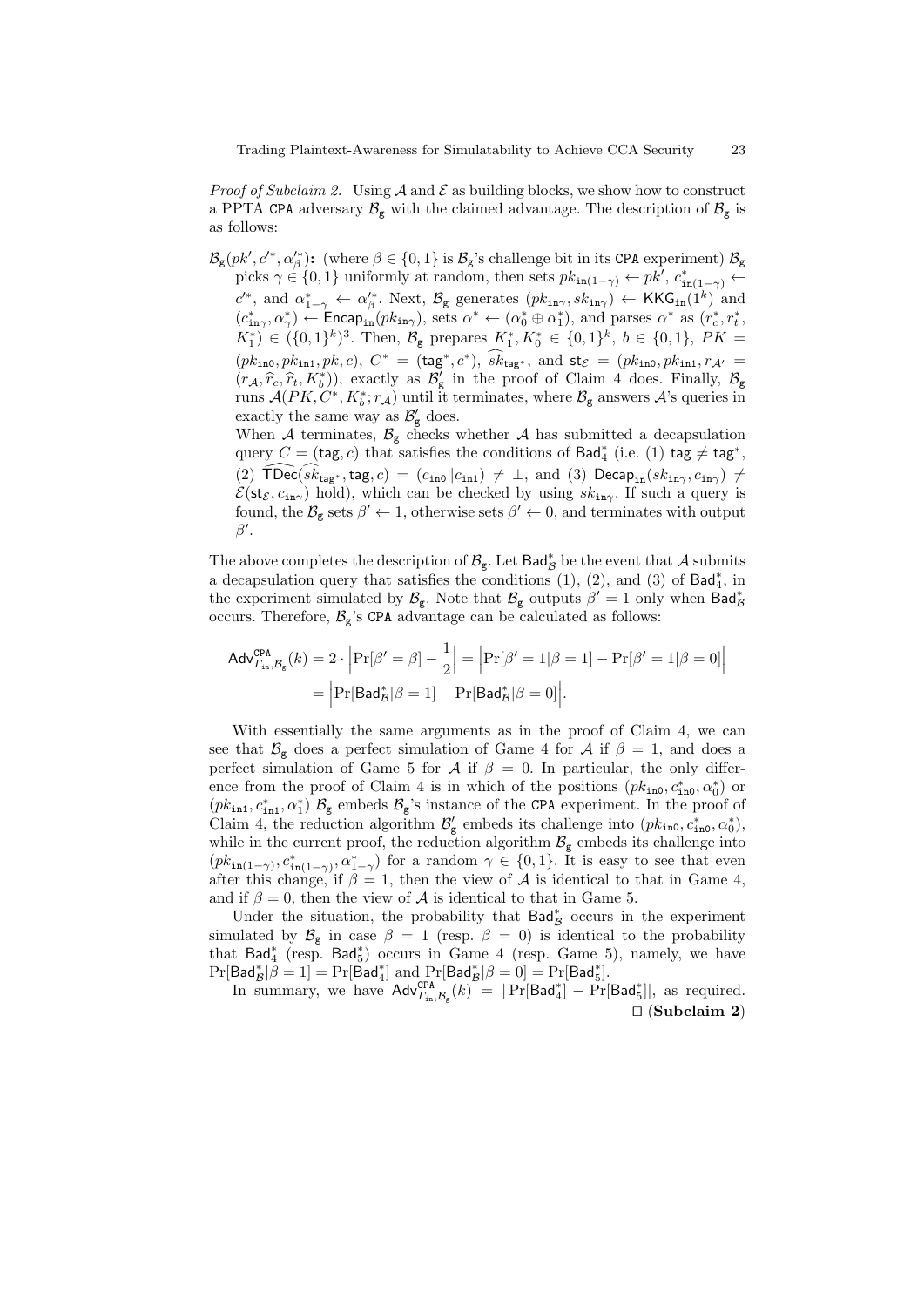**Subclaim 3** *There exists a PPTA*  $B_d$  *such that*  $Adv_{[C,\mathcal{T}],B_d}^{TS}(k) = |Pr[Bad_5] Pr[Bad<sub>6</sub>]$ *.* 

*Proof of Subclaim 3.* Using  $A$  and  $E$  as building blocks, we show how to construct a PPTA  $\beta$  that has the claimed advantage in distinguishing the distributions considered in Lemma 2. The description of  $B_d = (\mathcal{B}_{d1}, \mathcal{B}_{d2})$  as follows:

- $B_{d1}(1^k)$ :  $B_{d1}$  runs ( $pk_{\text{in0}}$ ,  $sk_{\text{in0}}$ ) ← KKG<sub>in</sub>(1<sup>k</sup>), ( $pk_{\text{in1}}$ ,  $sk_{\text{in1}}$ ) ← KKG<sub>in</sub>(1<sup>k</sup>), ( $c_{\text{in0}}^*$ ,  $\alpha_0^*$ )  $\leftarrow$  Encap<sub>in</sub>( $pk_{\text{in0}}$ ), ( $c_{\text{in1}}^*$ , $\alpha_1^*$ )  $\leftarrow$  Encap<sub>in</sub>( $pk_{\text{in1}}$ ). Then  $B_{d1}$  sets  $M \leftarrow$  $(c_{\text{in0}}^* || c_{\text{in1}}^*)$  and  $\mathsf{st}_\mathcal{B} \leftarrow (\mathcal{B}_{d1}^*$  is entire view), and terminates with output  $(M, \mathsf{st}_\mathcal{B})$ .
- $\mathcal{B}_{d2}(\mathsf{st}_\mathcal{B}, c k, \mathsf{tag}^*, pk, \hat{c}_c, \hat{r}_t): \mathcal{B}_{d2}$  sets  $PK \leftarrow (pk_{\text{in0}}, pk_{\text{in1}}, pk, ck)$  and<br> $C^* \leftarrow (bs, \hat{c}_c, \hat{c}_c, \hat{c}_c, \hat{c}_c, \hat{c}_c, \hat{c}_c, \hat{c}_c, \hat{c}_c, \hat{c}_c, \hat{c}_c, \hat{c}_c, \hat{c}_c, \hat{c}_c, \hat{c}_c, \hat{c}_c, \hat{c}_c, \hat$  $C^* \leftarrow (\text{tag}^*, c^*)$ , picks  $K^* \in \{0, 1\}^*$  and  $r_A \in \{0, 1\}^*$  uniformly at random, and then sets  $r_{\mathcal{A}'} \leftarrow (r_{\mathcal{A}}, \hat{r}_c, \hat{r}_t, K^*)$  and  $\mathsf{st}_{\mathcal{E}} \leftarrow (pk_{\mathsf{ino}}, pk_{\mathsf{in1}}, r_{\mathcal{A}'}).$  (Recall that  $K_0^*$  and  $K_1^*$  in Games 5 and 6 are distributed identically, and thus it is sufficient to choose just a single value  $K^*$  and pretend as if  $K^*$  is  $K_b^*$ .) Then  $\mathcal{B}_{d2}$  runs  $\mathcal{A}(PK, C^*, K^*; r_{\mathcal{A}}).$

 $B_{d2}$  answers  $A$ 's queries as Game 5 does, which is possible because  $B_{d2}$  possesses  $\widehat{sk}_{\texttt{tag}*}$  and  $\texttt{st}_{\mathcal{E}},$  and thus  $\mathcal{B}_{\texttt{d}2}$  can run AltDecap<sup>'</sup><sub> $\mathcal{E}}$ </sub> (which internally runs the extractor  $\mathcal{E}(\mathsf{st}_{\mathcal{E}},\cdot)$ .

When A terminates,  $\mathcal{B}_{d2}$  checks whether A has submitted a query that satisfies the conditions of  $Bad_5$ , which can be checked by using  $sk_{\text{in0}}$  and  $sk_{\text{in1}}$ that  $\mathcal{B}_{d2}$  possesses. If such a query is found, then  $\mathcal{B}_{d2}$  outputs 1, otherwise outputs 0, and terminates.

The above completes the description of  $B_d$ . Let  $Bad_B$  be the event that A submits a decapsulation query  $C = (tag, c)$  that satisfies the conditions of Bad<sub>5</sub> in the experiment simulated by  $\mathcal{B}_{d}$  (i.e. the query satisfying (1) tag  $\neq$  tag<sup>\*</sup>, (2)  $\text{TDec}(sk_{\text{tag}*}, \text{tag}, c) = (c_{\text{in0}} || c_{\text{in1}}) \neq \bot$ , and (3)  $\text{Decap}_{\text{in}}(sk_{\text{in0}}, c_{\text{in0}}) \neq \mathcal{E}(\text{st}_{\mathcal{E}}, c_{\text{in0}})$ or Decap<sub>in</sub>( $sk_{\text{in1}}, c_{\text{in1}}$ )  $\neq \mathcal{E}(\text{st}_{\mathcal{E}}, c_{\text{in1}})$ ). Note that  $\mathcal{B}_{d}$  submits 1 only when Bad<sub>*B*</sub> occurs. Therefore,  $B_d$ 's advantage  $Adv_{[C, \mathcal{T}], B_d}^{\text{TS}}(k)$  can be calculated as follows:

$$
\begin{aligned} \mathsf{Adv}_{[\mathcal{C},\mathcal{T}],\mathcal{B}_\mathbf{d}}^{\mathsf{TS}}(k) &= \Big|\mathrm{Pr}[\mathsf{Expt}_{[\mathcal{C},\mathcal{T}],\mathcal{B}_\mathbf{d}}^{\mathsf{TS}\text{-}\mathbf{Real}}(k) = 1] - \mathrm{Pr}[\mathsf{Expt}_{[\mathcal{C},\mathcal{T}],\mathcal{B}_\mathbf{d}}^{\mathsf{TS}\text{-}\mathbf{Sim}}(k) = 1]\Big| \\ &= \Big|\mathrm{Pr}[\mathsf{Expt}_{[\mathcal{C},\mathcal{T}],\mathcal{B}_\mathbf{d}}^{\mathsf{TS}\text{-}\mathbf{Real}}:\mathsf{Bad}_{\mathcal{B}}] - \mathrm{Pr}[\mathsf{Expt}_{[\mathcal{C},\mathcal{T}],\mathcal{B}_\mathbf{d}}^{\mathsf{TS}\text{-}\mathbf{Sim}}(k) : \mathsf{Bad}_{\mathcal{B}}]\Big|. \end{aligned}
$$

Consider the case when  $\mathcal{B}_d$  is run in the "real" experiment  $\text{Expt}_{[C,\mathcal{T}],\mathcal{B}_d}^{\text{TS-Real}}(k)$ . It is easy to see that in this case,  $B_d$  simulates Game 5 perfectly for  $\mathcal{A}$ . Specifically,  $ck$ ,  $pk$ ,  $\texttt{tag}^*, c^*$ , and  $sk_{\texttt{tag}^*}$  are generated from CKG, TKG, Com, TEnc, and Punc, respectively, in such a way that  $\text{tag}^*$  is a commitment of  $(c_{\text{in0}}^* || c_{\text{in1}}^*)$  and  $c^*$  is an encryption of  $(c_{\text{in}}^*||c_{\text{in}}^*)$  under the tag tag<sup>∗</sup>. Furthermore,  $\hat{r}_c$  and  $\hat{r}_t$  are generated from  $\mathsf{rSamp}_\mathcal{C}$  and  $\mathsf{rSamp}_\mathcal{T},$  respectively, which is how they are generated in Game 5. Under the situation, the probability that *A* submits a decapsulation query that causes the event  $BadB$  is exactly the same as the probability that  $A$ does so in Game 5. That is, we have  $\Pr[\mathsf{Expt}_{[\mathcal{C},\mathcal{T}],\mathcal{B}_d}^{\text{TS-Real}}(k): \mathsf{Bad}_{\mathcal{B}}] = \Pr[\mathsf{Bad}_{5}].$ 

On the other hand, consider the case when  $B_d$  is run in the "simulated" experiment  $\text{Expt}^{\text{TS-Sim}}_{[\mathcal{C},\mathcal{T}],\mathcal{B}_d}(k)$ . In this case,  $\mathcal{B}_d$  simulates Game 6 perfectly for *A*.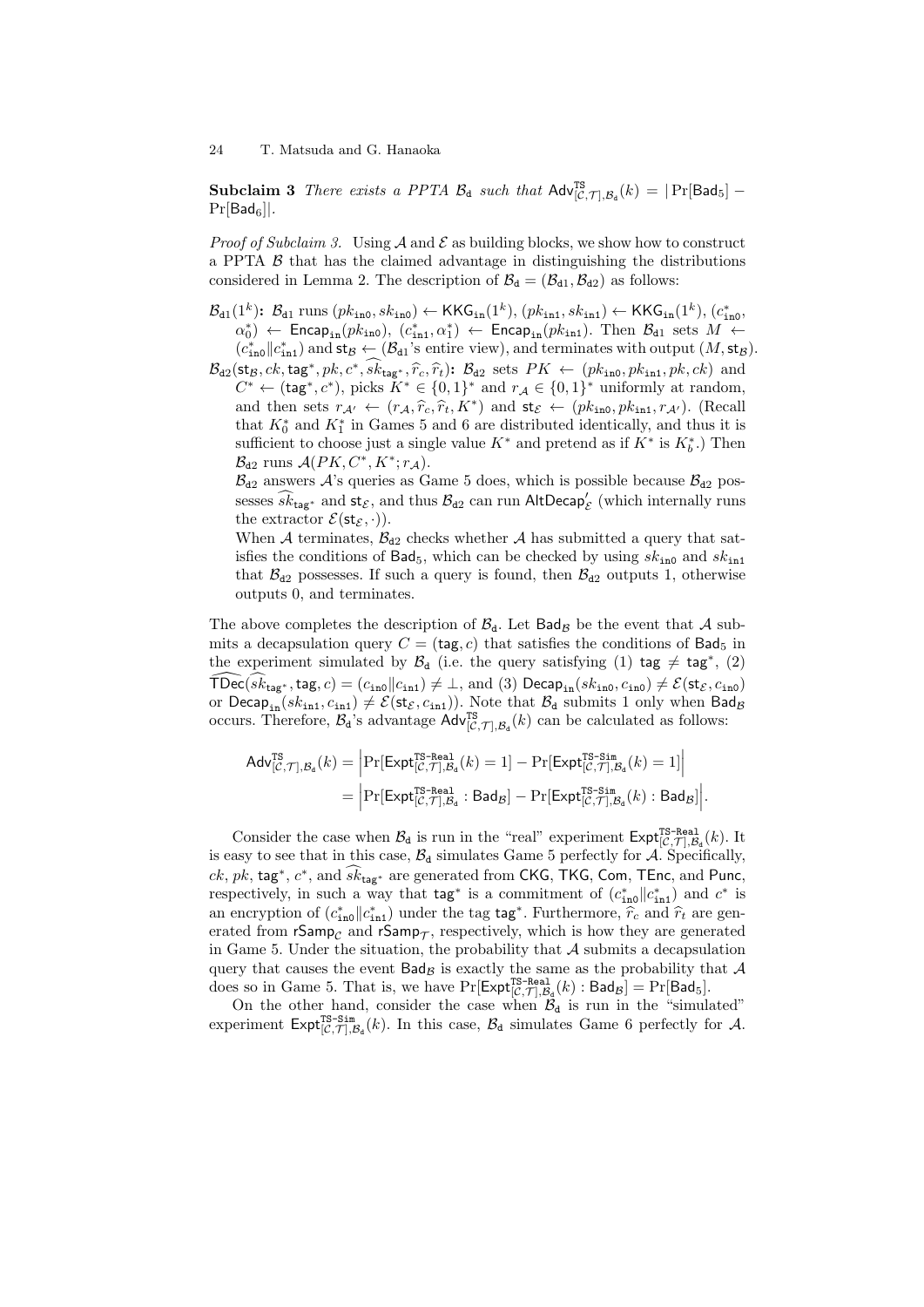Specifically,  $(ck, \text{tag}*)$  and  $(pk, c*, \overline{sk}_{\text{tag}*})$  are generated by  $\text{oSamp}_C(1^k; \hat{r}_c)$  and **oSamp** $\tau$ (tag<sup>∗</sup>;  $\hat{r}_t$ ) with uniformly chosen randomness  $\hat{r}_t$  and  $\hat{r}_t$ , respectively, and this is the substitution of the substitution of the substitution of the substitution of the substitution of the subs this is exactly how these values are generated in Game 6. Since this is the only change from the above case, with a similar argument we have  $Pr[Expt_{[C,\mathcal{T}],\mathcal{B}_d}^{TS-Sim}(k)$ :  $Bad_B$ ] =  $Pr[Bad_6]$ .

In summary, we have  $\mathsf{Adv}_{[C,\mathcal{T}],\mathcal{B}_d}^{TS}(k) = |\Pr[\mathsf{Bad}_5] - \Pr[\mathsf{Bad}_6]|$ , as required. *⊓⊔* (**Subclaim 3**)

 $\textbf{Subclaim 4 Adv}_{\Gamma_{\text{in}},\mathcal{A}',\mathcal{E},2}(k) = \Pr[\mathsf{Bad}_6].$ 

*Proof of Subclaim 4.* Note that the view of *A* in Game 6 is exactly the same as the view of *A* when it is internally run by *A′* in the situation where *A′* is run in the experiment  $\text{Expt}_{\Gamma_{\text{in}}^{\text{spA1}},\mathcal{L}',\mathcal{E},2}(k)$  with the extractor  $\mathcal{E}$ . Therefore, the probability that  $A$  submits a query that causes the event  $Bad<sub>6</sub>$  in Game 6, is exactly the same as the probability that  $A'$  submits a query to  $\mathcal E$  that makes the experiment  $\text{Expt}_{\Gamma_{\text{in}},\mathcal{A}',\mathcal{E},2}(k)$  outputs 1 (i.e.  $\mathcal{A}'$  submits a query of the form  $(j + 1, c_{\text{in}j})$  such that  $\textsf{Decap}_{\text{in}}(sk_{\text{in}j}, c_{\text{in}j}) \neq \mathcal{E}(\textsf{st}_{\mathcal{E}},(j + 1, c_{\text{in}j}))$  for some  $j \in$ *{*0*,* 1*}*). *⊓⊔* (**Subclaim 4**)

Equations (3), (4), and Subclaims 2 to 4 imply Claim 3. *⊓⊔* (**Claim 3**)

This concludes the proof of Theorem 1. *⊓⊔* (**Theorem 1**)

#### **4.2 Second Construction**

Let *Γ*<sub>in</sub> = (KKG<sub>in</sub>, Encap<sub>in</sub>, Decap<sub>in</sub>) be a KEM whose ciphertext length is  $n = n(k)$  and whose session-key space is  $\{0,1\}^{3k}$  for *k*-bit security. Let  $\mathcal{T} =$ (TKG, TEnc, TDec, Punc, TDec) be a PTBE scheme and  $C = (CKG, Com)$  be a commitment scheme. We require the plaintext space of TEnc and the message space of Com to be  $\{0,1\}^n$ , and the randomness space of TEnc and that of Com to be  $\{0,1\}^k$  for *k*-bit security. Then, our second proposed KEM  $\overline{\Gamma}$  = (KKG*,* Encap*,* Decap) is constructed as in Fig. 4.

The security of  $\overline{\Gamma}$  is guaranteed by the following theorem.

**Theorem 2.** *Assume that the KEM*  $\Gamma_{\text{in}}$  *is* 1–CCA *secure and*  $\text{sPA1}_1$  *secure, the commitment scheme C is target-binding and trapdoor simulatable, and the PTBE scheme T is trapdoor simulatable. Then, the KEM Γ constructed as in Fig. 4 is* CCA *secure.*

The proof of this theorem proceeds very similarly to the proof of Theorem 1, and thus we only explain the difference here, and will give the formal proof in the full version.

Recall that in the proof Theorem 1, the "bad" queries (for which the extractor fails to extract correct decapsulation results) are dealt with due to the property of "multiple encryption" of two instances of the KEM *Γ*in with public keys  $(pk<sub>in0</sub>, pk<sub>in1</sub>)$ . In particular, the reduction algorithm in the proof of Subclaim 2 that attacks the CPA security of the underlying KEM *Γ*in, uses one of secret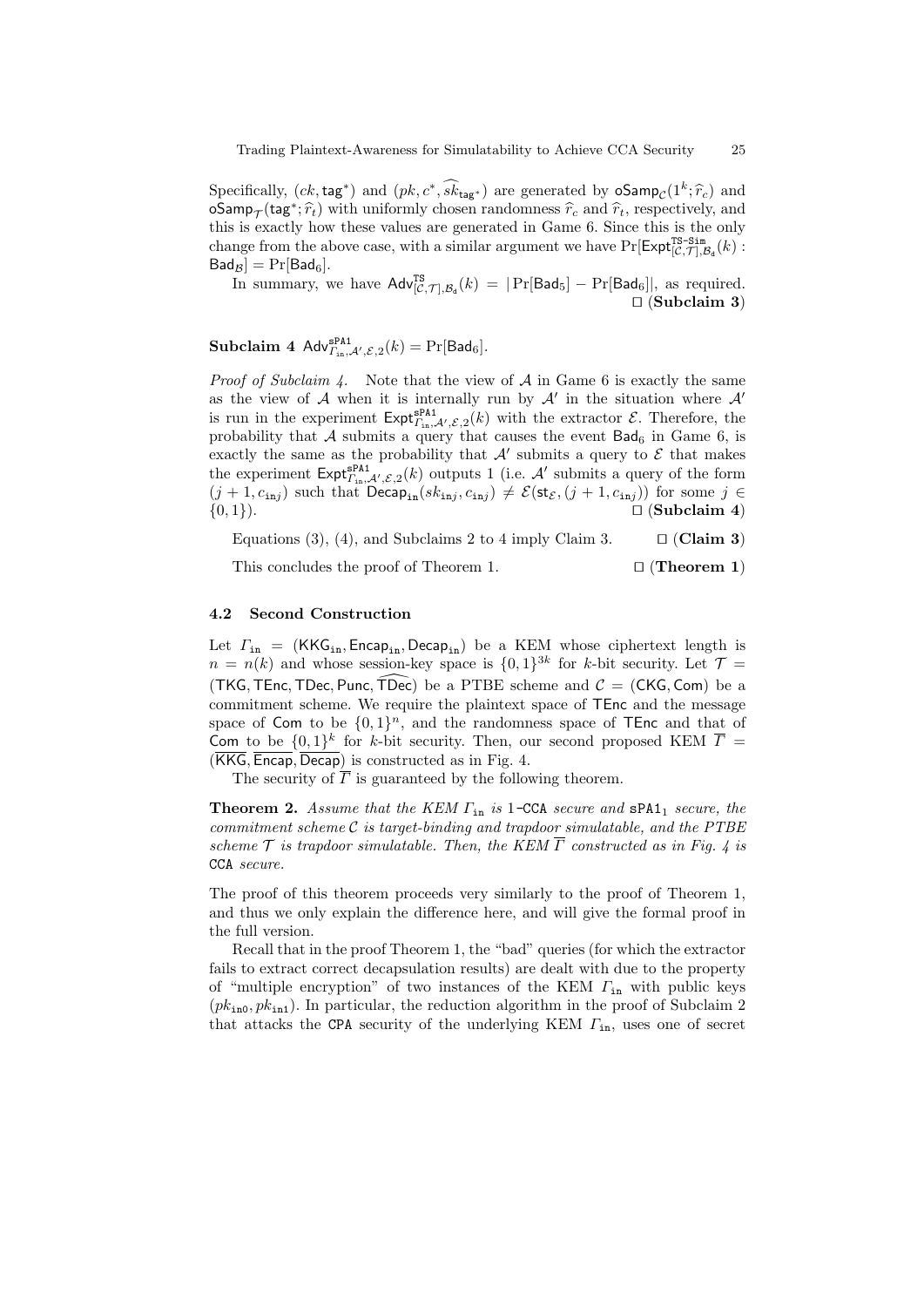26 T. Matsuda and G. Hanaoka

| $KKG(1^k)$ :                                                                    | $Decap(SK, C)$ :                                                          |
|---------------------------------------------------------------------------------|---------------------------------------------------------------------------|
| $(pk_{\text{in}}, sk_{\text{in}}) \leftarrow \mathsf{KKG}_{\text{in}}(1^k)$     | $(s k_{\text{in}}, sk, PK) \leftarrow SK$                                 |
| $(pk, sk) \leftarrow \text{TKG}(1^k)$                                           | $(pk_{\text{in}}, pk, ck) \leftarrow PK$                                  |
| $ck \leftarrow CKG(1^k)$                                                        | $(\texttt{tag}, c) \leftarrow C$                                          |
| $PK \leftarrow (pk_{in}, pk, ck)$                                               | $c_{\text{in}} \leftarrow \text{TDec}(sk, \text{tag}, c)$                 |
| $SK \leftarrow (sk_{in}, sk, PK)$                                               | If $c_{\rm in} = \perp$ then return $\perp$ .                             |
| Return $(PK, SK)$ .                                                             | $\alpha \leftarrow \mathsf{Decap}_{\{n\}}(sk_{\text{in}}, c_{\text{in}})$ |
| $\mathsf{Encap}(PK)$ :                                                          | If $\alpha = \perp$ then return $\perp$ .                                 |
| $(pk_{\text{in}}, pk, ck) \leftarrow PK$                                        | Parse $\alpha$ as $(r_c, r_t, K) \in (\{0, 1\}^k)^3$                      |
| $(c_{\text{in}}, \alpha) \leftarrow \mathsf{Encap}_{\text{in}}(pk_{\text{in}})$ | If Com $(ck, c_{\text{in}}; r_c) = \text{tag}$                            |
| Parse $\alpha$ as $(r_c, r_t, K) \in (\{0, 1\}^k)^3$                            | and $\mathsf{TEnc}(pk, \mathsf{tag}, c_{\text{in}}; r_t) = c$             |
| $\text{tag} \leftarrow \textsf{Com}(ck, c_{\text{in}}; r_c)$                    | then return K else return $\perp$                                         |
| $c \leftarrow \mathsf{TEnc}(pk, \mathsf{tag}, c_{\text{in}}; r_t)$              |                                                                           |
| $C \leftarrow$ (tag, c).                                                        |                                                                           |
| Return $(C, K)$ .                                                               |                                                                           |

**Fig. 4.** The second proposed construction: the KEM *Γ* based on a KEM *Γ*in, a commitment scheme  $C$ , and a PTBE scheme  $T$ .

keys  $sk_{\text{inv}}$  (corresponding to  $pk_{\text{inv}}$ ) to detect whether the bad event occurs, while embedding its CPA instance regarding  $\Gamma_{\text{in}}$  into the other position, i.e. into  $(pk_{\text{in}(1-\gamma)}, c_{\text{in}(1-\gamma)})$ . This strategy works thanks to the argument regarding the probabilities given in the proof of Subclaim 1 (which is in turn based on the proof of [17, Claim 4.13]). However, for this argument to work, it seems to us that we inherently have to rely on the sPA1<sup>2</sup> security of *Γ*in, in order for the reduction algorithms (especially, the reduction algorithms attacking the CPA of *Γ*in) to simulate the decapsulation oracle for an adversary *A*.

The simple idea employed in our second construction is to change the mechanism of detecting the bad queries by relying on the 1-CCA security of *Γ*in, so that a reduction algorithm can check (by its access to the decapsulation oracle) whether *A* has submitted a bad decapsulation query. This allows us to use  $\Gamma_{\text{in}}$ only in the "single" key setting, leading to only requiring it to be  $\texttt{sPA1}_1$  secure. By employing this idea, a security analysis similar to the recent constructions [44, 31, 37, 40] works, and for the other parts of the security proof (other than the analysis regarding dealing with the bad decapsulation queries) are essentially the same as those in the proof of Theorem 1. For more details, see the full version.

*On the Merits of the Second Construction.* Since we need to use a KEM which simultaneously satisfies  $1$ -CCA and  $sPA1<sub>1</sub>$  security for our second construction, a natural question would be whether we can construct such a scheme. We note that we can achieve such a KEM from a CPA secure PKE (or a KEM) which is also  $\texttt{sPA1}_{2k}$  secure. Specifically, Dodis and Fiore [21, Appendix C] showed how to construct a 1-CCA secure PKE scheme from the combination of a CPA secure PKE scheme and a one-time secure signature scheme (in which 2*k* independently generated public keys are arranged as in the "DDN-lite" construction, but a message is encoded and encrypted in a *k*-out-of-*k* fashion, rather than encrypting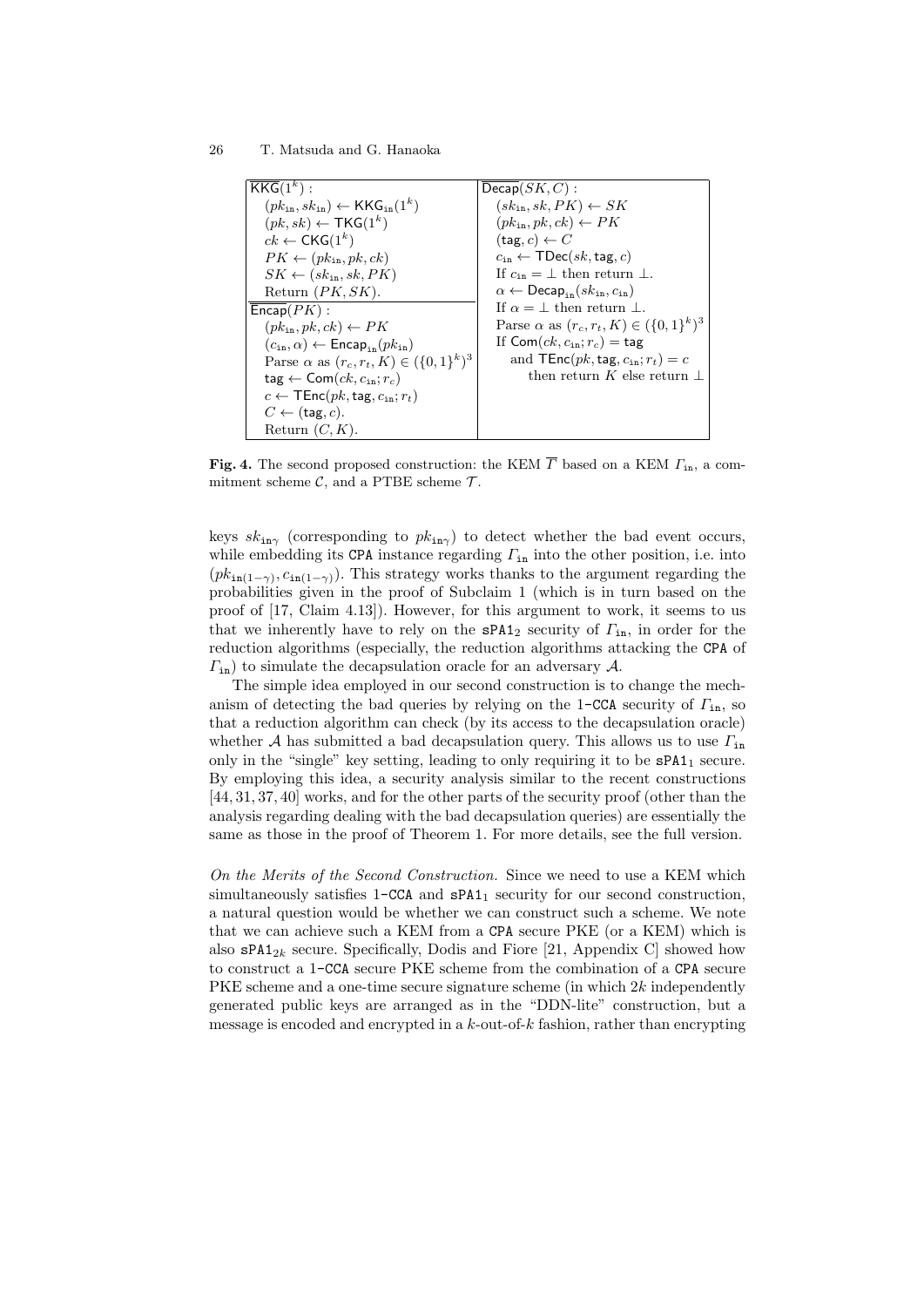the same message under *k* public keys). It is straightforward to see that their construction is  $\texttt{sPA1}_1$  secure if the underlying PKE scheme is  $\texttt{sPA1}_{2k}$  secure. We note that we can slightly optimize their construction by using a CPA secure KEM, instead of a PKE scheme, as a building block. We provide the construction and its security proof in the full version.

However, if we implement a  $1$ -CCA and  $sPA1<sub>1</sub>$  secure KEM from a CPA and  $\texttt{sPA1}_{2k}$  secure KEM, there is no merit compared to our first construction (that only requires a CPA and  $sPA1<sub>2</sub>$  secure KEM), both in terms of the assumptions and the efficiency. So far, we do not know a better way to construct a 1-CCA and  $\texttt{sPA1}_1$  secure scheme than the approach that relies on [21, Appendix C]. We would like to however emphasize that the point of our second construction is that it may in the future be possible to come up with a direct construction of a KEM (or a PKE scheme) satisfying the requirements for the second construction, from assumptions weaker than those required in our first construction or the combination of our second construction and the Dodis-Fiore construction. We believe that such a possibility of the existence of better constructions can be a raison d'etre of our second construction. In particular, we actually do not need the "full" power of 1-CCA security, but a (seemingly) much weaker security notion such that CPA security holds in the presence of one "plaintext-checking" query [47, 1]. More specifically, a plaintext-checking query (for a KEM it could be called a session-key-checking query, but we stick to the terminology in [47]) is a query of the form  $(c, K)$ , and its reply is the one-bit (Decap( $sk, c$ )  $\stackrel{?}{=} K$ ). This could be a hint for the next step.

We would also like to note that even if using the result based on [21], we still achieve the property of "separating" the requirement that a single PKE scheme (or a KEM) needs to satisfy "plaintext awareness" and a "simulatability property" simultaneously in [18]. This is another merit of our second construction.

**Acknowledgement.** The authors would like to thank the members of the study group "Shin-Akarui-Angou-Benkyou-Kai," and the anonymous reviewers for their helpful comments and suggestions.

## **References**

- 1. M. Abdalla, F. Benhamouda, and D. Pointcheval. Public-key encryption indistinguishable under plaintext-checkable attacks. *PKC 2015*, LNCS 9020, pp. 332–352, 2015.
- 2. B. Barak, O. Goldreich, R. Impagliazzo, S. Rudich, A. Sahai, S.P. Vadhan, and K. Yang. On the (im)possibility of obfuscating programs. *CRYPTO 2001*, LNCS 2139, pp. 1–18, 2001.
- 3. M. Bellare, V.T. Hoang, and S. Keelveedhi. Instantiating random oracles via UCEs. *CRYPTO 2013(2)*, LNCS 8043, pp. 398–415, 2013.
- 4. M. Bellare, D. Hofheinz, and S. Yilek. Possibility and impossibility results for encryption and commitment secure under selective opening. *EUROCRYPT 2009*, LNCS 5479, pp. 1–35, 2009.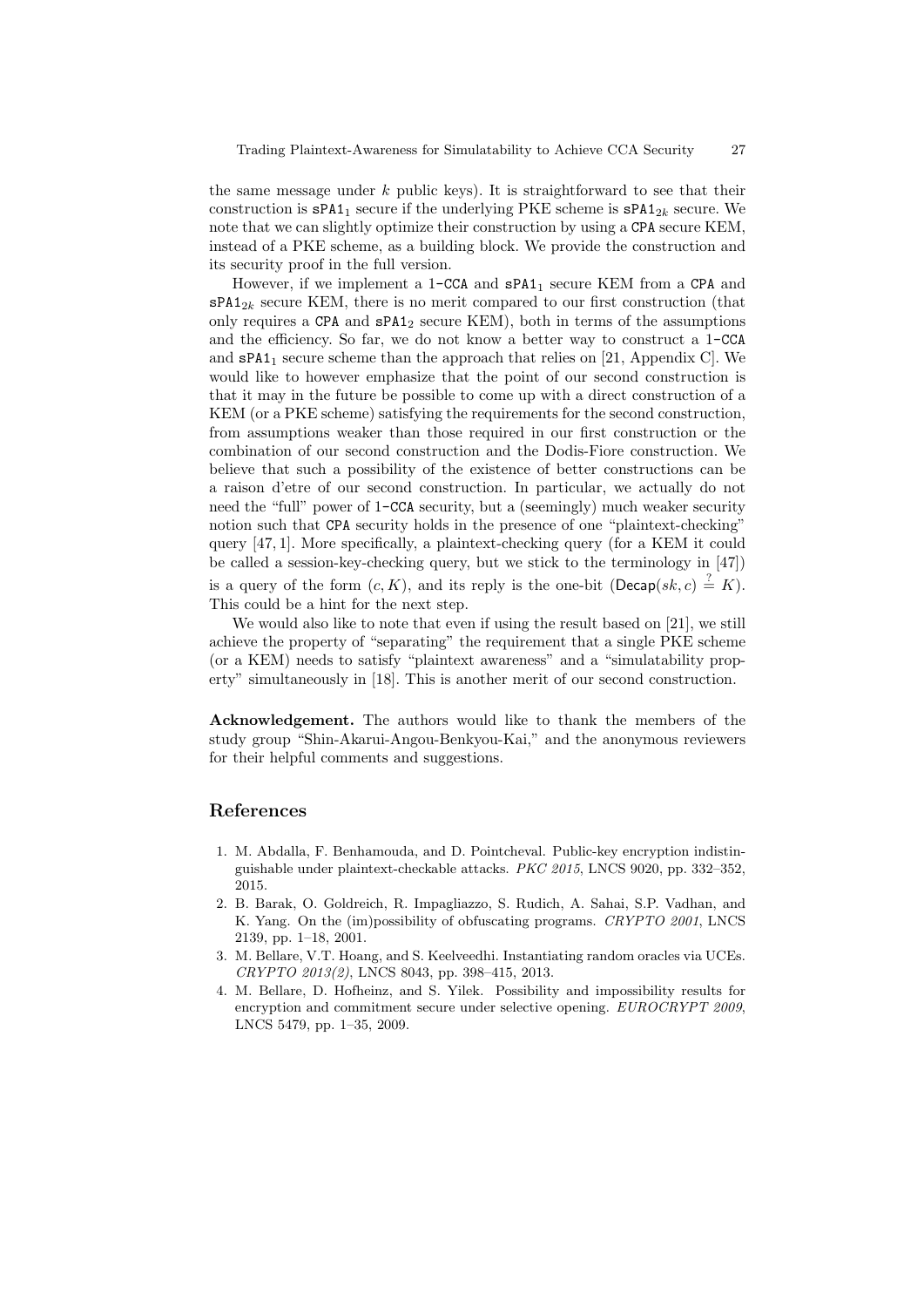- 5. M. Bellare and A. Palacio. Towards plaintext-aware public-key encryption without random oracles. *ASIACRYPT 2004*, LNCS 3329, pp. 48–62, 2004.
- 6. M. Bellare and P. Rogaway. Random oracles are practical: A paradigm for designing efficient protocols. *CCS 1993*, pp. 62–73, 1993.
- 7. M. Bellare and P. Rogaway. Optimal asymmetric encryption. *EUROCRYPT 1994*, LNCS 950, pp. 92–111, 1995.
- 8. D. Bleichenbacher. Chosen ciphertext attacks against protocols based on the RSA encryption standard PKCS #1. *CRYPTO 1998*, LNCS 1462, pp. 1–12, 1998.
- 9. R. Canetti. Towards realizing random oracles: Hash functions that hide all partial information. *CRYPTO 1997*, LNCS 1294, pp. 455–469, 1997.
- 10. R. Canetti. Universally composable security: A new paradigm for cryptographic protocols. *FOCS 2001*, pp. 136–145, 2001.
- 11. R. Canetti, U. Feige, O. Goldreich, and M. Naor. Adaptively secure multi-party computation. *STOC 1996*, pp. 639–648, 1996.
- 12. R. Canetti, S. Halevi, and J. Katz. Chosen-ciphertext security from identity-based encryption. *EUROCRYPT 2004*, LNCS 3027, pp. 207–222, 2004.
- 13. Y. Chen and Z. Zhang. Publicly evaluable pseudorandom functions and their applications. *SCN 2014*, LNCS 8642, pp. 115–134, 2014.
- 14. S.G. Choi, D. Dachman-Soled, T. Malkin, and H. Wee. Improved non-committing encryption with applications to adaptively secure protocols. *ASIACRYPT 2009*, LNCS 5912, pp. 287–302, 2009.
- 15. R. Cramer, G. Hanaoka, D. Hofheinz, H. Imai, E. Kiltz, R. Pass, A. Shelat, and V. Vaikuntanathan. Bounded CCA2-secure encryption. *ASIACRYPT 2007*, LNCS 4833, pp. 502–518, 2007.
- 16. R. Cramer and V. Shoup. Design and analysis of practical public-key encryption schemes secure against adaptive chosen ciphertext attack. *SIAM J. Computing*, 33(1):167–226, 2003.
- 17. D. Dachman-Soled. A black-box construction of a CCA2 encryption scheme from a plaintext aware encryption scheme, 2013. Full version of [18]. http://eprint.iacr.org/2013/680.
- 18. D. Dachman-Soled. A black-box construction of a CCA2 encryption scheme from a plaintext aware (sPA1) encryption scheme. *PKC 2014*, LNCS 8383, pp. 37–55, 2014.
- 19. I. Damgård and J.B. Nielsen. Improved non-committing encryption schemes based on a general complexity assumption. *CRYPTO 2000*, LNCS 1880, pp. 432–450, 2000.
- 20. A.W. Dent. The Cramer-Shoup encryption is plaintext aware in the standard model. *EUROCRYPT 2006*, LNCS 4004, pp. 289–307, 2006.
- 21. Y. Dodis and D. Fiore. Interactive encryption and message authentication, 2013. Full version of [22]. http://eprint.iacr.org/2013/817.
- 22. Y. Dodis and D. Fiore. Interactive encryption and message authentication. *SCN 2014*, LNCS 8642, pp. 494–513, 2014.
- 23. D. Dolev, C. Dwork, and M. Naor. Non-malleable cryptography. *STOC 1991*, pp. 542–552, 1991.
- 24. E. Fujisaki and T. Okamoto. How to enhance the security of public-key encryption at minimum cost. *PKC 1999*, LNCS 1560, pp. 53–68, 1999.
- 25. E. Fujisaki and T. Okamoto. Secure integration of asymmetric and symmetric encryption schemes. *CRYPTO 1999*, LNCS 1666, pp. 537–554, 1999.
- 26. S. Garg, C. Gentry, S. Halevi, M. Raykova, A. Sahai, and B Waters. Candidate indistinguishability obfuscation and functional encryption for all curcuits. *FOCS 2013*, pp. 40–49, 2013.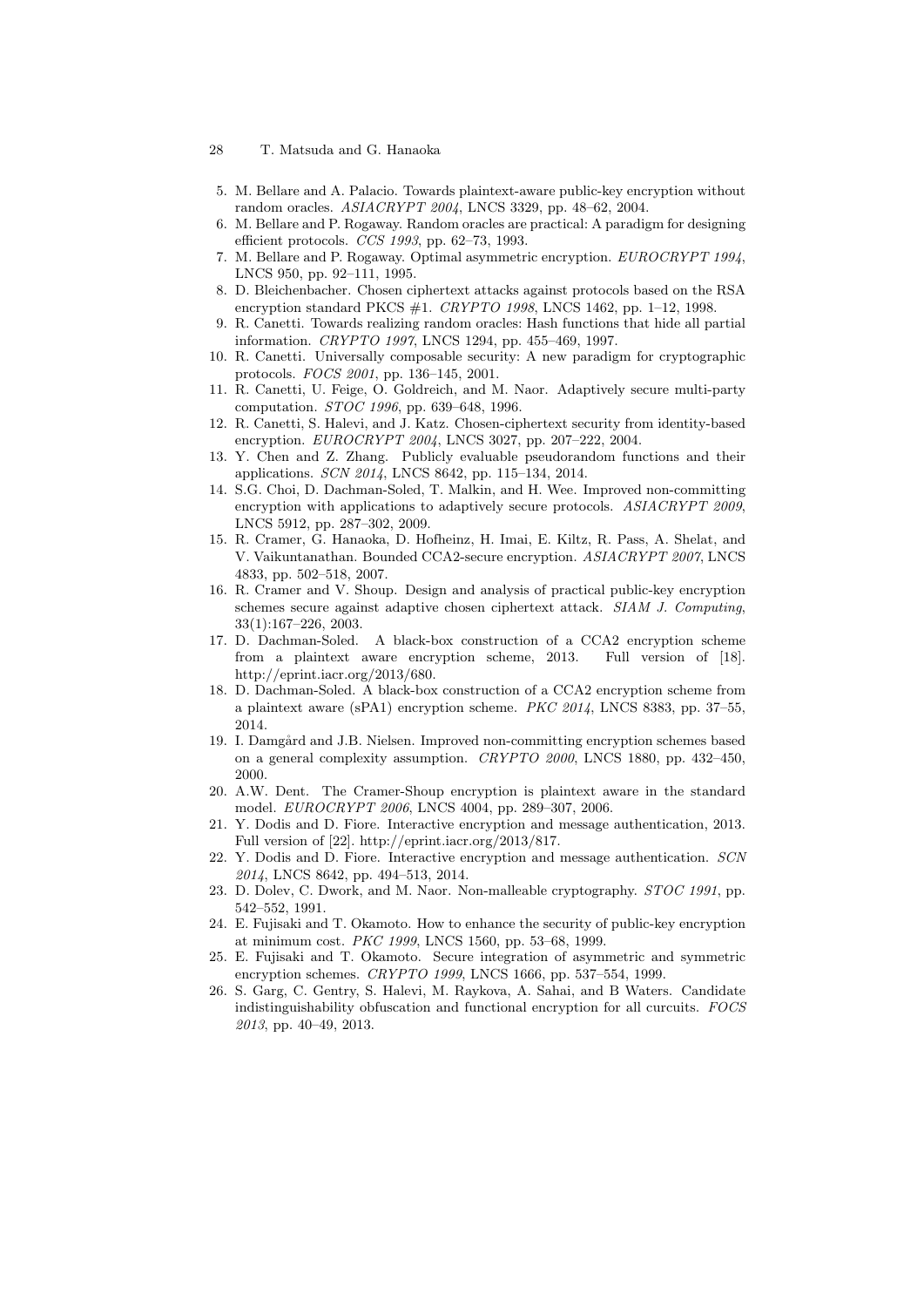Trading Plaintext-Awareness for Simulatability to Achieve CCA Security 29

- 27. O. Goldreich and R.D. Rothblum. Enhancements of trapdoor permutations. *J. of Cryptology*, 26(3):484–512, 2013.
- 28. M. Hajiabadi and B.M. Kapron. Reproducible circularly-secure bit encryption: Applications and realizations. *CRYPTO 2015(1)*, LNCS 9215, pp. 224–243, 2015.
- 29. B. Hemenway and R. Ostrovsky. On homomorphic encryption and chosenciphertext security. *PKC 2012*, LNCS 7293, pp. 52–65, 2012.
- 30. B. Hemenway and R. Ostrovsky. Building lossy trapdoor functions from lossy encryption. *ASIACRYPT 2013(2)*, LNCS 8270, pp. 241–260, 2013.
- 31. S. Hohenberger, A. Lewko, and B. Waters. Detecting dangerous queries: A new approach for chosen ciphertext security. *EUROCRYPT 2012*, LNCS 7237, pp. 663–681, 2012.
- 32. E. Kiltz. Chosen-ciphertext security from tag-based encryption. *TCC 2006*, LNCS 3876, pp. 581–600, 2006.
- 33. E. Kiltz, P. Mohassel, and A. O'Neill. Adaptive trapdoor functions and chosenciphertext security. *EUROCRYPT 2010*, LNCS 6110, pp. 673–692, 2010.
- 34. H. Lin and S. Tessaro. Amplification of chosen-ciphertext security. *EUROCRYPT 2013*, LNCS 7881, pp. 503–519, 2013.
- 35. Y. Lindell. A simpler construction of CCA2-secure public-key encryption under general assumptions. *EUROCRYPT 2003*, LNCS 2656, pp. 241–254, 2003.
- 36. B. Lynn, M. Prabhakaran, and A. Sahai. Positive results and techniques for obfuscation. *EUROCRYPT 2004*, LNCS 3027, pp. 20–39, 2004.
- 37. T. Matsuda and G. Hanaoka. Achieving chosen ciphertext security from detectable public key encryption efficiently via hybrid encryption. *IWSEC 2013*, LNCS 8231, pp. 226–243, 2013.
- 38. T. Matsuda and G. Hanaoka. Chosen ciphertext security via point obfuscation. *TCC 2014*, LNCS 8349, pp. 95–120, 2014.
- 39. T. Matsuda and G. Hanaoka. Chosen ciphertext security via UCE. *PKC 2014*, LNCS 8383, pp. 56–76, 2014.
- 40. T. Matsuda and G. Hanaoka. An asymptotically optimal method for converting bit encryption to multi-bit encryption. *ASIACRYPT 2015(1)*, LNCS 9452, pp. 415–442, 2015.
- 41. T. Matsuda and G. Hanaoka. Constructing and understanding chosen ciphertext security via puncturable key encapsulation mechanisms. *TCC 2015(1)*, LNCS 9014, pp. 561–590, 2015.
- 42. P. Mol and S. Yilek. Chosen-ciphertext security from slightly lossy trapdoor functions. *PKC 2010*, LNCS 6056, pp. 296–311, 2010.
- 43. S. Myers, M. Sergi, and A. Shelat. Blackbox construction of a more than nonmalleable CCA1 encryption scheme from plaintext awareness. *SCN 2012*, LNCS 7485, pp. 149–165, 2012.
- 44. S. Myers and A. Shelat. Bit encryption is complete. *FOCS 2009*, pp. 607–616, 2009.
- 45. M. Naor and M. Yung. Universal one-way hash functions and their cryptographic applications. *STOC 1989*, pp. 33–43, 1989.
- 46. M. Naor and M. Yung. Public-key cryptosystems provably secure against chosen ciphertext attacks. *STOC 1990*, pp. 427–437, 1990.
- 47. T. Okamoto and D. Pointcheval. REACT: Rapid enhanced-security asymmetric cryptosystem transform. *CT-RSA 2001*, LNCS 2020, pp. 159–174, 2001.
- 48. C. Peikert and B. Waters. Lossy trapdoor functions and their applications. *STOC 2008*, pp. 187–196, 2008.
- 49. C. Rackoff and D.R. Simon. Non-interactive zero-knowledge proof of knowledge and chosen ciphertext attack. *CRYPTO 1991*, LNCS 576, pp. 433–444, 1992.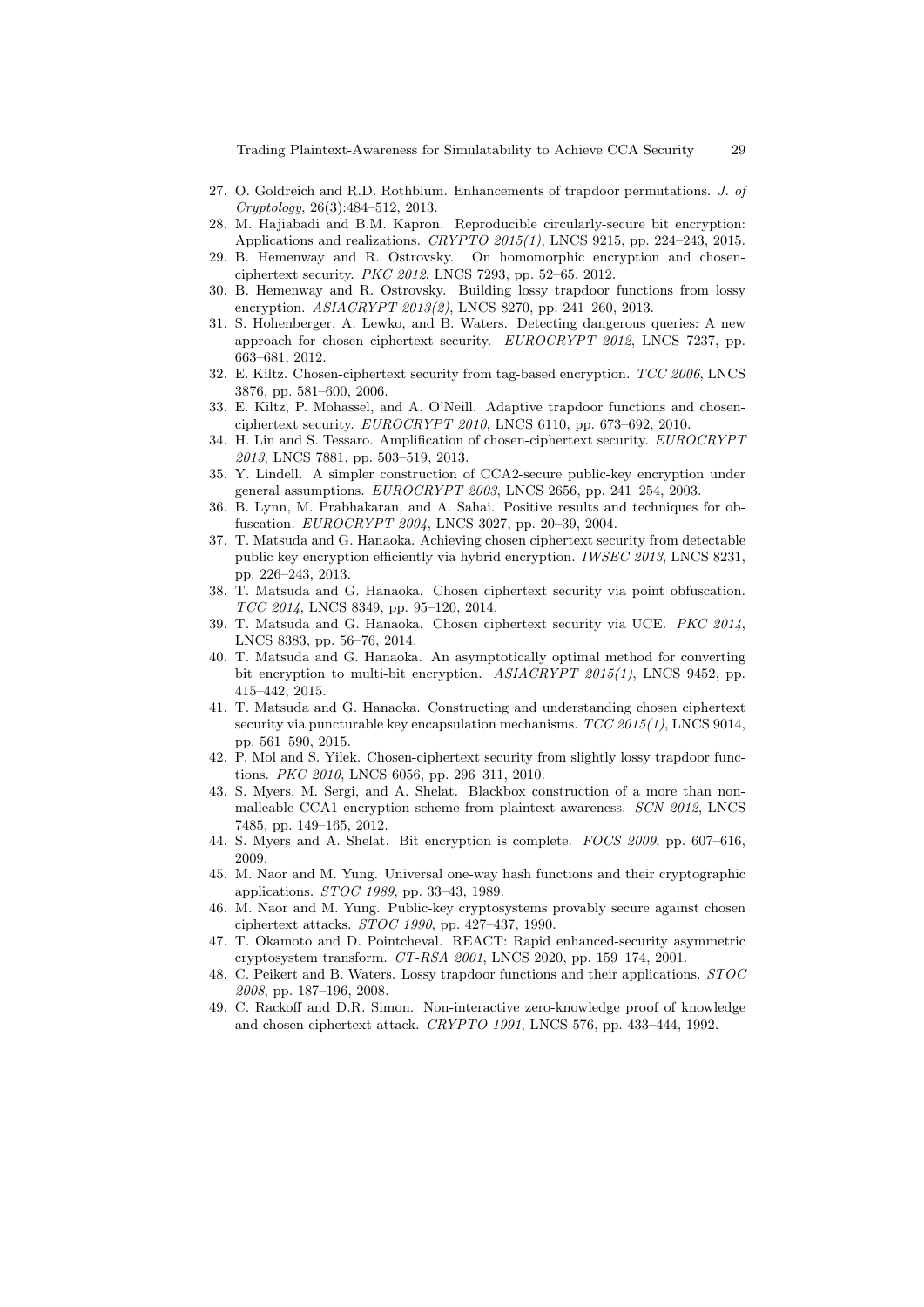- 30 T. Matsuda and G. Hanaoka
- 50. A. Rosen and G. Segev. Chosen-ciphertext security via correlated products. *TCC 2009*, LNCS 5444, pp. 419–436, 2009.
- 51. A. Sahai. Non-malleable non-interactive zero knowledge and adaptive chosenciphertext security. *FOCS 1999*, pp. 543–553, 1999.
- 52. A. Sahai and B. Waters. How to use indistinguishability obfuscation: deniable encryption, and more. *STOC 2014*, pp. 475–484, 2014.
- 53. A. De Santis, G. Di Crescenzo, R. Ostrovsky, G. Persiano, and A. Sahai. Robust non-interactive zero-knowledge. *CRYPTO 2001*, LNCS 2139, pp. 566–598, 2001.
- 54. H. Wee. Efficient chosen-ciphertext security via extractable hash proofs. *CRYPTO 2010*, LNCS 6223, pp. 314–332, 2010.

## **A Standard Cryptographic Primitives**

*Public Key Encryption.* A public key encryption (PKE) scheme *Π* consists of the three PPTAs (PKG*,* Enc*,* Dec) with the following interface:

$$
\frac{\text{Key Generation:}}{(pk, sk) \leftarrow \text{PKG}(1^k)} \quad \frac{\text{Encryption:}}{c \leftarrow \text{Enc}(pk, m)} \quad \frac{\text{Decryption:}}{m \text{ (or } \bot) \leftarrow \text{Dec}(sk, c)}
$$

where **Dec** is a deterministic algorithm,  $(pk, sk)$  is a public/secret key pair, and *c* is a ciphertext of a plaintext *m* under *pk*. We say that a PKE scheme satisfies *correctness* if for all  $k \in \mathbb{N}$ , all keys  $(pk, sk)$  output from  $PKG(1^k)$ , and all plaintexts *m*, it holds that  $\text{Dec}(sk, \text{Enc}(pk, m)) = m$ .

Since we do not directly use the ordinary security notions for PKE in this paper, we do not introduce them. In Section 2.2, we review the (simplified version of) trapdoor simulatability property [14] of a PKE scheme.

*Key Encapsulation Mechanism.* A key encapsulation mechanism (KEM) *Γ* consists of the three PPTAs (KKG*,* Encap*,* Decap) with the following interface:

| Key Generation:                       | Encapsulation:                       | Decapsulation:                                    |
|---------------------------------------|--------------------------------------|---------------------------------------------------|
| $(pk, sk) \leftarrow \text{KKG}(1^k)$ | $(c, K) \leftarrow \text{Encap}(pk)$ | $K$ (or $\bot$ ) $\leftarrow \text{Decap}(sk, c)$ |

where Decap is a deterministic algorithm, (*pk, sk*) is a public/secret key pair that defines a session-key space  $K$ , and  $c$  is a ciphertext of a session-key  $K \in \mathcal{K}$ under *pk*. We say that a KEM satisfies *correctness* if for all  $k \in \mathbb{N}$ , all keys  $(pk, sk)$  output from  $\mathsf{KKG}(1^k)$  and all ciphertext/session-key pairs  $(c, K)$  output from  $\textsf{Encap}(pk)$ , it holds that  $\textsf{Decap}(sk, c) = K$ .

Let  $ATK \in \{CPA, 1-CCA, CCA\}$ . We say that a KEM *Γ* is ATK secure if for all  $\text{PPTAs } A$ , the advantage  $\text{Adv}_{T,A}^{\text{ATK}}(k) := 2 \cdot |\Pr[\text{Expt}_{T,A}^{\text{ATK}}(k) = 1] - 1/2|$  is negligible, where the CCA experiment  $\text{Expt}_{T,\mathcal{A}}^{\text{CCA}}(k)$  is defined as follows:

$$
\begin{aligned} \mathsf{Expt}_{\varGamma,\mathcal{A}}^{\mathsf{CCA}}(k): \left[ \ (pk, sk) \leftarrow \mathsf{KKG}(1^k); \ (c^*, K_1^*) \leftarrow \mathsf{Encap}(pk); \ K_0^* \leftarrow \{0, 1\}^k; \\ b &\leftarrow \{0, 1\}; \ b' \leftarrow \mathcal{A}^{\mathsf{Decap}(sk, \cdot)}(pk, c^*, K_b^*); \ \text{Return } (b' \stackrel{?}{=} b) \ \right], \end{aligned}
$$

where in the experiment,  $A$  is not allowed to submit  $c^*$  to the oracle. The 1-CCA (1-bounded CCA) experiment  $\text{Expt}_{T,A}^{1-\text{CCA}}(k)$  is defined in the same way as the CCA